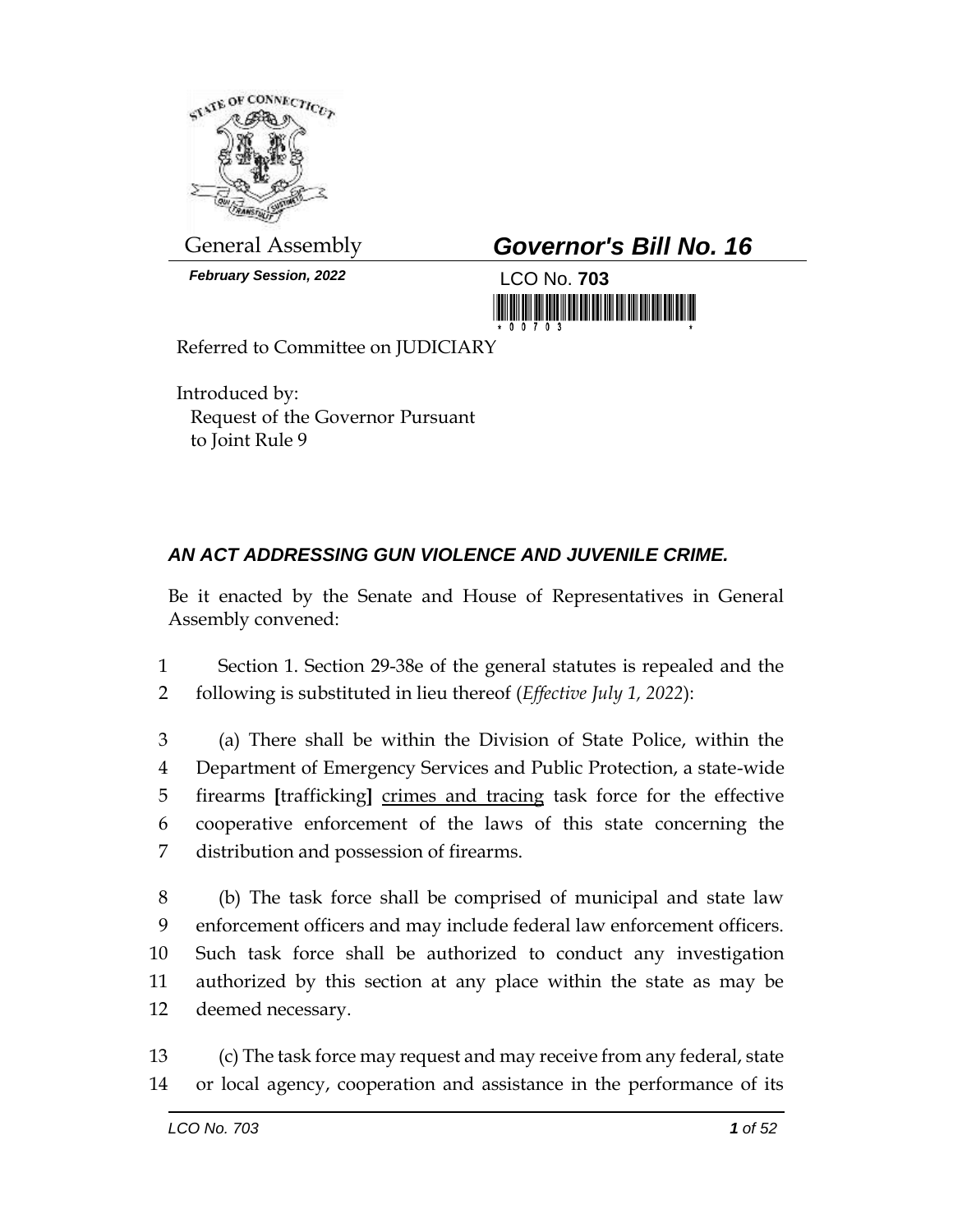duties, including the temporary assignment of personnel which may be necessary to carry out the performance of its functions.

 (d) The task force may enter into mutual assistance and cooperation agreements with other states pertaining to firearms law enforcement matters extending across state boundaries, and may consult and exchange information and personnel with agencies of other states with reference to firearms law enforcement problems of mutual concern.

 (e) The Commissioner of Emergency Services and Public Protection may appoint **[**a commanding officer and**]** such **[**other**]** personnel as the commissioner deems necessary for the duties of the task force, within available appropriations.

 (f) The task force shall: (1) Review the problem of illegal trafficking in firearms and its effects, including its effects on the public, and implement solutions to address the problem; (2) identify persons illegally trafficking in firearms and focus resources to prosecute such persons; (3) track firearms which were sold or distributed illegally and implement solutions to remove such firearms from persons illegally in possession of them; **[**and**]** (4) coordinate its activities with other law 33 enforcement agencies within and without the state; and (5) not later than February 1, 2023, and annually thereafter, report in accordance with the provisions of section 11-4a to the Governor and the joint standing committees of the General Assembly having cognizance of matters relating to the judiciary and public safety on: (A) The number of individuals identified and arrested pursuant to subdivision (2) of this subsection, (B) the number of firearms seized as a result of the task force's efforts pursuant to subdivision (3) of this subsection; and (C) any 41 other activities of the task force during the preceding calendar year. Sec. 2. Section 29-36a of the general statutes is repealed and the following is substituted in lieu thereof (*Effective from passage*):

 (a) No person shall complete the manufacture of a firearm without subsequently (1) obtaining a unique serial number or other mark of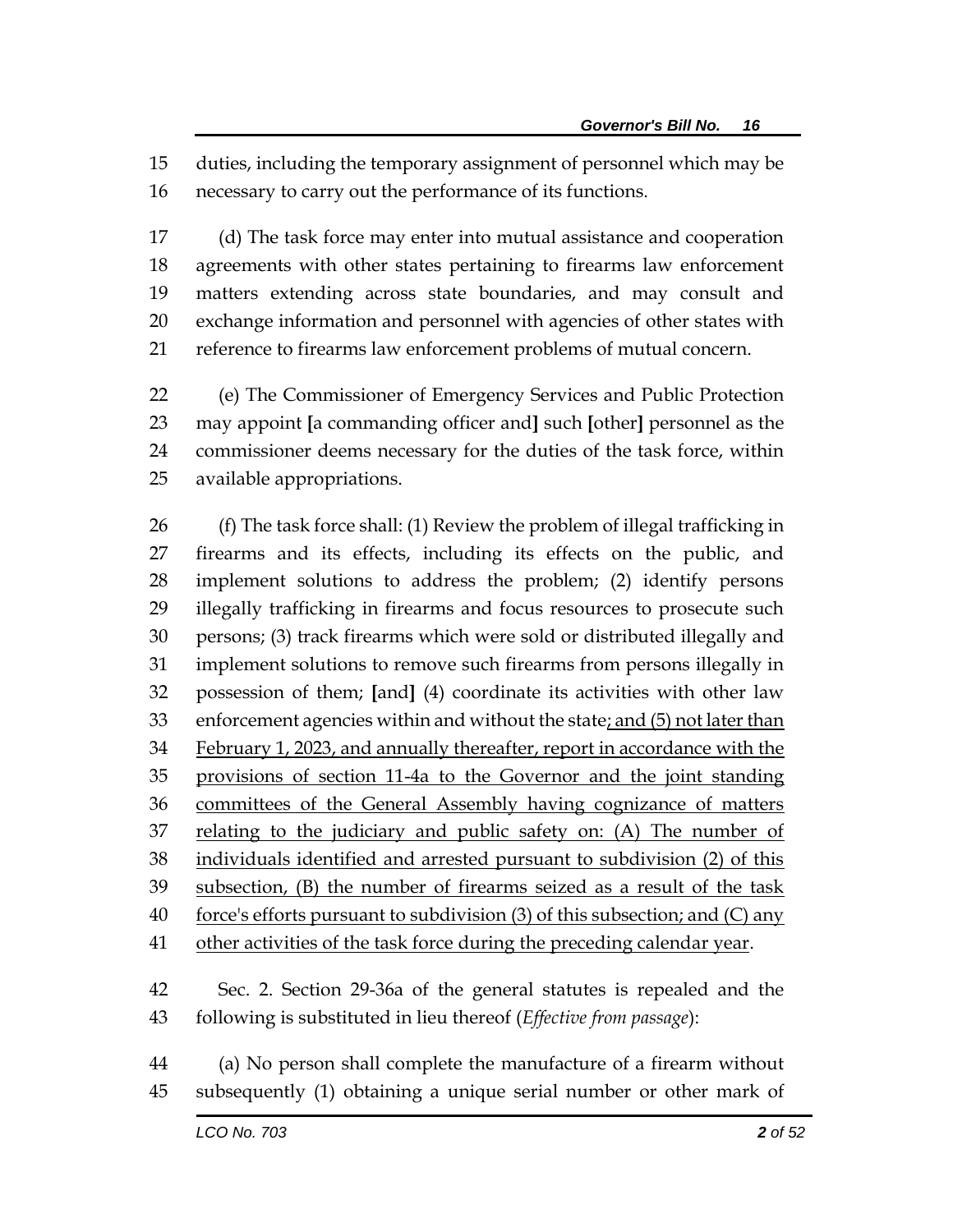identification from the Department of Emergency Services and Public Protection pursuant to subsection (b) of this section, and (2) engraving upon or permanently affixing to the firearm such serial number or other mark in a manner that conforms with the requirements imposed on licensed importers and licensed manufacturers of firearms pursuant to 18 USC 923(i), as amended from time to time, and any regulation adopted thereunder.

 (b) Not later than thirty days after a person completes the manufacture of a firearm, **[**or ninety days after the Department of Emergency Services and Public Protection provides notice in accordance with section 29-36b that the system to distribute a unique serial number or other mark of identification pursuant to this section is operational, whichever date is later,**]** such person shall notify the department of such manufacture and provide any identifying information to the department concerning the firearm and the owner of such firearm, in a manner prescribed by the Commissioner of Emergency Services and Public Protection. Upon receiving a properly submitted request for a unique serial number or other mark of identification from a person who completes manufacture of a firearm, the department shall determine if such person is prohibited from purchasing a firearm and if not, shall issue to such person a unique serial number or other mark of identification immediately and in no instance more than three business days after the department receives such request. Issuance of a unique serial number or other mark of identification pursuant to this subsection shall not be evidence that the firearm is otherwise lawfully possessed.

 (c) (1) On and after January 1, 2023, no person shall possess a firearm without a serial number or other mark of identification unless (A) such person has declared possession of such firearm pursuant to subdivision 75 (2) or (3) of this subsection, or (B) such person has applied to obtain a unique serial number or other mark of identification from the 77 Department of Emergency Services and Public Protection pursuant to subsections (a) and (b) of this section and such person has not yet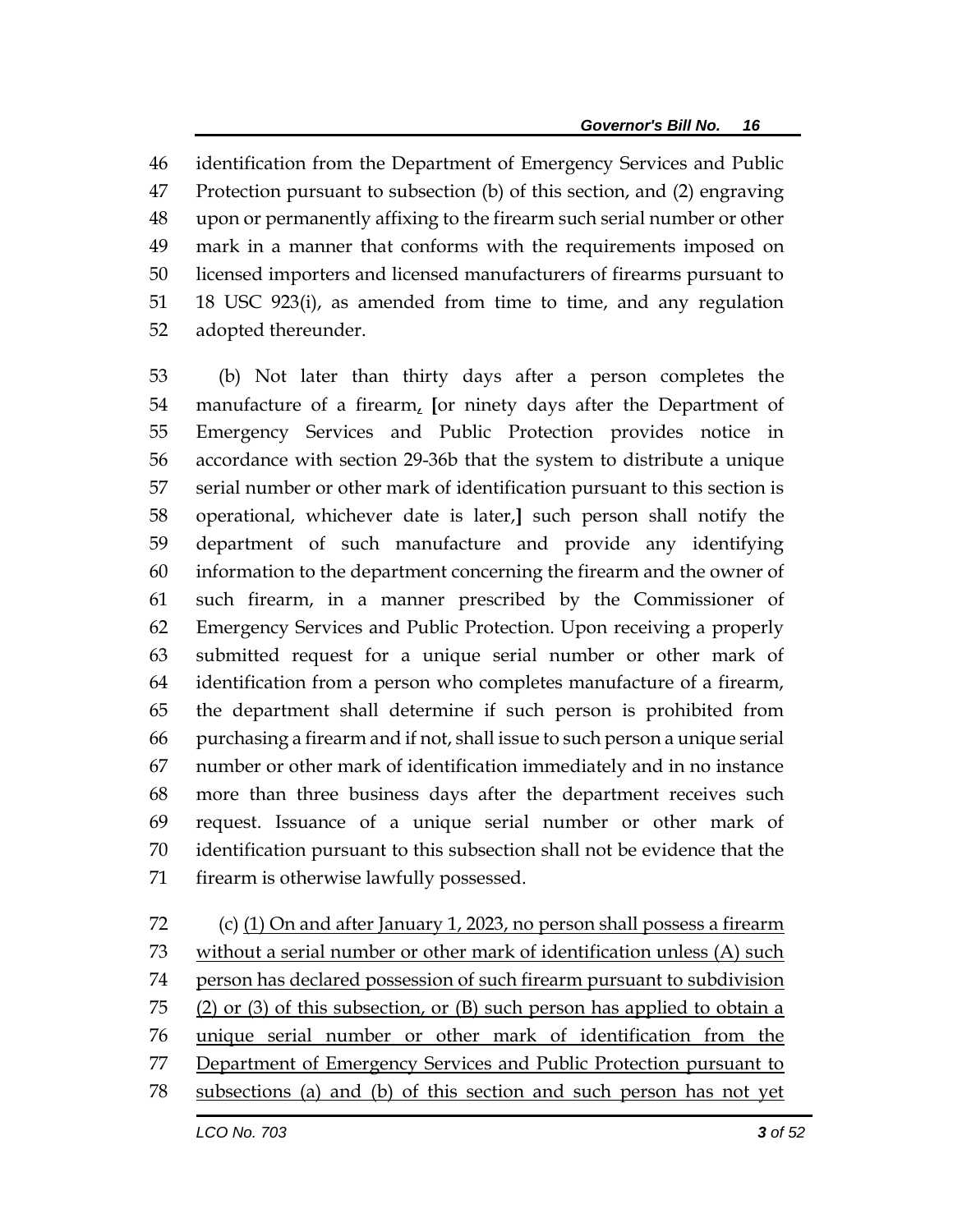#### received such serial number or other mark of identification.

 (2) Any person who, prior to January 1, 2023, lawfully possesses a firearm without a serial number or other mark of identification manufactured prior to October 1, 2019, shall apply by January 1, 2023, or, if such person is a member of the military or naval forces of this state or of the United States and is unable to apply by January 1, 2023, because such member is or was on official duty outside of this state, shall apply within ninety days of returning to the state to the Department of Emergency Services and Public Protection to declare possession of such firearm. Such application shall be made on such form or in such manner as the Commissioner of Emergency Services and Public Protection prescribes. (3) Any person who moves into the state in lawful possession of a firearm without a serial number or other mark of identification shall, within ninety days, either (A) obtain a unique serial number or other mark of identification from the department and engrave upon or permanently affix to the firearm such serial number or other mark pursuant to subsection (a) of this section, (B) render such firearm permanently inoperable, (C) sell such firearm to a licensed gun dealer, 98 or (D) remove such firearm from the state, except that any person who is a member of the military or naval forces of this state or of the United States, is in lawful possession of a firearm without a serial number or other mark of identification and has been transferred into the state after January 1, 2023, may, within ninety days of arriving in the state, apply to the Department of Emergency Services and Public Protection to

declare possession of such firearm.

 (4) For purposes of this subsection, "lawfully possesses", with respect 106 to a firearm without a serial number or other mark of identification, means that a person has (A) actual and lawful possession of such firearm, (B) constructive possession of such firearm pursuant to a lawful purchase that was transacted prior to or on the date preceding the effective date of this section, regardless of whether the firearm was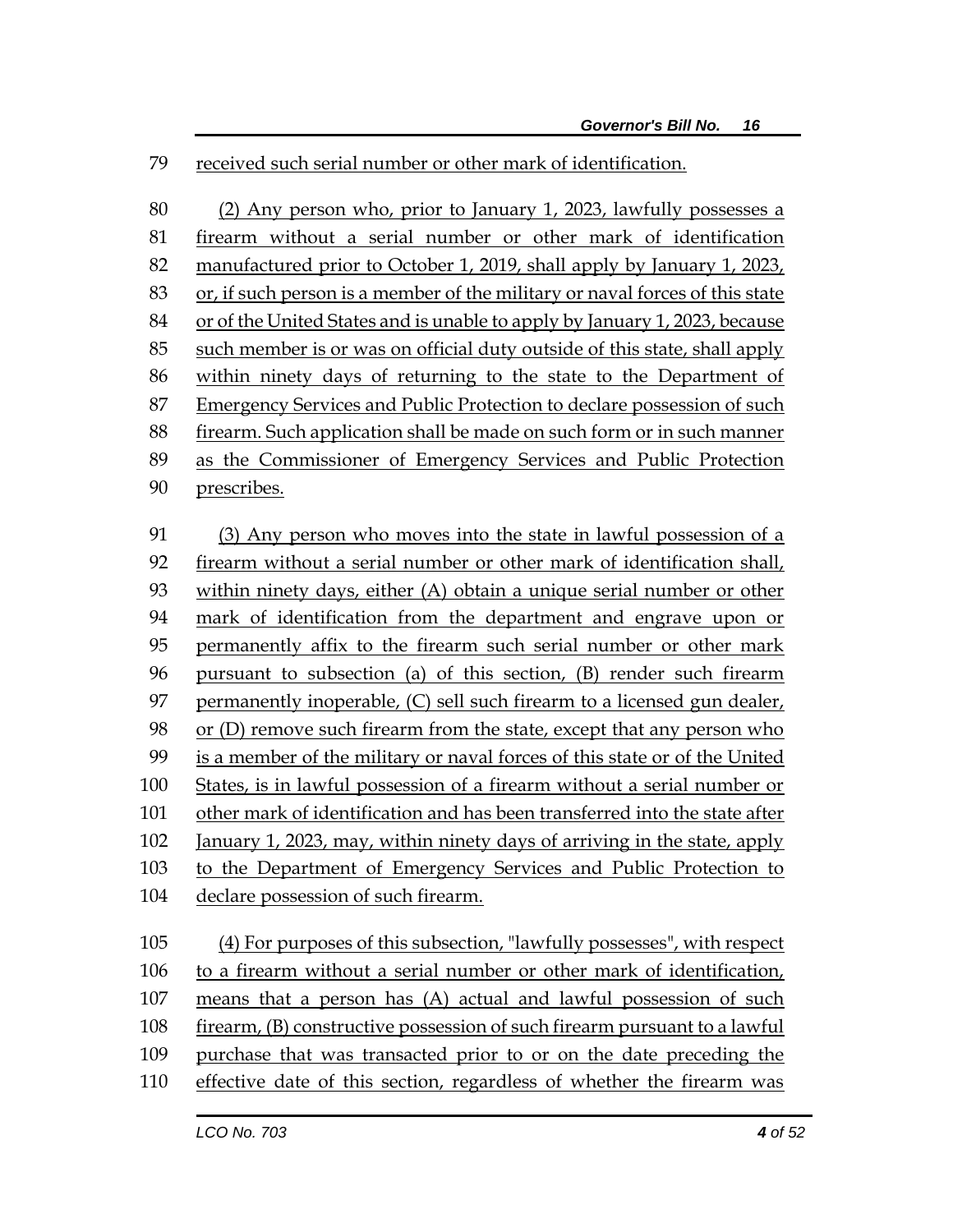delivered to the purchaser prior to or on the date preceding the effective date of this section, which lawful purchase is evidenced by a writing sufficient to indicate that (i) a contract for sale was made between the 114 parties prior to or on the date preceding the effective date of this section, for the purchase of the firearm, or (ii) full or partial payment for the firearm was made by the purchaser to the seller of the firearm prior to 117 or on the date preceding the effective date of this section, or (C) actual possession under subparagraph (A) of this subdivision, or constructive possession under subparagraph (B) of this subdivision, as evidenced by a written statement made under penalty of false statement on such form as the Commissioner of Emergency Services and Public Protection prescribes. (5) The department may adopt regulations, in accordance with the provisions of chapter 54, to establish procedures with respect to applications under this subsection. Notwithstanding the provisions of sections 1-210 and 1-211, the name and address of a person who has declared possession of a firearm without a serial number or other mark of identification shall be confidential and shall not be disclosed, except such records may be disclosed to (A) law enforcement agencies and employees of the United States Probation Office acting in the performance of their duties and parole officers within the Department of Correction acting in the performance of their duties, and (B) the Commissioner of Mental Health and Addiction Services to carry out the provisions of subsection (c) of section 17a-500. (6) (A) Except as provided in this subsection, no person within this

 state shall distribute, import into this state, keep for sale, offer or expose for sale, or purchase a firearm without a serial number or other mark of

- identification.
- (B) The provisions of subparagraph (A) of this section shall not apply
- to the transfer of a firearm without a serial number or other mark of
- identification (i) the possession of which has been declared to the
- department pursuant to this section, by bequest or intestate succession,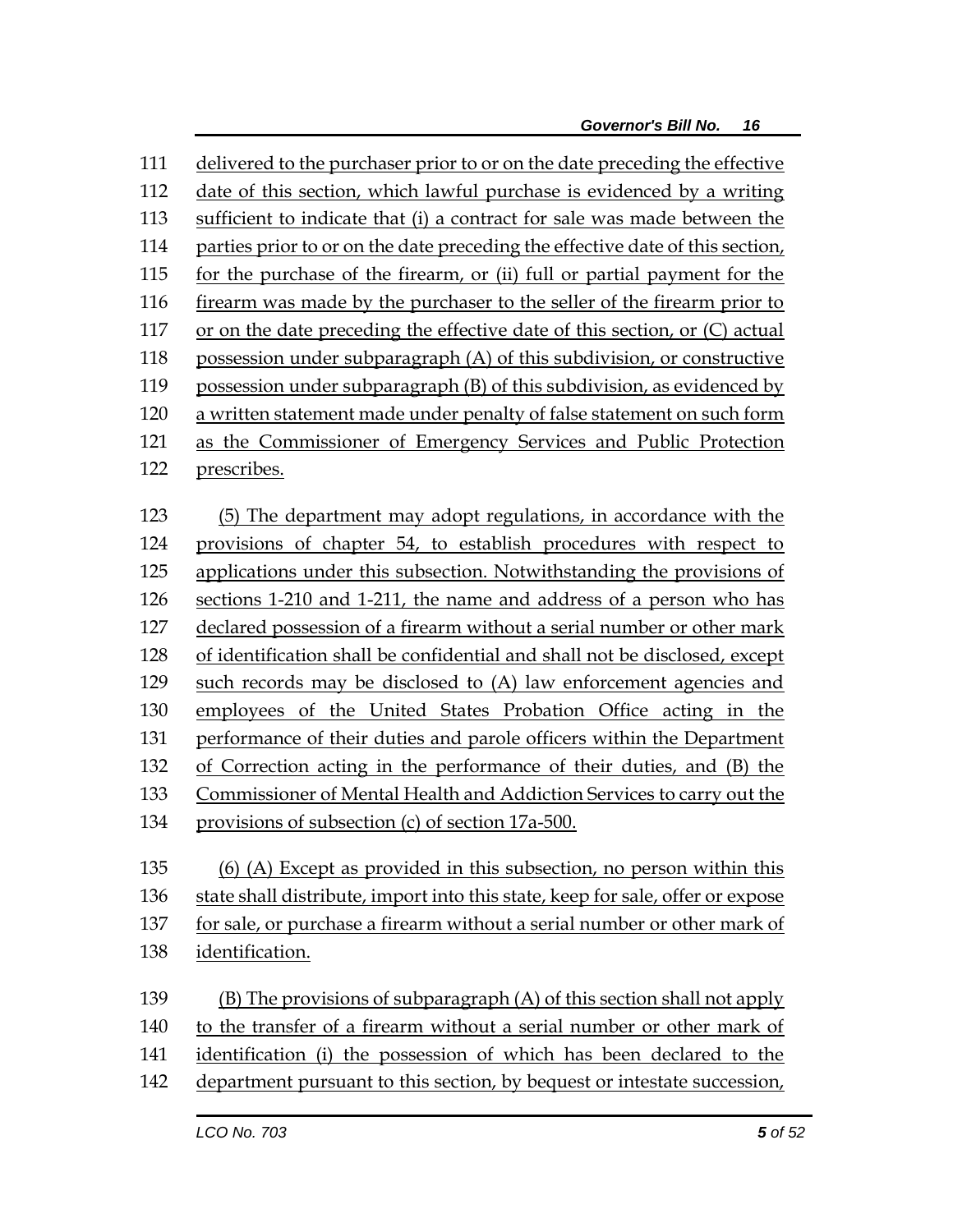or, upon the death of a testator or settlor: (I) To a trust, or (II) from a

- trust to a beneficiary; or (ii) to a police department or the Department of
- Emergency Services and Public Protection.
- (d) The provisions of subsections **[**(a) and (b)**]** (a), (b) and (c) of this section shall not apply to the manufacture of a firearm manufactured using an unfinished frame or lower receiver on which a serial number or other mark has been engraved or permanently affixed pursuant to subsection (c) of section 53-206j.
- **[**(d)**]** (e) No person shall transfer to another person any firearm manufactured or possessed in violation of this section.

 **[**(e)**]** (f) The provisions of this section shall not apply to (1) the manufacture of firearms by a federally licensed firearm manufacturer, (2) (A) any antique firearm, as defined in 18 USC 921, as amended from time to time, or (B) any firearm manufactured prior to **[**the effective date of this section**]** December 16, 1968, provided such firearm is otherwise lawfully possessed, or (3) delivery or transfer of a firearm to a law enforcement agency.

 **[**(f)**]** (g) No person shall facilitate, aid or abet the manufacture of a 161 firearm (1) by a person or for a person who is otherwise prohibited by law from purchasing or possessing a firearm, or (2) that a person is otherwise prohibited by law from purchasing or possessing.

 **[**(g)**]** (h) If the court finds that a violation of this section is not of a serious nature and that the person charged with such violation (1) will probably not offend in the future, (2) has not previously been convicted of a violation of this section, and (3) has not previously had a prosecution under this section suspended pursuant to this subsection, the court may order suspension of prosecution. The court shall not order suspension of prosecution unless the accused person has acknowledged that he or she understands the consequences of the suspension of prosecution. Any person for whom prosecution is suspended shall agree to the tolling of any statute of limitations with respect to such violation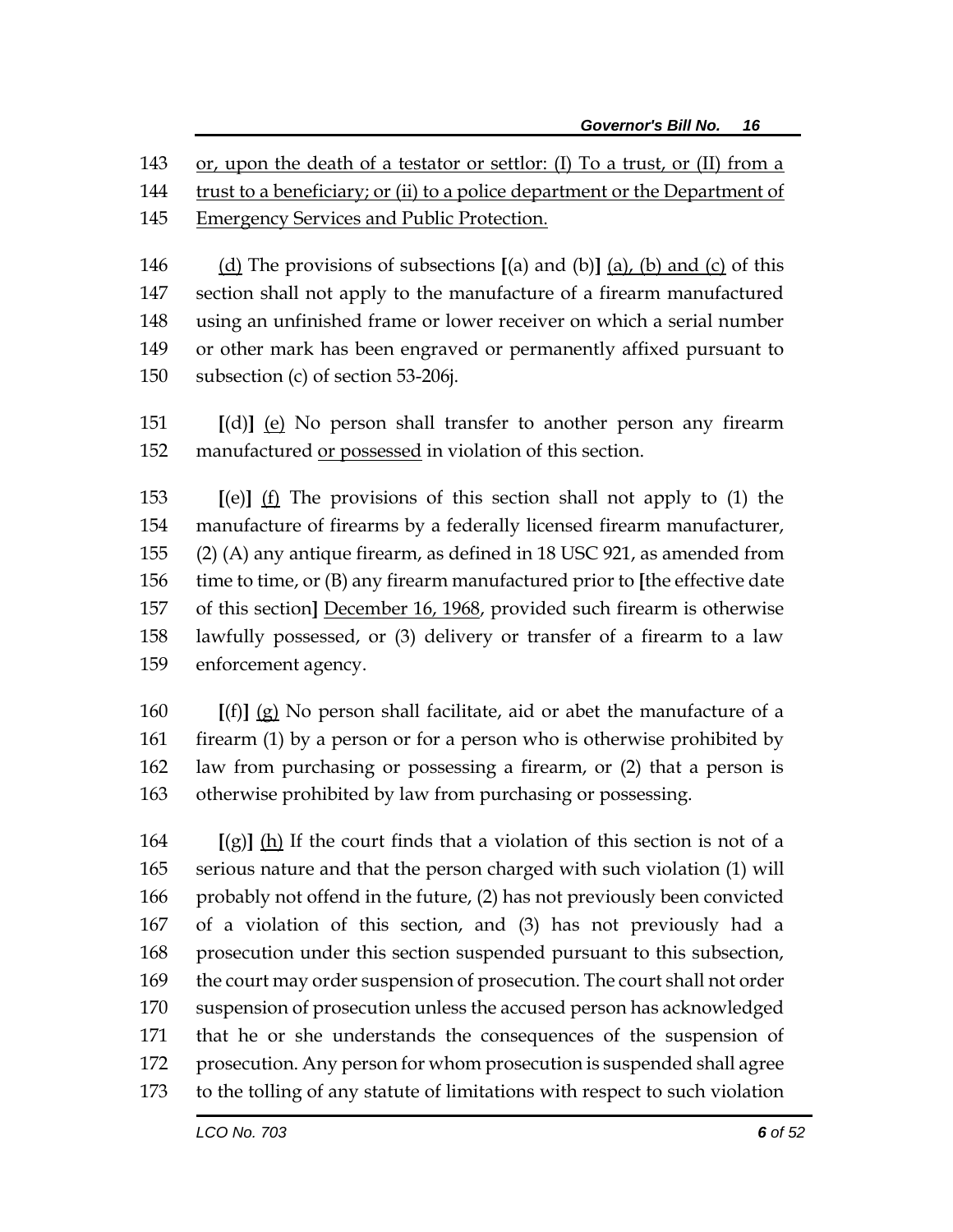and to a waiver of his or her right to a speedy trial. Such person shall appear in court and shall be released to the custody of the Court Support Services Division for such period, not exceeding two years, and under such conditions as the court shall order. If the person refuses to accept, or, having accepted, violates such conditions, the court shall terminate the suspension of prosecution and the case shall be brought to trial. If such person satisfactorily completes such person's period of probation, he or she may apply for dismissal of the charges against such person and the court, on finding such satisfactory completion, shall dismiss such charges. If the person does not apply for dismissal of the charges against such person after satisfactorily completing such person's period of probation, the court, upon receipt of a report submitted by the Court Support Services Division that the person satisfactorily completed such person's period of probation, may on its own motion make a finding of such satisfactory completion and dismiss such charges. Upon dismissal, all records of such charges shall be erased pursuant to section 54-142a. An order of the court denying a motion to dismiss the charges against a person who has completed such person's period of probation or terminating the participation of a defendant in such program shall be a final judgment for purposes of appeal.

 **[**(h)**]** (i) Any person who violates any provision of this section shall be guilty of a class C felony for which two years of the sentence imposed may not be suspended or reduced by the court, and five thousand dollars of the fine imposed may not be remitted or reduced by the court unless the court states on the record its reasons for remitting or reducing such fine, and any firearm found in the possession of any person in violation of any provision of this section shall be forfeited.

 **[**(i)**]** (j) For purposes of this section, "manufacture" means to fabricate or construct a firearm including the initial assembly, "firearm" means firearm, as defined in section 53a-3 and "law enforcement agency" means law enforcement agency, as defined in section 29-1i.

Sec. 3. Section 29-35 of the general statutes is repealed and the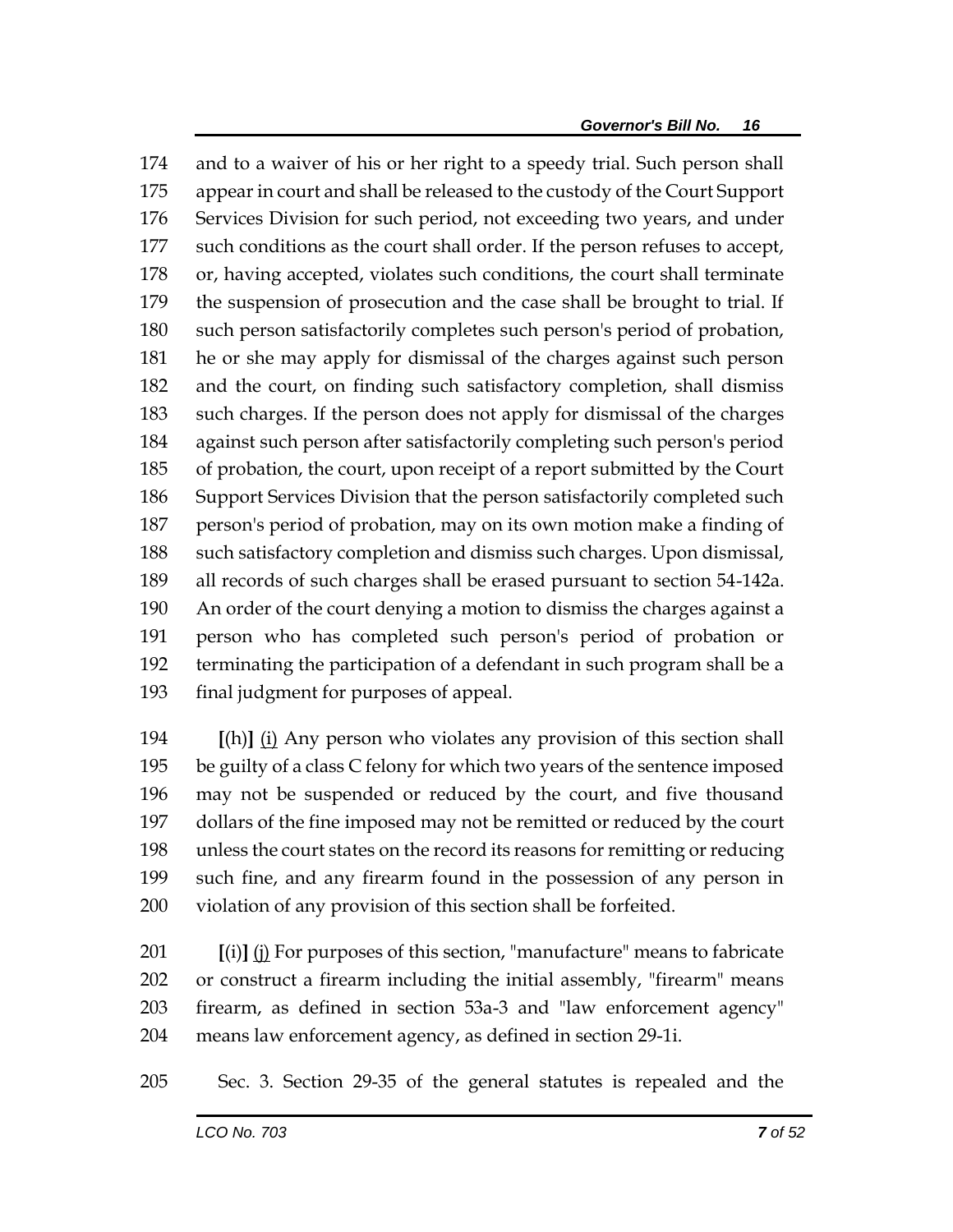following is substituted in lieu thereof (*Effective October 1, 2022*): (a) (1) No person shall carry any pistol or revolver upon **[**his or her**]** such person's person, except when such person is within the dwelling house or place of business of such person, without a permit to carry the 210 same issued as provided in section 29-28, as amended by this act. (2) No person shall carry any firearm upon such person's person: (A) Within a radius of seventy-five feet of any outside entrance in use as an entry to any polling place or in any corridor, passageway or other approach leading from any such outside entrance to such polling place or in any room opening upon any such corridor, passageway or approach; 217 (B) In any municipal or state building; (C) On any bus, train or ferry operated by a government entity; or (D) If such firearm is shown, displayed or visible, knowingly at any demonstration or knowingly within two hundred fifty feet of the perimeter of any demonstration, except that this subparagraph shall not apply to any person possessing or controlling any firearm independently of such demonstration on private property owned or 224 leased by that person or to any person engaged in justified defense of person pursuant to section 53a-19. (3) The provisions of this subsection shall not apply to the carrying of any pistol or revolver by any: **[**parole**]** (A) (i) Parole officer or peace officer of this state, or **[**any**]** (ii) parole officer or peace officer of any other state while engaged in the pursuit of official duties; (B) Department of Motor Vehicles inspector appointed under section 14-8 and certified pursuant to section 7-294d; **[**, or parole officer or peace officer of any other state while engaged in the pursuit of official duties,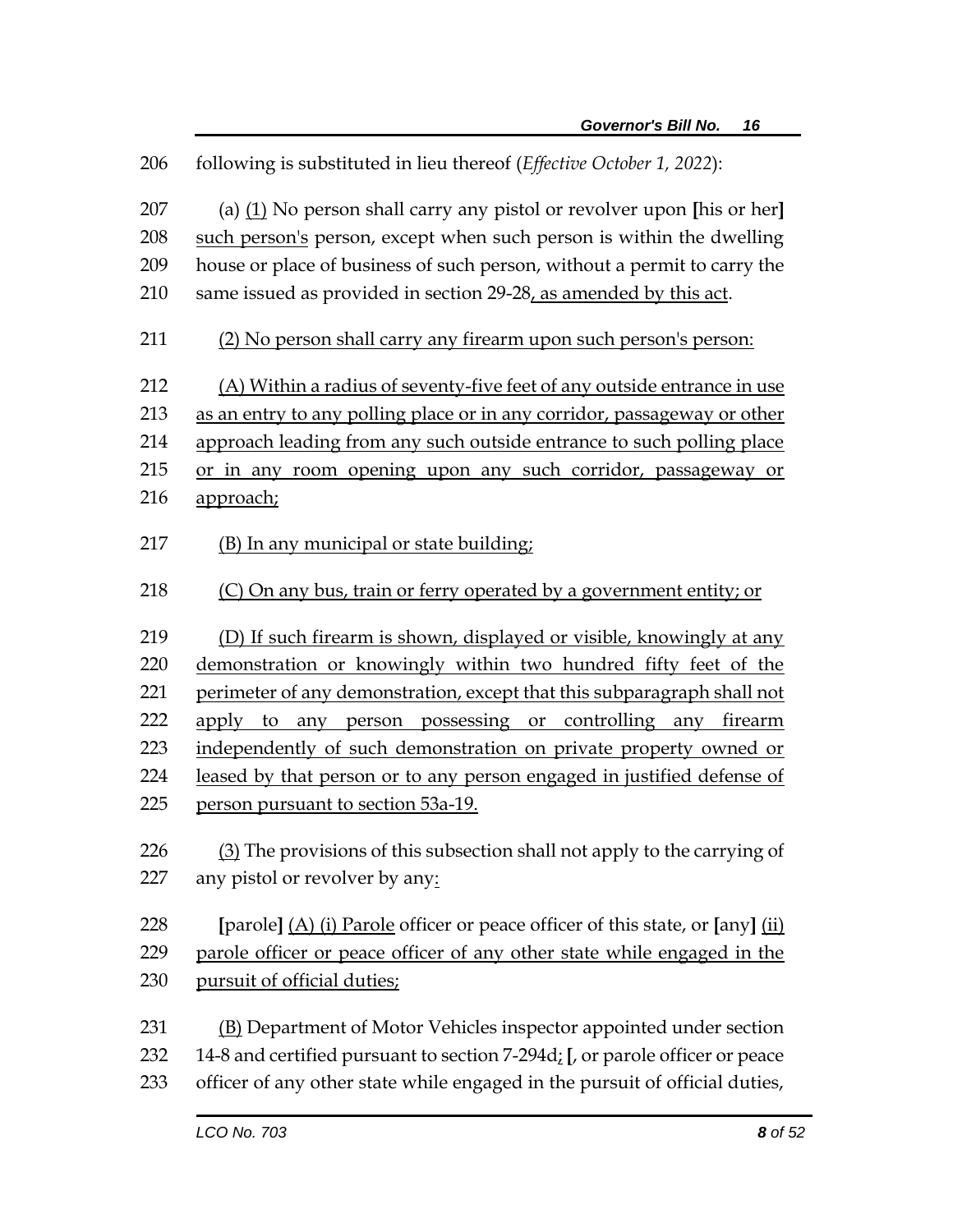or federal**]**

 (C) Federal marshal or federal law enforcement agent; **[**, or to any member**]**

 (D) Member of the armed forces of the United States, as defined in section 27-103, or of the state, as defined in section 27-2, when on duty or going to or from duty; **[**, or to any member**]**

 (E) Member of any military organization when on parade or when going to or from any place of assembly; **[**, or to the transportation of pistols or revolvers**]**

 (F) Person transporting a pistol or revolver as merchandise; **[**, or to any person transporting any pistol or revolver while**]**

245 (G) Person transporting a pistol or revolver contained in the package in which **[**it**]** the pistol or revolver was originally wrapped at the time of sale and while transporting the same from the place of sale to the purchaser's residence or place of business; **[**, or to any person**]**

 (H) Person transporting a pistol or revolver as part of the process of removing such person's household goods or effects from one place to another; **[**, or to any person while**]**

 (I) Person transporting **[**any such**]** a pistol or revolver from such person's place of residence or business to a place or **[**individual**]** person where or by whom such pistol or revolver is to be repaired or while returning to such person's place of residence or business after the same has been repaired; **[**, or to any person**]**

 (J) Person transporting a pistol or revolver in or through the state for the purpose of taking part in competitions, taking part in formal pistol or revolver training, repairing such pistol or revolver or attending any meeting or exhibition of an organized collectors' group if such person is a bona fide resident of the United States and is permitted to possess and carry a pistol or revolver in the state or subdivision of the United States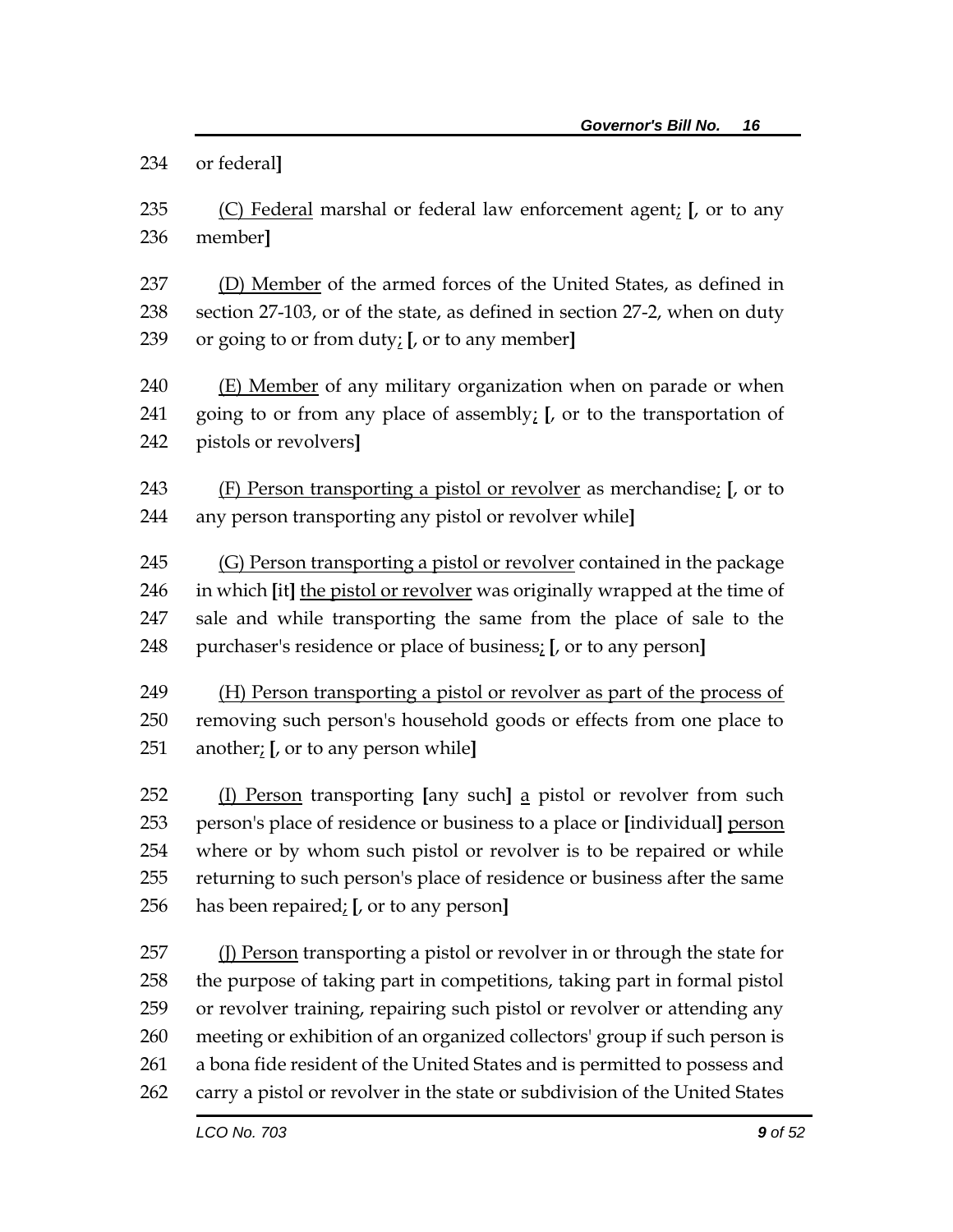### in which such person resides; **[**, or to any person**]**

 (K) Person transporting a pistol or revolver to and from a testing range at the request of the issuing authority; **[**, or to any person**]** or

266 (L) Person transporting an antique pistol or revolver, as defined in 267 section 29-33, as amended by this act.

 $(4)$  For the purposes of this subsection,  $(A)$  "demonstration" means a demonstration, march, rally, vigil, sit-in, protest, picketing or similar public assembly (i) for which a permit has been issued by a federal agency, state agency or local government, or (ii) at which fifteen or more people are in attendance and that is situated in a public place, including, but not limited to, the front, immediate area or parking lot of any store, 274 shop, restaurant, tavern, shopping center or other place of business, any public building, its grounds or surrounding area or any public parking lot, street, right-of-way, sidewalk, public park or other public grounds, (B) "formal pistol or revolver training" means pistol or revolver training at a locally approved or permitted firing range or training facility, and (C) "transporting a pistol or revolver" means transporting a pistol or revolver that is unloaded and, if such pistol or revolver is being transported in a motor vehicle, is not readily accessible or directly accessible from the passenger compartment of the vehicle or, if such pistol or revolver is being transported in a motor vehicle that does not have a compartment separate from the passenger compartment, such pistol or revolver shall be contained in a locked container other than the glove compartment or console. **[**Nothing in this section shall be construed to prohibit the carrying of a pistol or revolver during formal pistol or revolver training or repair.**]**

289 (b) The holder of a permit issued pursuant to section 29-28, as 290 amended by this act, shall carry such permit upon one's person while carrying such pistol or revolver. Such holder shall present his or her permit upon the request of a law enforcement officer **[**who has reasonable suspicion of a crime**]** for purposes of verification of the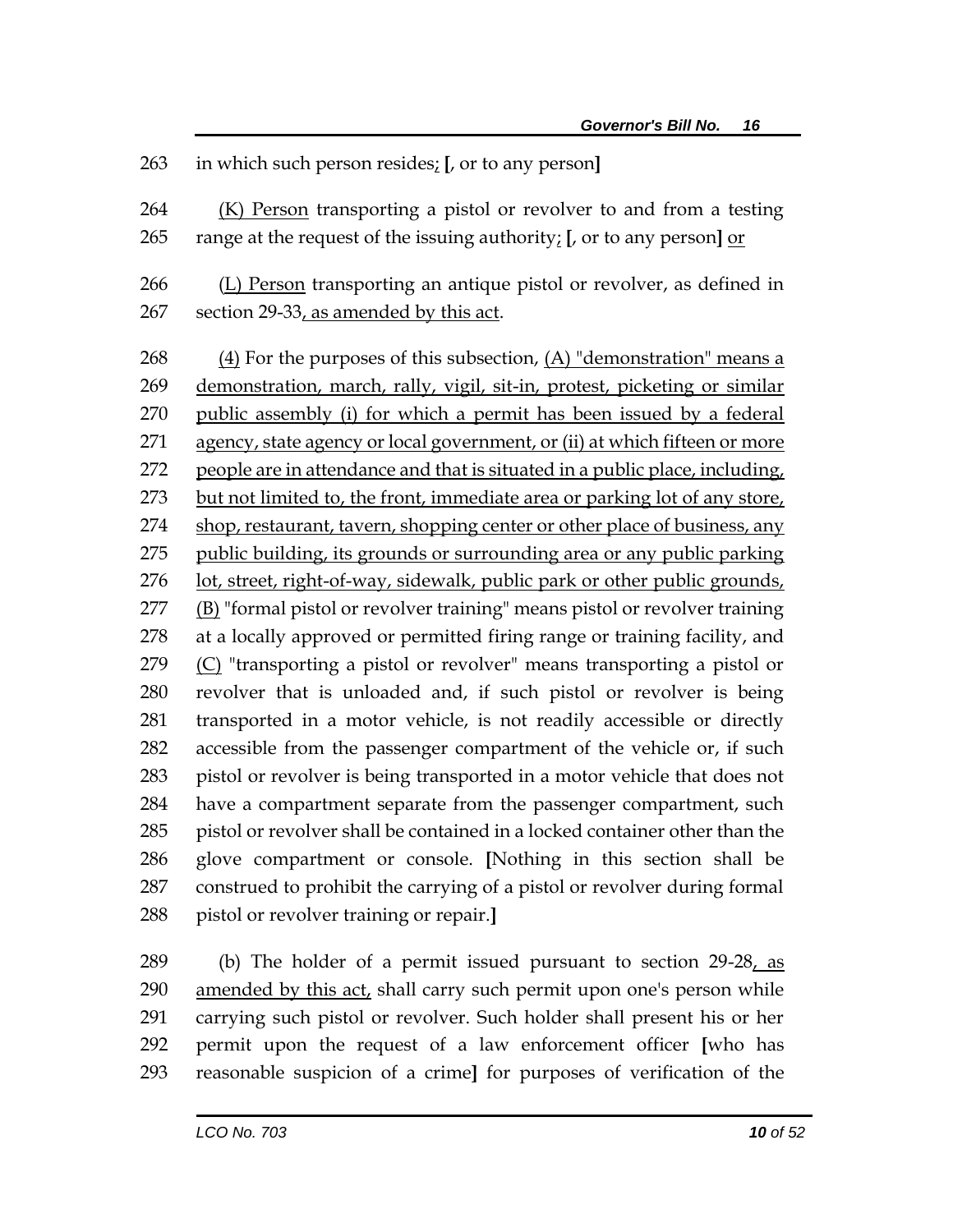validity of the permit or identification of the holder, provided such holder is carrying a pistol or revolver that is observed by such law enforcement officer. A municipality may adopt an ordinance specifying 297 that a law enforcement officer may make such a request only if such officer has reasonable suspicion of a crime.

 Sec. 4. Subdivision (1) of section 53-202a of the general statutes is repealed and the following is substituted in lieu thereof (*Effective from passage*):

(1) "Assault weapon" means:

 (A) (i) Any selective-fire firearm capable of fully automatic, semiautomatic or burst fire at the option of the user or any of the following specified semiautomatic firearms: Algimec Agmi; Armalite AR-180; Australian Automatic Arms SAP Pistol; Auto-Ordnance Thompson type; Avtomat Kalashnikov AK-47 type; Barrett Light-Fifty model 82A1; Beretta AR-70; Bushmaster Auto Rifle and Auto Pistol; Calico models M-900, M-950 and 100-P; Chartered Industries of Singapore SR-88; Colt AR-15 and Sporter; Daewoo K-1, K-2, Max-1 and Max-2; Encom MK-IV, MP-9 and MP-45; Fabrique Nationale FN/FAL, FN/LAR, or FN/FNC; FAMAS MAS 223; Feather AT-9 and Mini-AT; Federal XC-900 and XC-450; Franchi SPAS-12 and LAW-12; Galil AR and ARM; Goncz High-Tech Carbine and High-Tech Long Pistol; Heckler & Koch HK-91, HK-93, HK-94 and SP-89; Holmes MP-83; MAC- 10, MAC-11 and MAC-11 Carbine type; Intratec TEC-9 and Scorpion; Iver Johnson Enforcer model 3000; Ruger Mini-14/5F folding stock model only; Scarab Skorpion; SIG 57 AMT and 500 series; Spectre Auto Carbine and Auto Pistol; Springfield Armory BM59, SAR-48 and G-3; Sterling MK-6 and MK-7; Steyr AUG; Street Sweeper and Striker 12 revolving cylinder shotguns; USAS-12; UZI Carbine, Mini-Carbine and Pistol; Weaver Arms Nighthawk; Wilkinson "Linda" Pistol;

 (ii) A part or combination of parts designed or intended to convert a 324 firearm into an assault weapon, as defined in subparagraph  $(A)(i)$  of this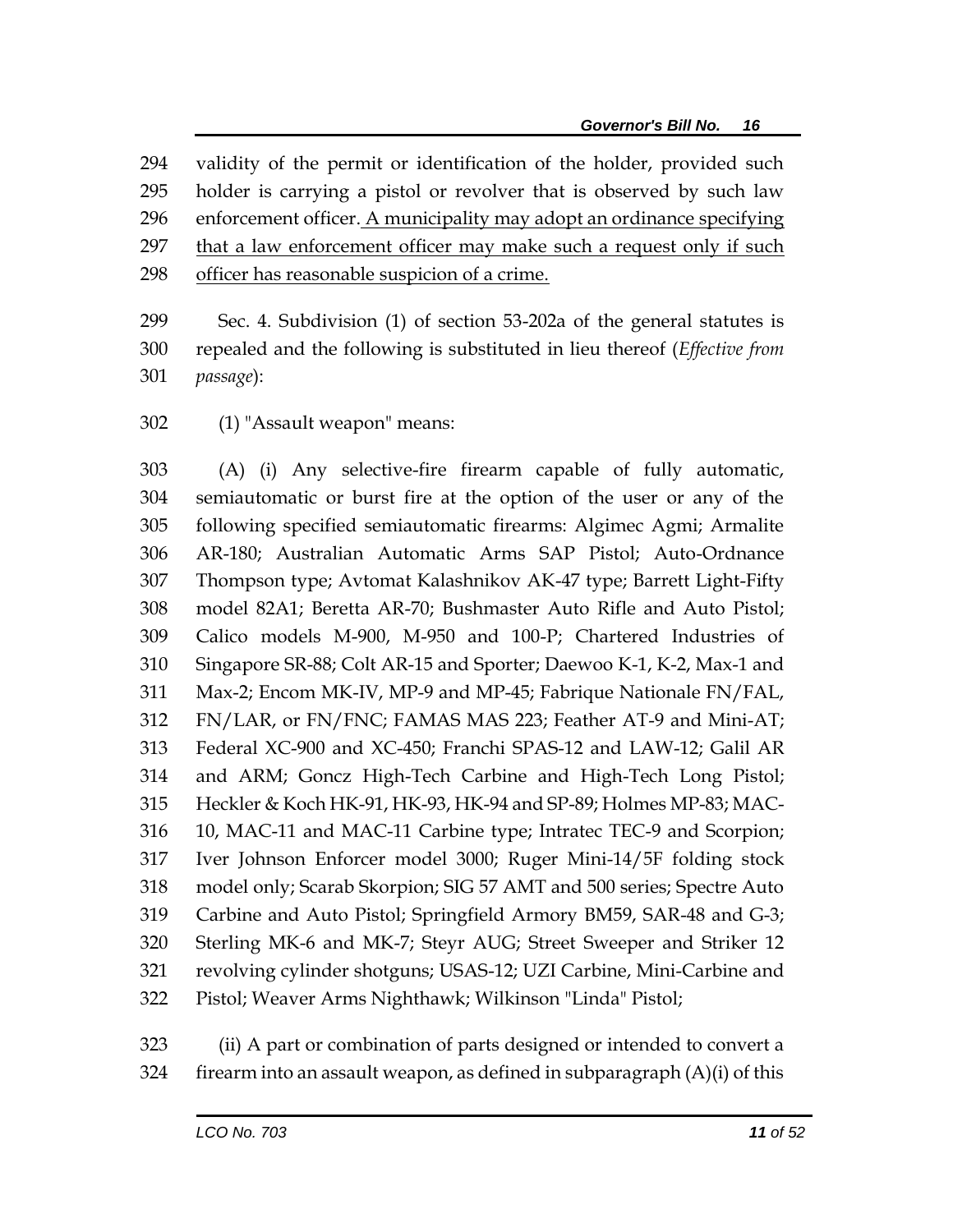subdivision, or any combination of parts from which an assault weapon, as defined in subparagraph (A)(i) of this subdivision, may be rapidly assembled if those parts are in the possession or under the control of the same person;

 (B) Any of the following specified semiautomatic centerfire rifles, or copies or duplicates thereof with the capability of any such rifles, that were in production prior to or on April 4, 2013: (i) AK-47; (ii) AK-74; (iii) AKM; (iv) AKS-74U; (v) ARM; (vi) MAADI AK47; (vii) MAK90; (viii) MISR; (ix) NHM90 and NHM91; (x) Norinco 56, 56S, 84S and 86S; (xi) Poly Technologies AKS and AK47; (xii) SA 85; (xiii) SA 93; (xiv) VEPR; (xv) WASR-10; (xvi) WUM; (xvii) Rock River Arms LAR-47; (xviii) Vector Arms AK-47; (xix) AR-10; (xx) AR-15; (xxi) Bushmaster Carbon 15, Bushmaster XM15, Bushmaster ACR Rifles, Bushmaster MOE Rifles; (xxii) Colt Match Target Rifles; (xxiii) Armalite M15; (xxiv) Olympic Arms AR-15, A1, CAR, PCR, K3B, K30R, K16, K48, K8 and K9 Rifles; (xxv) DPMS Tactical Rifles; (xxvi) Smith and Wesson M&P15 Rifles; (xxvii) Rock River Arms LAR-15; (xxviii) Doublestar AR Rifles; (xxix) Barrett REC7; (xxx) Beretta Storm; (xxxi) Calico Liberty 50, 50 Tactical, 100, 100 Tactical, I, I Tactical, II and II Tactical Rifles; (xxxii) Hi-Point Carbine Rifles; (xxxiii) HK-PSG-1; (xxxiv) Kel-Tec Sub-2000, SU Rifles, and RFB; (xxxv) Remington Tactical Rifle Model 7615; (xxxvi) SAR-8, SAR-4800 and SR9; (xxxvii) SLG 95; (xxxviii) SLR 95 or 96; (xxxix) TNW M230 and M2HB; (xl) Vector Arms UZI; (xli) Galil and Galil Sporter; (xlii) Daewoo AR 100 and AR 110C; (xliii) Fabrique Nationale/FN 308 Match and L1A1 Sporter; (xliv) HK USC; (xlv) IZHMASH Saiga AK; (xlvi) SIG Sauer 551-A1, 556, 516, 716 and M400 Rifles; (xlvii) Valmet M62S, M71S and M78S; (xlviii) Wilkinson Arms Linda Carbine; and (xlix) Barrett M107A1;

 (C) Any of the following specified semiautomatic pistols, or copies or duplicates thereof with the capability of any such pistols, that were in production prior to or on April 4, 2013: (i) Centurion 39 AK; (ii) Draco AK-47; (iii) HCR AK-47; (iv) IO Inc. Hellpup AK-47; (v) Mini-Draco AK-47; (vi) Yugo Krebs Krink; (vii) American Spirit AR-15; (viii) Bushmaster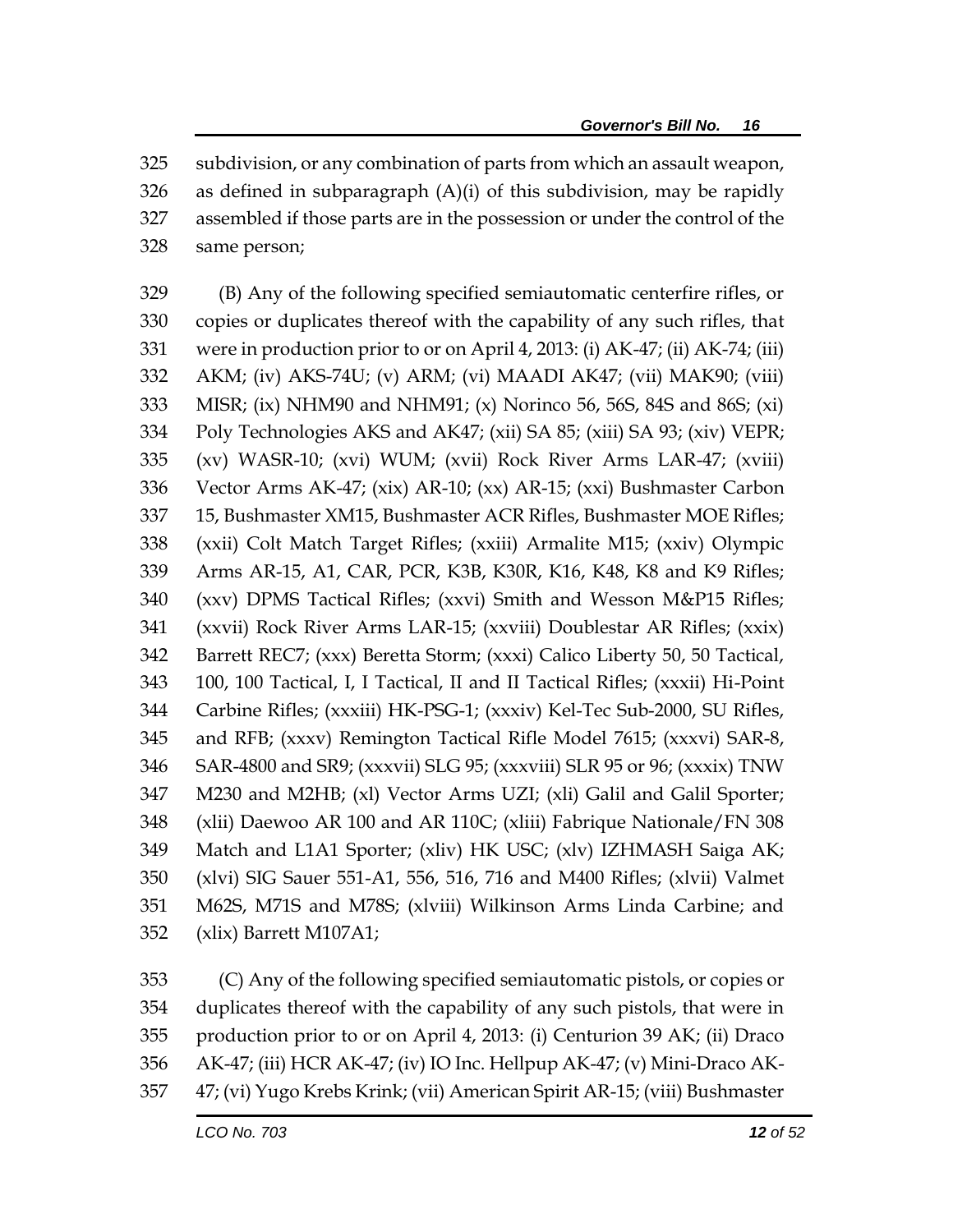Carbon 15; (ix) Doublestar Corporation AR; (x) DPMS AR-15; (xi) Olympic Arms AR-15; (xii) Rock River Arms LAR 15; (xiii) Calico Liberty III and III Tactical Pistols; (xiv) Masterpiece Arms MPA Pistols and Velocity Arms VMA Pistols; (xv) Intratec TEC-DC9 and AB-10; (xvi) Colefire Magnum; (xvii) German Sport 522 PK and Chiappa Firearms Mfour-22; (xviii) DSA SA58 PKP FAL; (xix) I.O. Inc. PPS-43C; (xx) Kel- Tec PLR-16 Pistol; (xxi) Sig Sauer P516 and P556 Pistols; and (xxii) Thompson TA5 Pistols;

 (D) Any of the following semiautomatic shotguns, or copies or duplicates thereof with the capability of any such shotguns, that were in production prior to or on April 4, 2013: All IZHMASH Saiga 12 Shotguns;

 (E) Any semiautomatic firearm regardless of whether such firearm is listed in subparagraphs (A) to (D), inclusive, of this subdivision, and regardless of the date such firearm was produced, that meets the following criteria:

 (i) A semiautomatic, centerfire rifle that has an ability to accept a detachable magazine and has at least one of the following:

(I) A folding or telescoping stock;

 (II) Any grip of the weapon, including a pistol grip, a thumbhole stock, or any other stock, the use of which would allow an individual to grip the weapon, resulting in any finger on the trigger hand in addition to the trigger finger being directly below any portion of the action of the weapon when firing;

- (III) A forward pistol grip;
- (IV) A flash suppressor; or

(V) A grenade launcher or flare launcher; or

(ii) A semiautomatic, centerfire rifle that has a fixed magazine with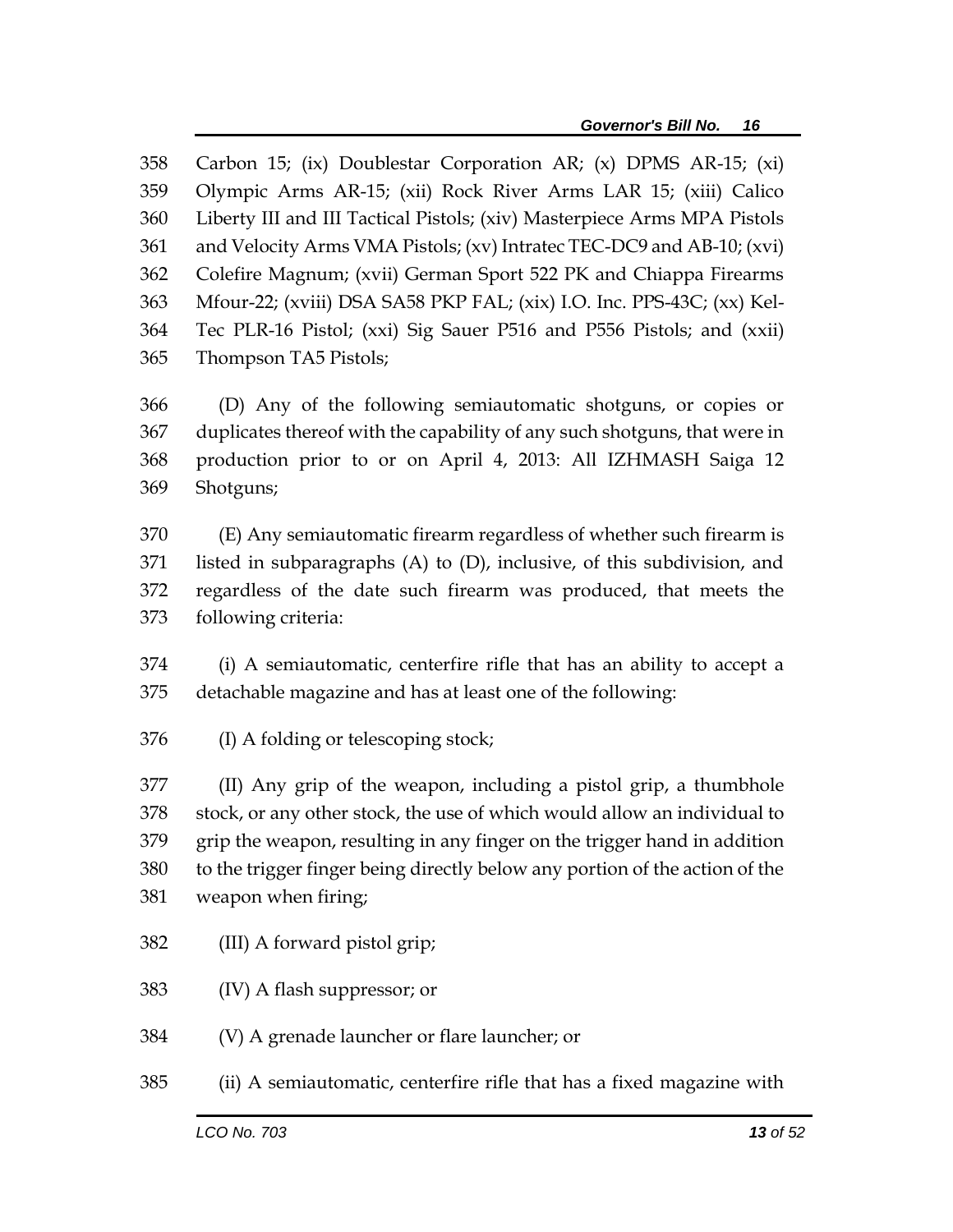| 386 | the ability to accept more than ten rounds; or                              |
|-----|-----------------------------------------------------------------------------|
| 387 | (iii) A semiautomatic, centerfire rifle that has an overall length of less  |
| 388 | than thirty inches; or                                                      |
| 389 | (iv) A semiautomatic pistol that has an ability to accept a detachable      |
| 390 | magazine and has at least one of the following:                             |
| 391 | (I) An ability to accept a detachable ammunition magazine that              |
| 392 | attaches at some location outside of the pistol grip;                       |
| 393 | (II) A threaded barrel capable of accepting a flash suppressor,             |
| 394 | forward pistol grip or silencer;                                            |
| 395 | (III) A shroud that is attached to, or partially or completely encircles,   |
| 396 | the barrel and that permits the shooter to fire the firearm without being   |
| 397 | burned, except a slide that encloses the barrel; or                         |
| 398 | (IV) A second hand grip; or                                                 |
| 399 | (v) A semiautomatic pistol with a fixed magazine that has the ability       |
| 400 | to accept more than ten rounds; or                                          |
| 401 | (vi) A semiautomatic shotgun that has both of the following:                |
| 402 | (I) A folding or telescoping stock; and                                     |
| 403 | (II) Any grip of the weapon, including a pistol grip, a thumbhole           |
| 404 | stock, or any other stock, the use of which would allow an individual to    |
| 405 | grip the weapon, resulting in any finger on the trigger hand in addition    |
| 406 | to the trigger finger being directly below any portion of the action of the |
| 407 | weapon when firing; or                                                      |
| 408 | (vii) A semiautomatic shotgun that has the ability to accept a              |
| 409 | detachable magazine; or                                                     |
| 410 | (viii) A shotgun with a revolving cylinder; or                              |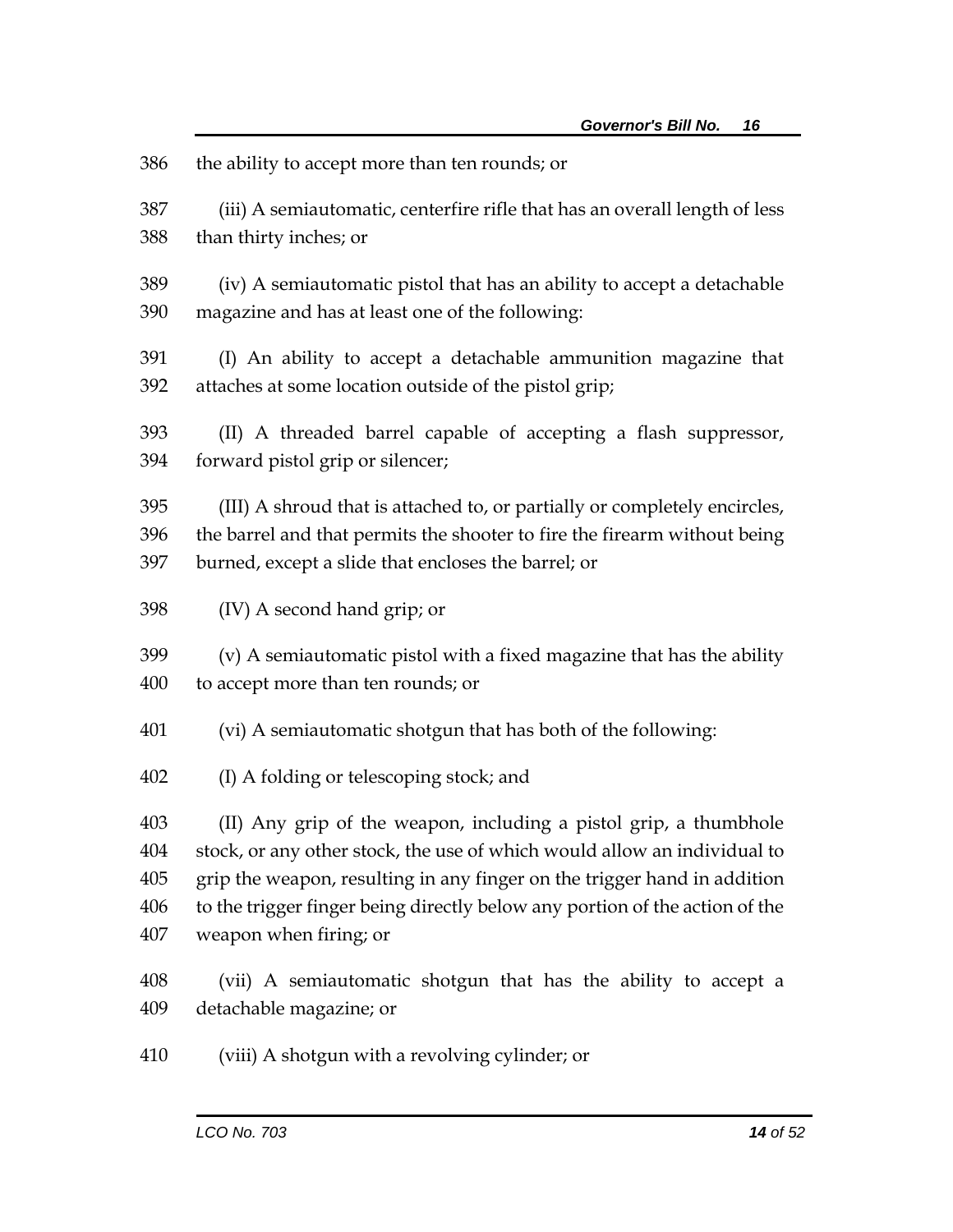(ix) Any semiautomatic firearm that meets the criteria set forth in subdivision (3) or (4) of subsection (a) of section 53-202a of the general statutes, revision of 1958, revised to January 1, 2013; **[**or**]**

 (F) A part or combination of parts designed or intended to convert a firearm into an assault weapon, as defined in any provision of subparagraphs (B) to (E), inclusive, of this subdivision, or any combination of parts from which an assault weapon, as defined in any 418 provision of subparagraphs  $(B)$  to  $(E)$ , inclusive, of this subdivision, may be assembled if those parts are in the possession or under the control of the same person;

 (G) Any semiautomatic firearm regardless of whether such firearm is listed in subparagraphs (A) to (D), inclusive, of this subdivision, and regardless of the date such firearm was produced, that meets the following criteria:

425 (i) A semiautomatic firearm, other than a pistol, revolver, rifle or shotgun, that has at least one of the following:

 (I) Any grip of the weapon, including a pistol grip, a thumbhole stock, or any other stock, the use of which would allow an individual to grip 429 the weapon, resulting in any finger on the trigger hand in addition to

the trigger finger being directly below any portion of the action of the

- weapon when firing;
- (II) An ability to accept a detachable ammunition magazine that attaches at some location outside of the pistol grip;
- 434 (III) A fixed magazine with the ability to accept more than ten rounds;
- 435 (IV) A flash suppressor or silencer, or a threaded barrel capable of accepting a flash suppressor or silencer;
- (V) A shroud that is attached to, or partially or completely encircles,
- the barrel and that permits the shooter to fire the firearm without being
- burned, except a slide that encloses the barrel;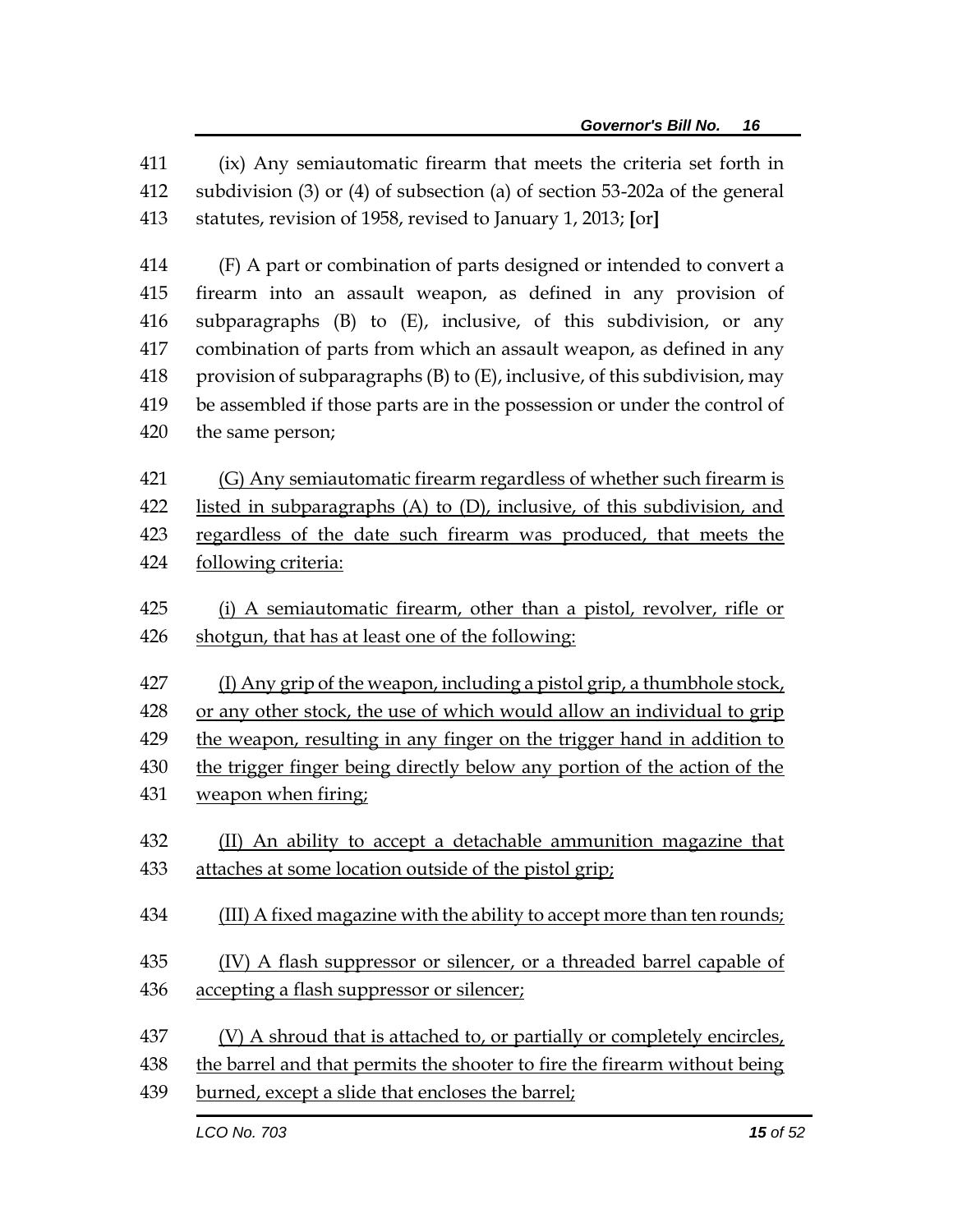| 440 | (VI) A second hand grip; or                                                      |
|-----|----------------------------------------------------------------------------------|
| 441 | (VII) An arm brace or other stabilizing brace that could allow such              |
| 442 | firearm to be fired from the shoulder, with or without a strap designed          |
| 443 | to attach to an individual's arm;                                                |
| 444 | (ii) A semiautomatic, rimfire rifle that has an ability to accept a              |
| 445 | detachable magazine and has at least one of the following:                       |
| 446 | (I) A folding or telescoping stock;                                              |
| 447 | (II) Any grip of the weapon, including a pistol grip, a thumbhole                |
| 448 | stock, or any other stock, the use of which would allow an individual to         |
| 449 | grip the weapon, resulting in any finger on the trigger hand in addition         |
| 450 | to the trigger finger being directly below any portion of the action of the      |
| 451 | weapon when firing;                                                              |
| 452 | (III) A forward pistol grip;                                                     |
| 453 | $(IV)$ A flash suppressor; or                                                    |
| 454 | (V) A grenade launcher or flare launcher;                                        |
| 455 | (H) Any semiautomatic firearm that meets the criteria set forth in               |
| 456 | subdivision $(3)$ or $(4)$ of subsection $(a)$ of section 53-202a of the general |
| 457 | statutes, revision of 1958, revised to January 1, 2013, that was legally         |
| 458 | manufactured prior to September 13, 1994; or                                     |
| 459 | (I) A part or combination of parts designed or intended to convert a             |
| 460 | firearm into an assault weapon, as defined in any provision of                   |
| 461 | subparagraph (G) or (H) of this subdivision, or any combination of parts         |
| 462 | from which an assault weapon, as defined in any provision of                     |
| 463 | subparagraph $(G)$ or $(H)$ of this subdivision, may be assembled if those       |
| 464 | parts are in the possession or under the control of the same person;             |
| 465 | Sec. 5. Subdivision (7) of section 53-202a of the general statutes is            |
| 466 | repealed and the following is substituted in lieu thereof (Effective from        |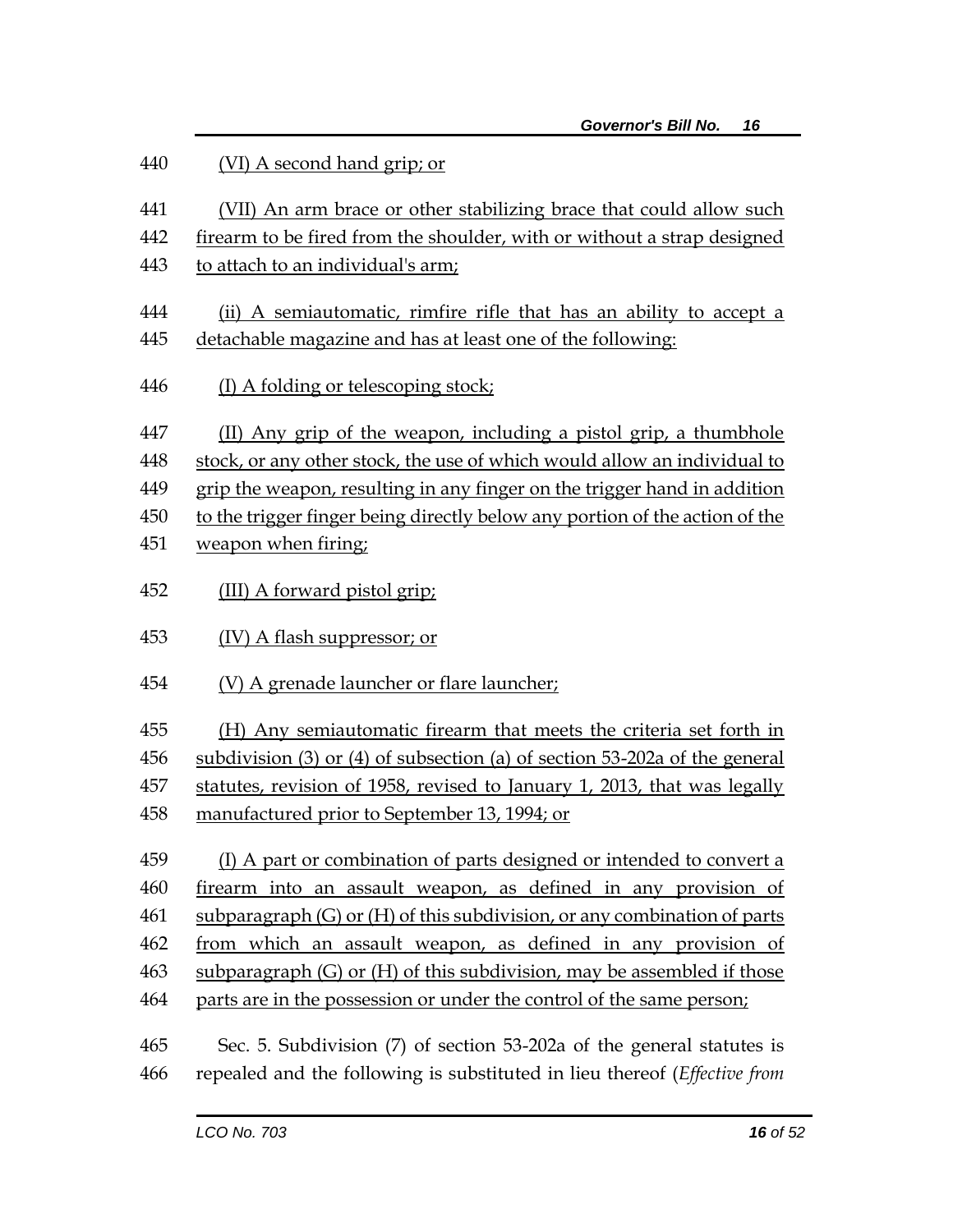*passage*):

 (7) "Lawfully possesses" means **[**,**]** (A) with respect to an assault weapon described in any provision of subparagraphs (B) to (F), inclusive, of **[**this**]** subdivision (1) of this section, **[**(A)**]** (i) actual possession that is lawful under sections 53-202b to 53-202k, as amended by this act, **[**(B)**]** (ii) constructive possession pursuant to a lawful purchase transacted prior to or on April 4, 2013, regardless of whether the assault weapon was delivered to the purchaser prior to or on April 4, 2013, which lawful purchase is evidenced by a writing sufficient to indicate that **[**(i)**]** (I) a contract for sale was made between the parties prior to or on April 4, 2013, for the purchase of the assault weapon, or **[**(ii)**]** (II) full or partial payment for the assault weapon was made by the purchaser to the seller of the assault weapon prior to or on April 4, 2013, or **[**(C)**]** (iii) actual possession under subparagraph (A)(i) of this subdivision, or constructive possession under subparagraph **[**(B)**]** (A)(ii) of this subdivision, as evidenced by a written statement made under penalty of false statement on such form as the Commissioner of Emergency Services and Public Protection prescribes; or

 (B) With respect to a 2022 assault weapon, (i) actual possession that is lawful under sections 53-202b to 53-202k, inclusive, as amended by this act, (ii) constructive possession pursuant to a lawful purchase transacted prior to the effective date of this section, regardless of whether the assault weapon was delivered to the purchaser prior to the effective date of this section, which lawful purchase is evidenced by a writing sufficient to indicate that (I) a contract for sale was made between the parties prior to the effective date of this section, for the purchase of the assault weapon, or (II) full or partial payment for the assault weapon was made by the purchaser to the seller of the assault weapon prior to the effective date of this section, or (iii) actual possession under subparagraph (B)(i) of this subdivision, or constructive possession under subparagraph (B)(ii) of this subdivision, 498 as evidenced by a written statement made under penalty of false statement on such form as the Commissioner of Emergency Services and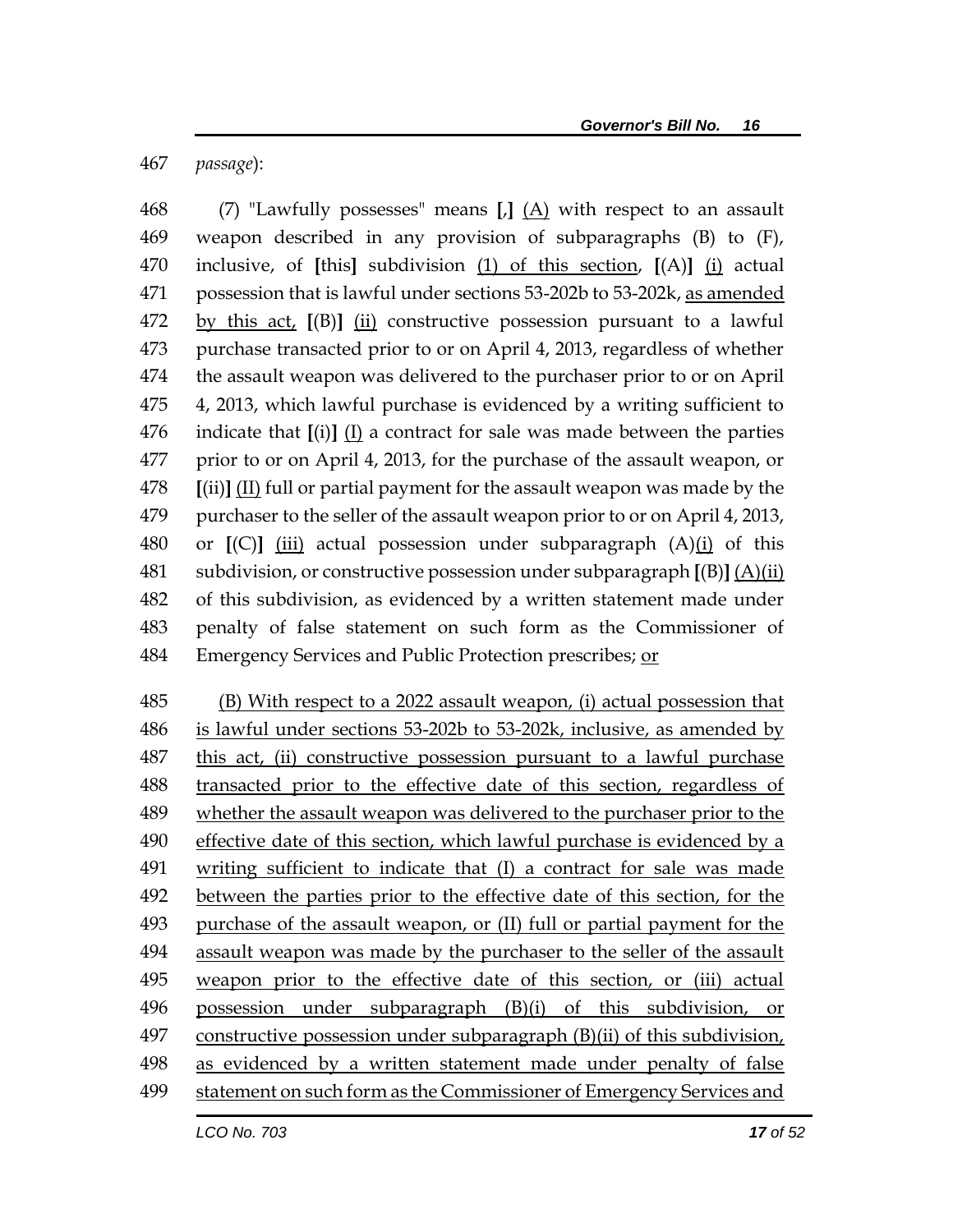#### Public Protection prescribes;

 Sec. 6. Section 53-202a of the general statutes is amended by adding subdivision (10) as follows (*Effective from passage*):

 (NEW) (10) "2022 assault weapon" means an assault weapon described in any provision of subparagraphs (G) to (I), inclusive, of subdivision (1) of this section.

 Sec. 7. Section 53-202c of the general statutes is repealed and the following is substituted in lieu thereof (*Effective from passage*):

 (a) Except as provided in section 53-202e, any person who, within this state, possesses an assault weapon, except as provided in sections 53- 202a to 53-202k, inclusive, as amended by this act, and 53-202o, shall be guilty of a class D felony and shall be sentenced to a term of imprisonment of which one year may not be suspended or reduced by the court, except that a first-time violation of this subsection shall be a class A misdemeanor if (1) the person presents proof that such person lawfully possessed the assault weapon (A) prior to October 1, 1993, with respect to an assault weapon described in subparagraph (A) of subdivision (1) of section 53-202a, as amended by this act, or (B) on April 518 4, 2013, under the provisions of sections 53-202a to 53-202k, inclusive, as amended by this act, in effect on January 1, 2013, with respect to an assault weapon described in any provision of subparagraphs (B) to (F), inclusive, of subdivision (1) of section 53-202a, as amended by this act, and (2) the person has otherwise possessed the assault weapon in compliance with subsection (f) of section 53-202d.

 (b) The provisions of subsection (a) of this section shall not apply to the possession of assault weapons by: (1) The Department of Emergency Services and Public Protection, police departments, the Department of Correction, the Division of Criminal Justice, the Department of Motor Vehicles, the Department of Energy and Environmental Protection or the military or naval forces of this state or of the United States, (2) a sworn and duly certified member of an organized police department,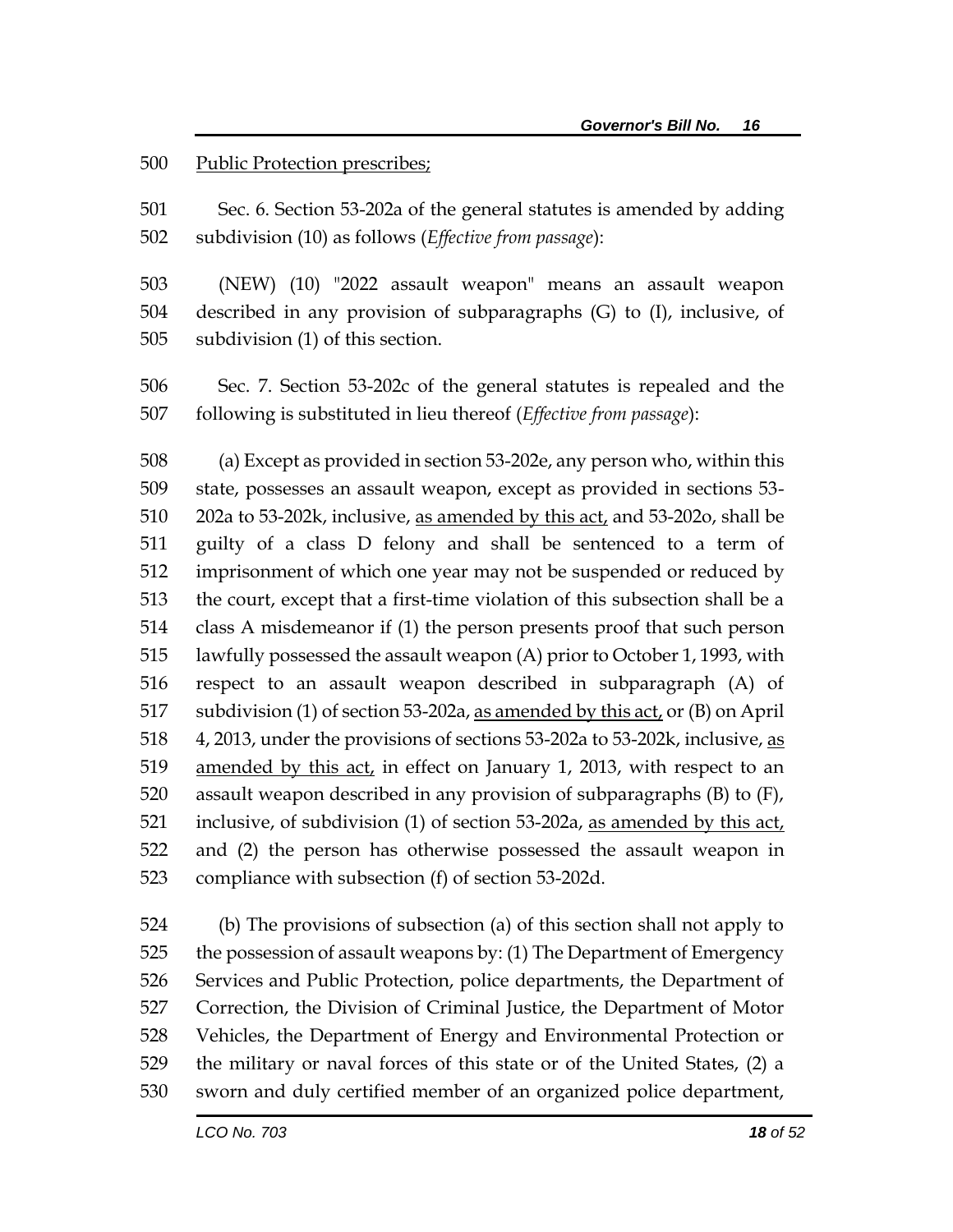the Division of State Police within the Department of Emergency Services and Public Protection or the Department of Correction, a chief inspector or inspector in the Division of Criminal Justice, a salaried inspector of motor vehicles designated by the Commissioner of Motor Vehicles, a conservation officer or special conservation officer appointed by the Commissioner of Energy and Environmental Protection pursuant to section 26-5, or a constable who is certified by the Police Officer Standards and Training Council and appointed by the chief executive authority of a town, city or borough to perform criminal law enforcement duties, for use by such sworn member, inspector, officer or constable in the discharge of such sworn member's, inspector's, officer's or constable's official duties or when off duty, (3) a member of the military or naval forces of this state or of the United States, or (4) a nuclear facility licensed by the United States Nuclear Regulatory Commission for the purpose of providing security services at such facility, or any contractor or subcontractor of such facility for the purpose of providing security services at such facility.

 (c) The provisions of subsection (a) of this section shall not apply to the possession of an assault weapon described in subparagraph (A) of subdivision (1) of section 53-202a, as amended by this act, by any person 551 prior to July 1, 1994, if all of the following are applicable:

 (1) The person is eligible under sections 53-202a to 53-202k, inclusive, as amended by this act, to apply for a certificate of possession for the assault weapon by July 1, 1994;

 (2) The person lawfully possessed the assault weapon prior to October 1, 1993; and

 (3) The person is otherwise in compliance with sections 53-202a to 53- 202k, inclusive, as amended by this act.

 (d) The provisions of subsection (a) of this section shall not apply to the possession of an assault weapon described in any provision of subparagraphs (B) to (F), inclusive, of subdivision (1) of section 53-202a,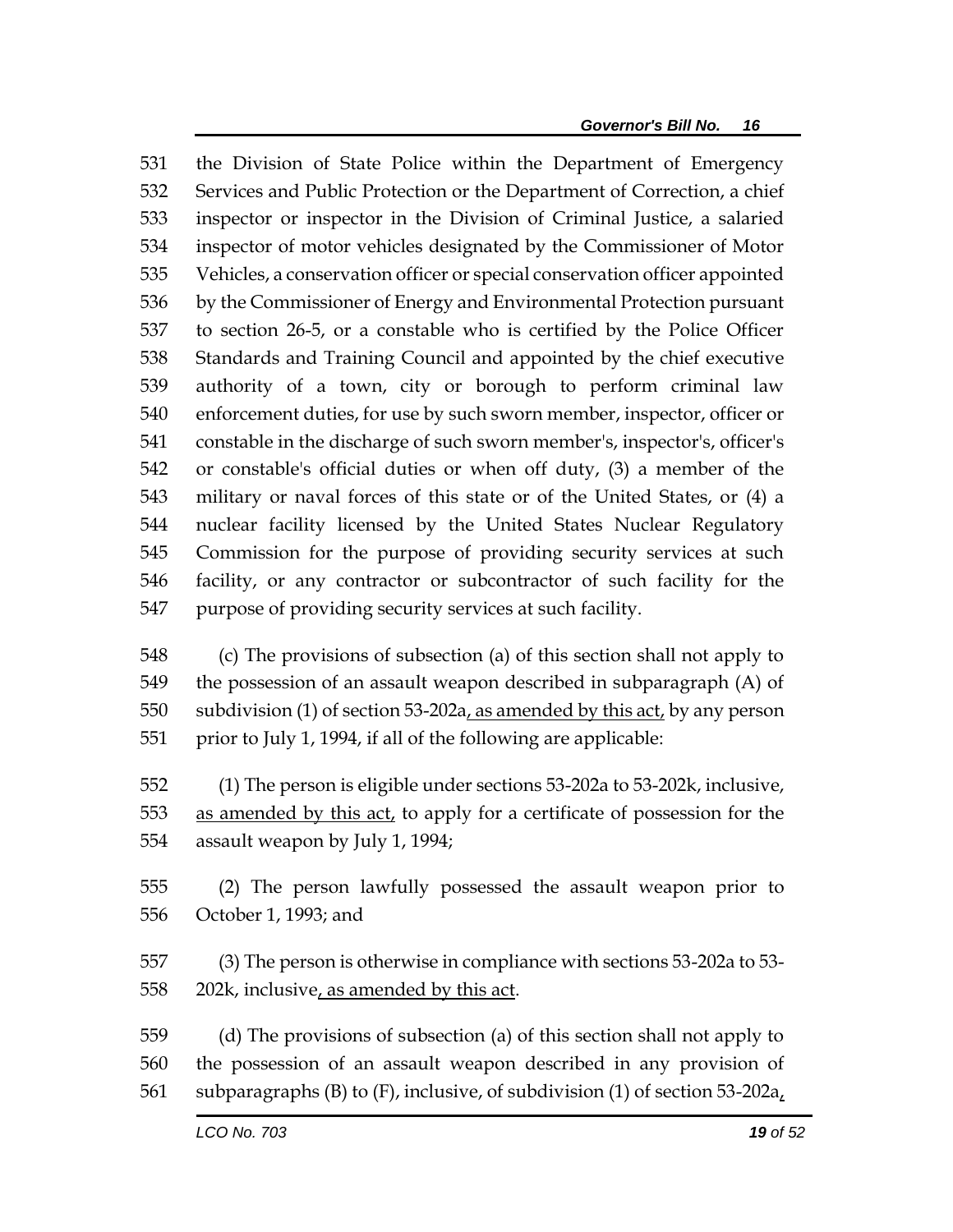| 562 | as amended by this act, by any person prior to April 5, 2013, if all of the  |
|-----|------------------------------------------------------------------------------|
| 563 | following are applicable:                                                    |
|     |                                                                              |
| 564 | (1) The person is eligible under sections 53-202a to 53-202k, inclusive,     |
| 565 | as amended by this act, to apply for a certificate of possession for the     |
| 566 | assault weapon by January 1, 2014;                                           |
| 567 | (2) The person lawfully possessed the assault weapon on April 4,             |
| 568 | 2013, under the provisions of sections 53-202a to 53-202k, inclusive, as     |
| 569 | amended by this act, in effect on January 1, 2013; and                       |
|     |                                                                              |
| 570 | (3) The person is otherwise in compliance with sections 53-202a to 53-       |
| 571 | 202k, inclusive, as amended by this act.                                     |
| 572 | (e) The provisions of subsection (a) of this section shall not apply to      |
| 573 | the possession of a 2022 assault weapon by any person prior to January       |
| 574 | 1, 2023, if all of the following are applicable:                             |
|     |                                                                              |
| 575 | (1) The person is eligible under sections 53-202a to 53-202k, inclusive,     |
| 576 | as amended by this act, to apply for a certificate of possession for the     |
| 577 | assault weapon by January 1, 2023;                                           |
| 578 | (2) The person lawfully possessed the assault weapon on the date             |
| 579 | immediately preceding the effective date of this section, under the          |
| 580 | provisions of sections 53-202a to 53-202k, inclusive, as amended by this     |
| 581 | act, and section 53-202m, in effect on January 1, 2022; and                  |
|     |                                                                              |
| 582 | (3) The person is otherwise in compliance with sections 53-202a to 53-       |
| 583 | 202k, inclusive, as amended by this act.                                     |
| 584 | $[(e)]$ (f) The provisions of subsection (a) of this section shall not apply |
| 585 | to a person who is the executor or administrator of an estate that           |
| 586 | includes an assault weapon, or the trustee of a trust that includes an       |
| 587 | assault weapon, for which a certificate of possession has been issued        |
| 588 | under section 53-202d, as amended by this act, if the assault weapon is      |
| 589 | possessed at a place set forth in subdivision (1) of subsection (f) of       |
| 590 | section 53-202d or as authorized by the Probate Court.                       |
|     |                                                                              |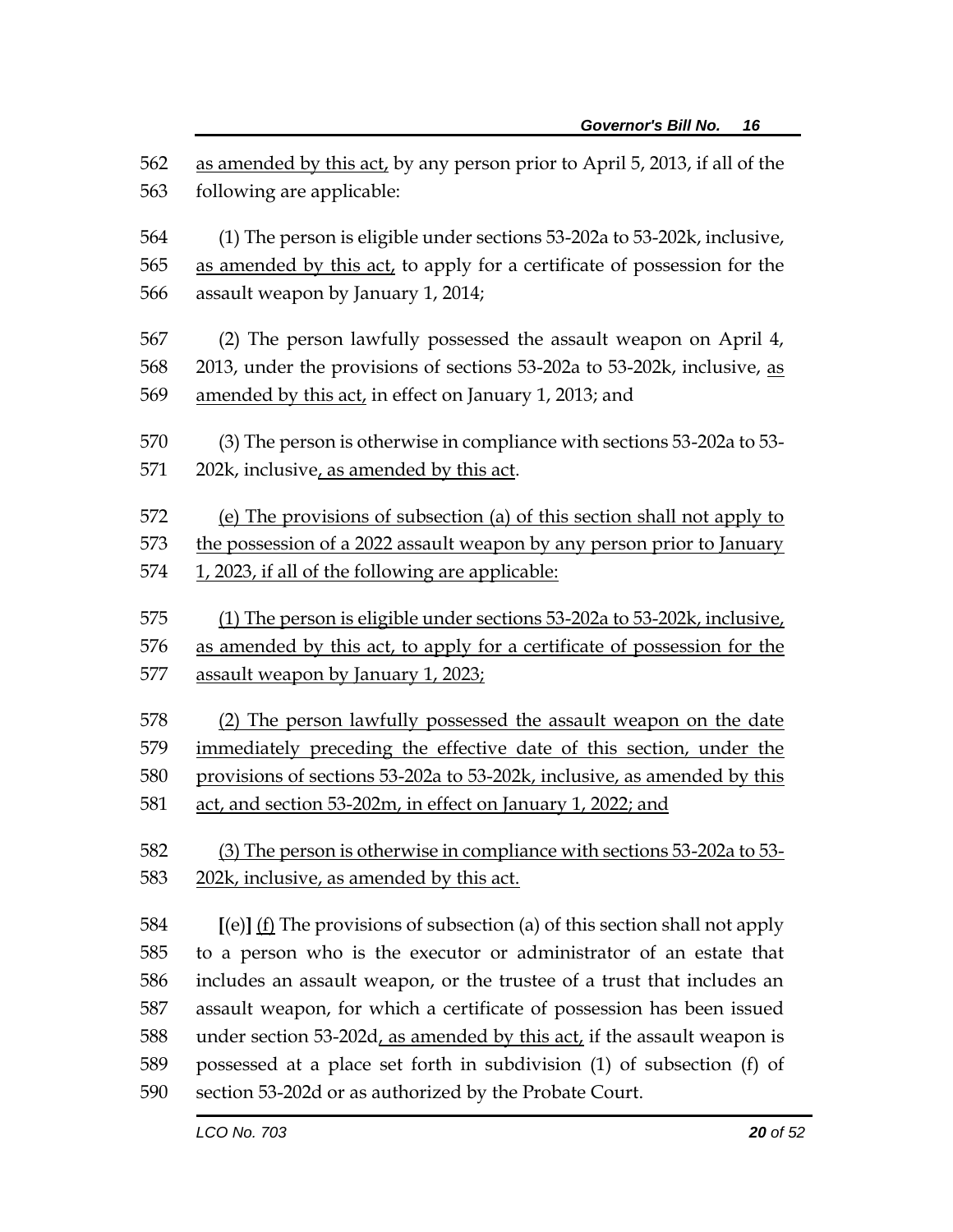**[**(f)**]** (g) The provisions of subsection (a) of this section shall not apply to the possession of a semiautomatic pistol that is defined as an assault weapon in any provision of subparagraphs (B) to (F), inclusive, of subdivision (1) of section 53-202a, as amended by this act, that the Commissioner of Emergency Services and Public Protection designates as being designed expressly for use in target shooting events at the Olympic games sponsored by the International Olympic Committee pursuant to regulations adopted under subdivision (4) of subsection (b) of section 53-202b that is (1) possessed and transported in accordance with subsection (f) of section 53-202d, or (2) possessed at or transported to or from a collegiate, Olympic or target pistol shooting competition in this state which is sponsored by, conducted under the auspices of, or approved by a law enforcement agency or a nationally or state recognized entity that fosters proficiency in, or promotes education about, firearms, provided such pistol is transported in the manner prescribed in subsection (a) of section 53-202f.

 Sec. 8. Subsections (a) and (b) of section 53-202d of the general statutes are repealed and the following is substituted in lieu thereof (*Effective July 1, 2022*):

610 (a) (1) (A) Except as provided in subparagraph (B) of this subdivision, any person who lawfully possesses an assault weapon, as defined in 612 subparagraph (A) of subdivision (1) of section 53-202a, as amended by this act, prior to October 1, 1993, shall apply by October 1, 1994, or, if such person is a member of the military or naval forces of this state or of the United States and is unable to apply by October 1, 1994, because such memberis or was on official duty outside of this state, shall apply within ninety days of returning to the state to the Department of Emergency Services and Public Protection, for a certificate of possession with respect to such assault weapon.

 (B) No person who lawfully possesses an assault weapon pursuant to 621 subdivision  $(1)$ ,  $(2)$  or  $(4)$  of subsection  $(b)$  of section 53-202c, as amended by this act, shall be required to obtain a certificate of possession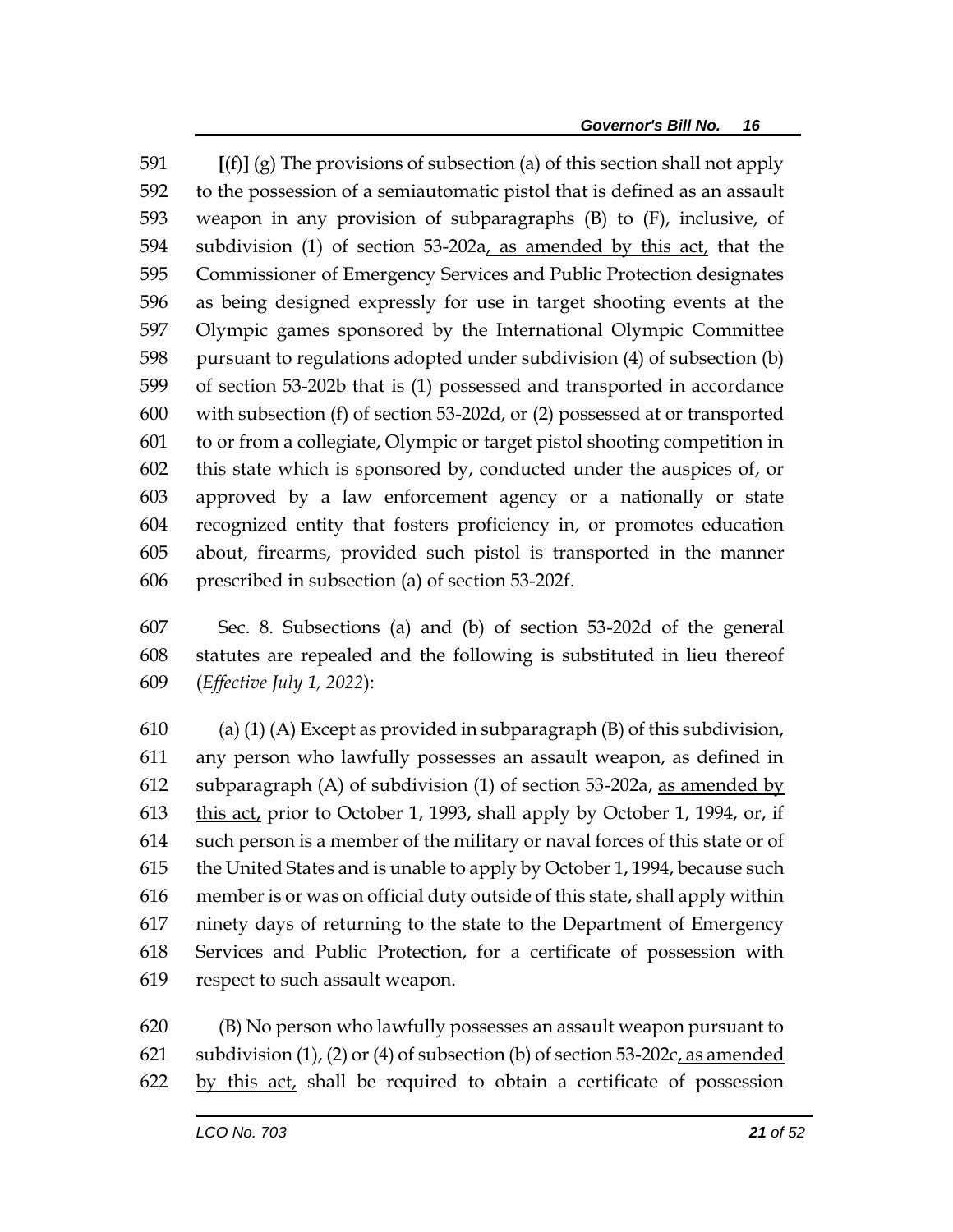pursuant to this subdivision with respect to an assault weapon used for official duties, except that any person described in subdivision (2) of subsection (b) of section 53-202c, as amended by this act, who purchases an assault weapon, as defined in subparagraph (A) of subdivision (1) of section 53-202a, as amended by this act, for use in the discharge of official duties who retires or is otherwise separated from service shall apply within ninety days of such retirement or separation from service to the Department of Emergency Services and Public Protection for a certificate of possession with respect to such assault weapon.

 (2) (A) Except as provided in subparagraph (B) of this subdivision, any person who lawfully possesses an assault weapon, as defined in any provision of subparagraphs (B) to (F), inclusive, of subdivision (1) of section 53-202a, as amended by this act, on April 4, 2013, under the provisions of sections 53-202a to 53-202k, inclusive, as amended by this act, in effect on January 1, 2013, or any person who regains possession of an assault weapon as defined in any provision of said subparagraphs pursuant to subsection (e) of section 53-202f, or any person who lawfully purchases a firearm on or after April 4, 2013, but prior to June 18, 2013, 641 that meets the criteria set forth in subdivision  $(3)$  or  $(4)$  of subsection  $(a)$  of section 53-202a of the general statutes, revision of 1958, revised to January 1, 2013, shall apply by January 1, 2014, or, if such person is a member of the military or naval forces of this state or of the United States and is unable to apply by January 1, 2014, because such member is or was on official duty outside of this state, shall apply within ninety days of returning to the state to the Department of Emergency Services and Public Protection for a certificate of possession with respect to such assault weapon. Any person who lawfully purchases a semiautomatic pistol that is defined as an assault weapon in any provision of 651 subparagraphs (B) to (F), inclusive, of subdivision (1) of section 53-202 $a<sub>L</sub>$ 652 as amended by this act, that the Commissioner of Emergency Services and Public Protection designates as being designed expressly for use in target shooting events at the Olympic games sponsored by the International Olympic Committee pursuant to regulations adopted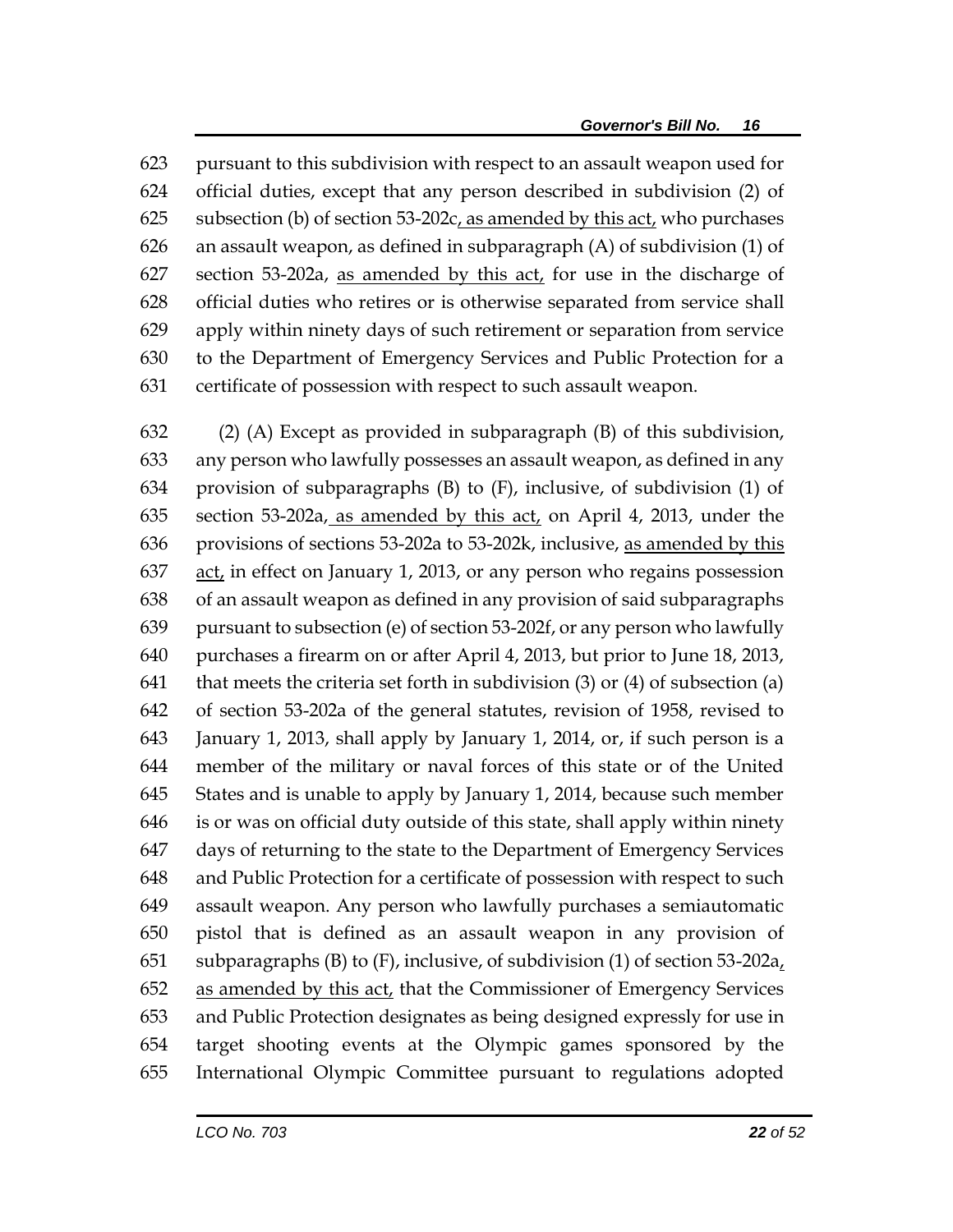under subdivision (4) of subsection (b) of section 53-202b shall apply within ninety days of such purchase to the Department of Emergency Services and Public Protection for a certificate of possession with respect to such assault weapon.

 (B) No person who lawfully possesses an assault weapon pursuant to 661 subdivision (1), (2) or (4) of subsection (b) of section 53-202c, as amended by this act, shall be required to obtain a certificate of possession pursuant to this subdivision with respect to an assault weapon used for official duties, except that any person described in subdivision (2) of subsection (b) of section 53-202c, as amended by this act, who purchases an assault weapon, as defined in any provision of subparagraphs (B) to (F), inclusive, of subdivision (1) of section 53-202a, as amended by this act, for use in the discharge of official duties who retires or is otherwise separated from service shall apply within ninety days of such retirement or separation from service to the Department of Emergency Services and Public Protection for a certificate of possession with respect to such assault weapon.

 (3) Any person who obtained a certificate of possession for an assault weapon, as defined in subparagraph (A) of subdivision (1) of section 53- 202a, as amended by this act, prior to April 5, 2013, that is defined as an assault weapon pursuant to any provision of subparagraphs (B) to (F), 677 inclusive, of subdivision (1) of section  $53-202a$ , as amended by this act, shall be deemed to have obtained a certificate of possession for such assault weapon for the purposes of sections 53-202a to 53-202k, inclusive, as amended by this act, and shall not be required to obtain a subsequent certificate of possession for such assault weapon.

682 (4) (A) Except as provided in subparagraph (B) of this subdivision, any person who lawfully possesses a 2022 assault weapon on the date immediately preceding the effective date of this section, under the provisions of sections 53-202a to 53-202k, inclusive, as amended by this act, in effect on January 1, 2022, or any person who regains possession of a 2022 assault weapon pursuant to subsection (e) of section 53-202f,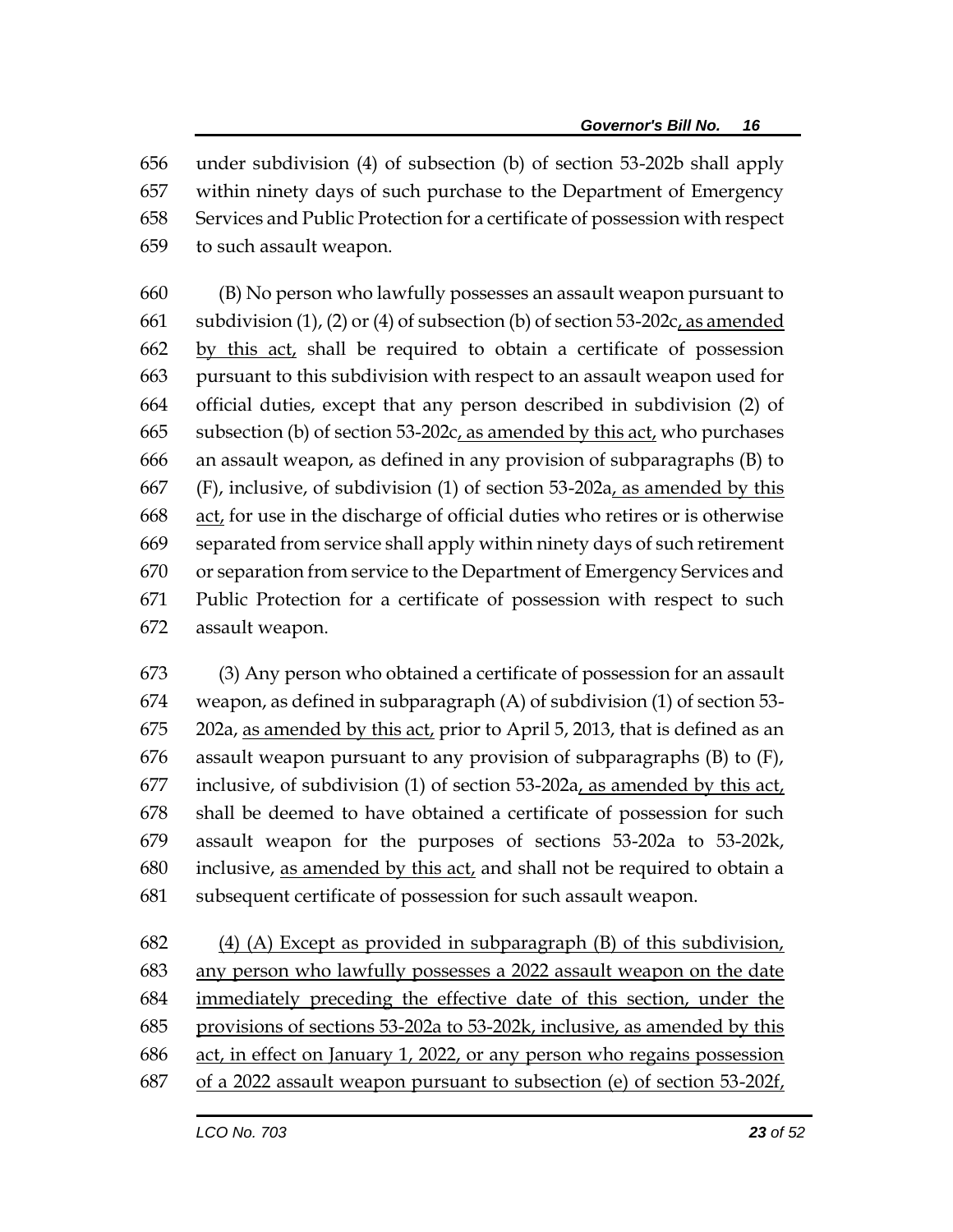shall apply by January 1, 2023, or, if such person is a member of the military or naval forces of this state or of the United States and is unable to apply by January 1, 2023, because such member is or was on official duty outside of this state, shall apply within ninety days of returning to the state to the Department of Emergency Services and Public Protection for a certificate of possession with respect to such assault weapon. (B) No person who lawfully possesses an assault weapon pursuant to 695 subdivision  $(1)$ ,  $(2)$  or  $(4)$  of subsection  $(b)$  of section 53-202c, as amended by this act, shall be required to obtain a certificate of possession pursuant to this subdivision with respect to an assault weapon used for official duties, except that any person described in subdivision (2) of subsection (b) of section 53-202c, as amended by this act, who purchases a 2022 assault weapon for use in the discharge of official duties who retires or is otherwise separated from service shall apply within ninety days of such retirement or separation from service to the Department of Emergency Services and Public Protection for a certificate of possession with respect to such assault weapon. (5) Any person who obtained a certificate of possession for an assault weapon, as defined in any provision of subparagraphs (A) to (F), inclusive, of subdivision (1) of section 53-202a, as amended by this act, prior to the effective date of this section, that is a 2022 assault weapon shall be deemed to have obtained a certificate of possession for such assault weapon for the purposes of sections 53-202a to 53-202k,

711 inclusive, as amended by this act, and shall not be required to obtain a

subsequent certificate of possession for such assault weapon.

 **[**(4)**]** (6) The certificate of possession shall contain a description of the firearm that identifies it uniquely, including all identification marks, the full name, address, date of birth and thumbprint of the owner, and any other information as the department may deem appropriate.

 **[**(5)**]** (7) The department shall adopt regulations, in accordance with the provisions of chapter 54, to establish procedures with respect to the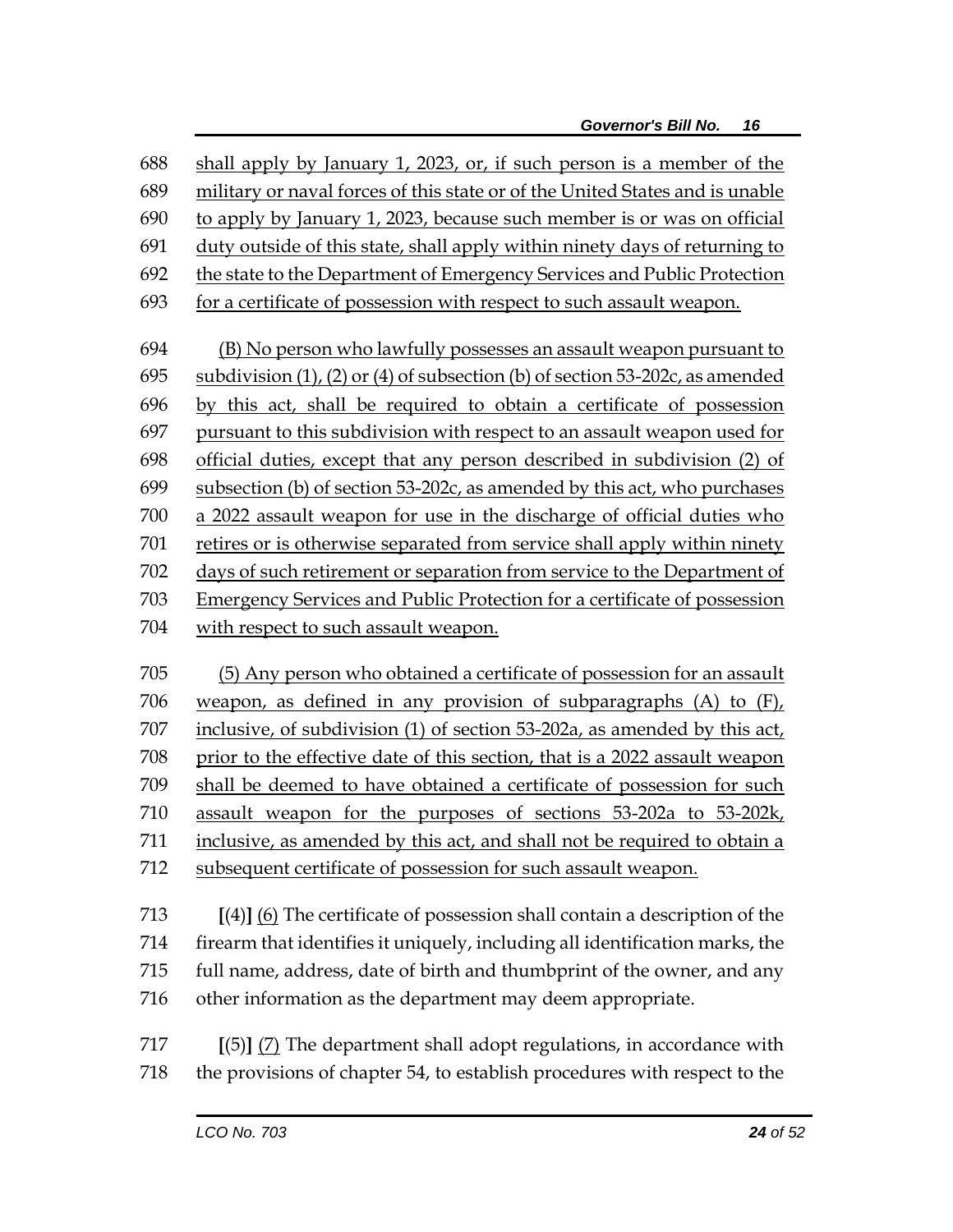application for and issuance of certificates of possession pursuant to this section. Notwithstanding the provisions of sections 1-210 and 1-211, the name and address of a person issued a certificate of possession shall be confidential and shall not be disclosed, except such records may be disclosed to (A) law enforcement agencies and employees of the United States Probation Office acting in the performance of their duties and parole officers within the Department of Correction acting in the performance of their duties, and (B) the Commissioner of Mental Health and Addiction Services to carry out the provisions of subsection (c) of section 17a-500.

 (b) (1) No assault weapon, as defined in subparagraph (A) of subdivision (1) of section 53-202a, as amended by this act, possessed pursuant to a certificate of possession issued under this section may be sold or transferred on or after January 1, 1994, to any person within this state other than to a licensed gun dealer, as defined in subsection (f) of section 53-202f, as amended by this act, or as provided in section 53- 202e, or by bequest or intestate succession, or, upon the death of a testator or settlor: (A) To a trust, or (B) from a trust to a beneficiary who is eligible to possess the assault weapon.

 (2) No assault weapon, as defined in any provision of subparagraphs (B) to (F), inclusive, of subdivision (1) of section 53-202a, as amended by 740 this act, possessed pursuant to a certificate of possession issued under this section may be sold or transferred on or after April 5, 2013, to any person within this state other than to a licensed gun dealer, as defined in subsection (f) of section 53-202f, as amended by this act, or as provided in section 53-202e, or by bequest or intestate succession, or, 745 upon the death of a testator or settlor: (A) To a trust, or  $(B)$  from a trust to a beneficiary who is eligible to possess the assault weapon.

 (3) No 2022 assault weapon possessed pursuant to a certificate of possession issued under this section may be sold or transferred on or after January 1, 2023, to any person within this state other than to a licensed gun dealer, as defined in subsection (f) of section 53-202f, as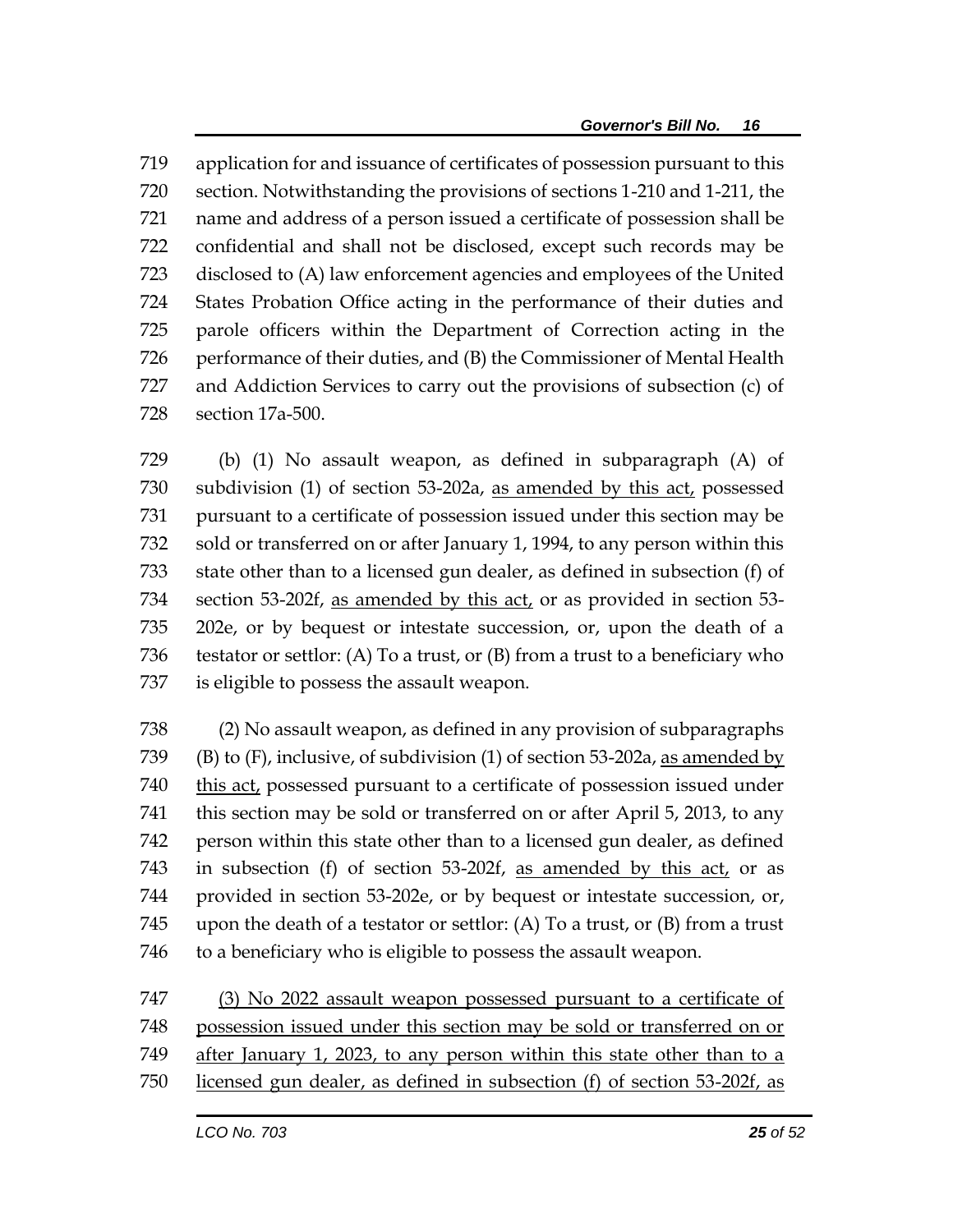amended by this act, or as provided in section 53-202e, or by bequest or intestate succession, or, upon the death of a testator or settlor: (A) To a

- trust, or (B) from a trust to a beneficiary who is eligible to possess the
- 754 assault weapon.

 Sec. 9. Subsection (a) of section 53-205 of the general statutes is repealed and the following is substituted in lieu thereof (*Effective July 1, 2022*):

 (a) No person shall carry or possess in any vehicle or snowmobile any **[**shotgun, rifle or muzzleloader of any gauge or caliber**]** firearm, other than a pistol or revolver, while such **[**shotgun, rifle or muzzleloader**]** 761 firearm contains in the barrel, chamber or magazine any loaded shell or, 762 if such firearm is a muzzleloader, cartridge capable of being discharged or when such muzzleloader has a percussion cap in place or, if such firearm is a flintlock, when the powder pan of a flintlock contains powder. As used in this subsection, "muzzleloader" means a rifle or shotgun that is incapable of firing a self-contained cartridge and must be loaded at the muzzle end.

 Sec. 10. Subsection (a) of section 29-28 of the 2022 supplement to the general statutes is repealed and the following is substituted in lieu thereof (*Effective July 1, 2022*):

 (a) (1) No person who sells ten or more pistols or revolvers in a calendar year or is a federally licensed firearm dealer shall advertise, sell, deliver, or offer or expose for sale or delivery, or have in such person's possession with intent to sell or deliver, any pistol or revolver 775 at retail without having a local permit and, on and after October 1, 2022, a state license therefor issued as provided in this subsection, except that any person selling or exchanging a pistol or revolver for the enhancement of a personal collection or for a hobby or who sells all or part of such person's personal collection of pistols or revolvers shall be required only to possess a valid eligibility certificate for a pistol or revolver issued pursuant to section 29-36f, as amended by this act, or a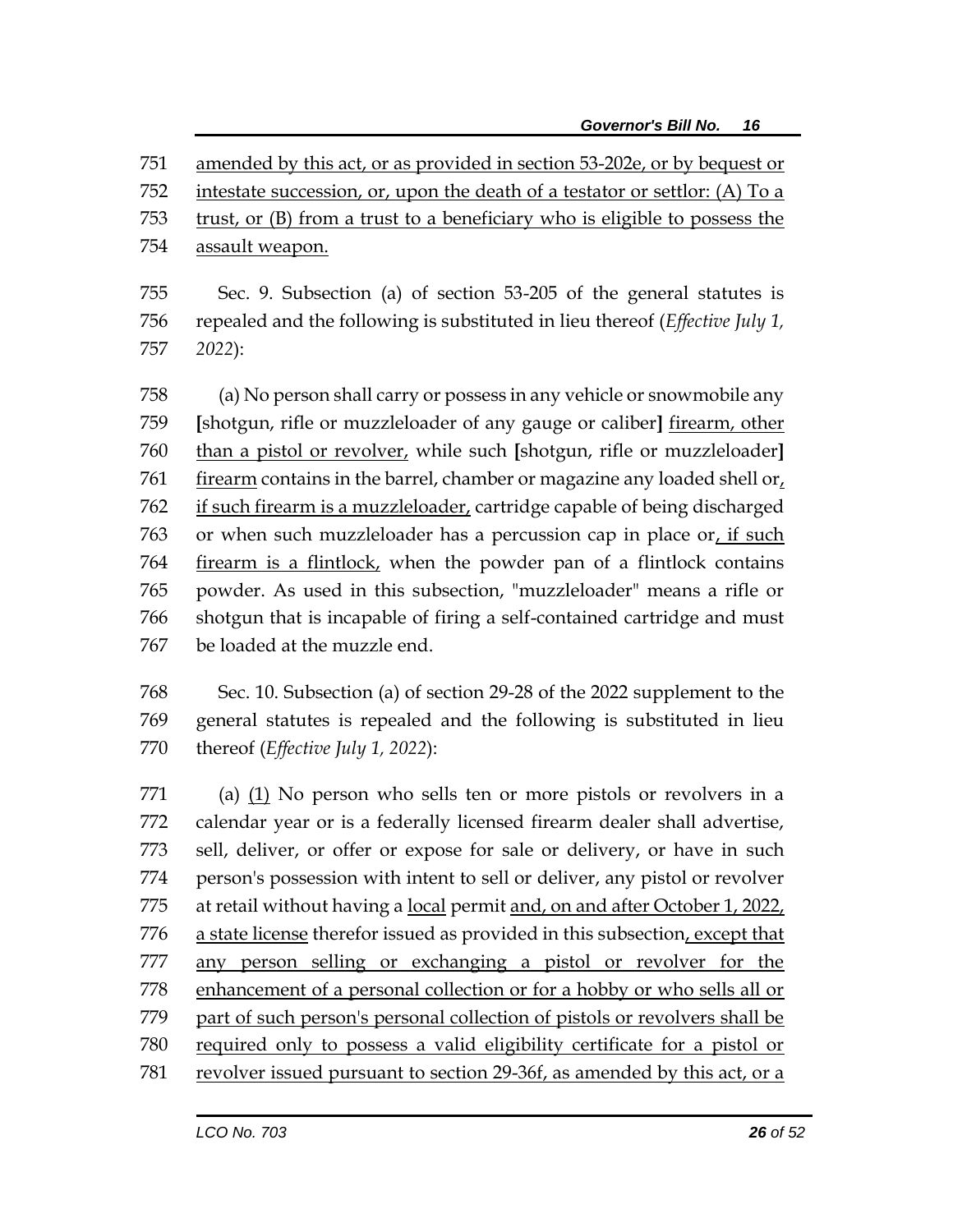valid state permit to carry a pistol or revolver issued pursuant to subsection (b) of this section.

 (2) The chief of police or, where there is no chief of police, the warden of the borough or the first selectman of the town, as the case may be, 786 may, upon the application of any person, issue a <u>local</u> permit in such form as may be prescribed by the Commissioner of Emergency Services and Public Protection for the sale at retail of **[**pistols and revolvers**]** firearms within the jurisdiction of the authority issuing such permit. No local permit for the sale at retail of **[**any pistol or revolver**]** firearms shall be issued unless (A) if the application is filed prior to October 1, 2022, the applicant holds a valid eligibility certificate for a pistol or revolver issued pursuant to section 29-36f, as amended by this act, or a valid state permit to carry a pistol or revolver issued pursuant to subsection (b) of 795 this section, and  $(B)$  the applicant submits documentation sufficient to establish that local zoning requirements have been met for the location where the sale is to take place. **[**, except that any person selling or exchanging a pistol or revolver for the enhancement of a personal collection or for a hobby or who sells all or part of such person's personal collection of pistols or revolvers shall not be required to submit such documentation for the location where the sale or exchange is to take place.**]**

 (3) The Commissioner of Emergency Services and Public Protection shall, upon the application of any person in such form and manner as may be prescribed by the commissioner, issue a state license to sell firearms at retail if the application includes:

- (A) A valid state permit to carry a pistol or revolver issued pursuant to subsection (b) of this section;
- (B) A valid local permit issued pursuant to subdivision (2) of this subsection;
- (C) Such person's valid federal firearms license; and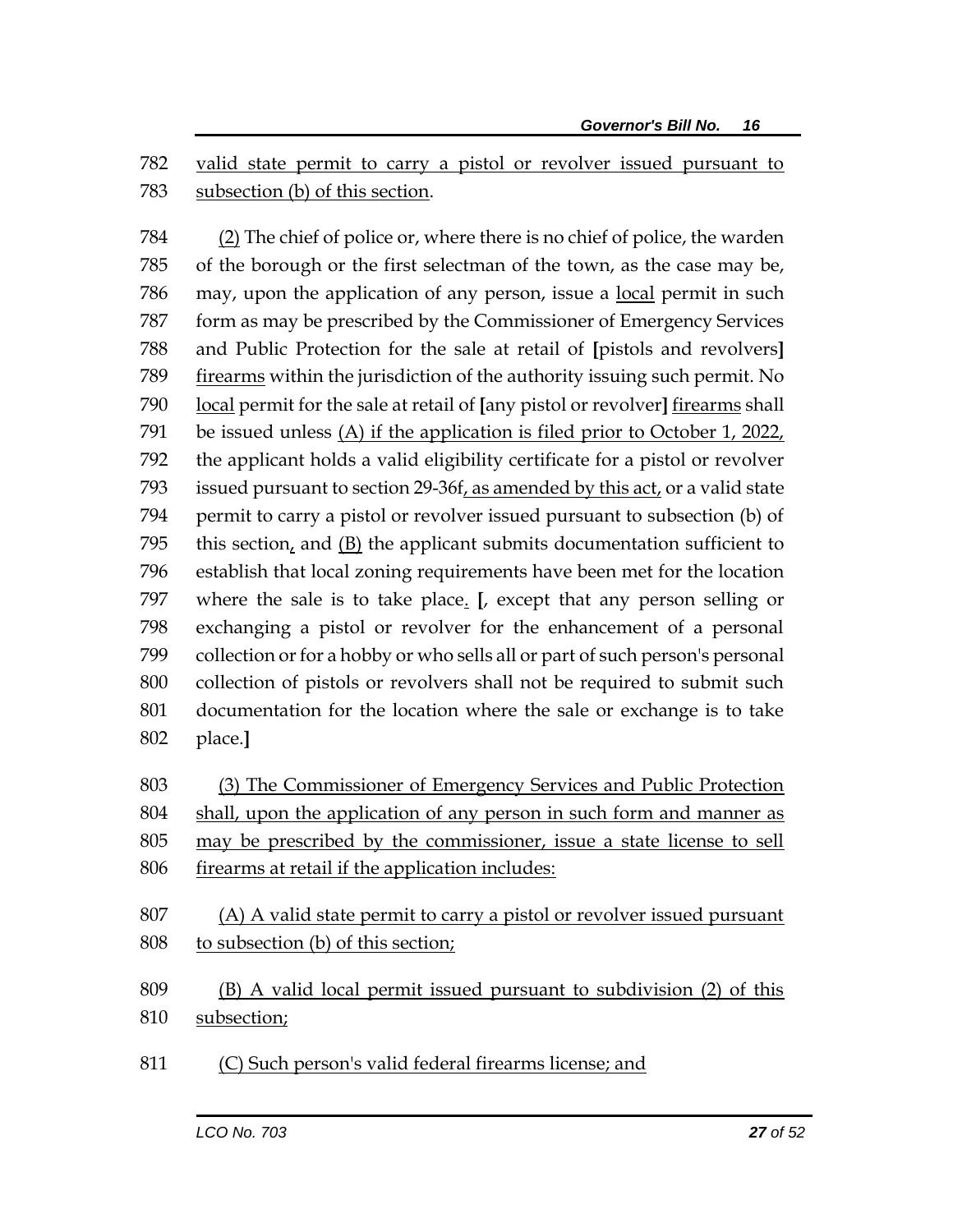(D) Any other materials required by the commissioner. (4) Each person who holds a state license to sell firearms at retail shall apply to renew such license every four years in such form and manner as may be prescribed by the commissioner. (5) (A) For sufficient cause found pursuant to subparagraph (B) of this subdivision, the commissioner may suspend or revoke a license or registration, issue fines of not more than twenty-five thousand dollars per violation, accept an offer in compromise or refuse to grant or renew a state license issued pursuant to this subsection, or place such licensee on probation, place conditions on such licensee or take other actions permitted by law. Information from inspections and investigations conducted by the Department of Emergency Services and Public Protection related to administrative complaints or cases shall not be subject to disclosure under the Freedom of Information Act, as defined in section 1-200, except after the department has entered into a settlement agreement, or concluded its investigation or inspection as evidenced by case closure, provided that nothing in this section shall prevent the department from sharing information with other state and federal agencies and law enforcement as it relates to investigating violations of law. (B) Any of the following shall constitute sufficient cause for such action by the commissioner, including, but not limited to: (i) Furnishing of false or fraudulent information in any application or failure to comply with representations made in any application; (ii) False, misleading or deceptive representations to the public or the department; (iii) Failure to maintain effective controls against theft of firearms, including, but not limited to, failure to install or maintain the burglar alarm system required under section 29-37d;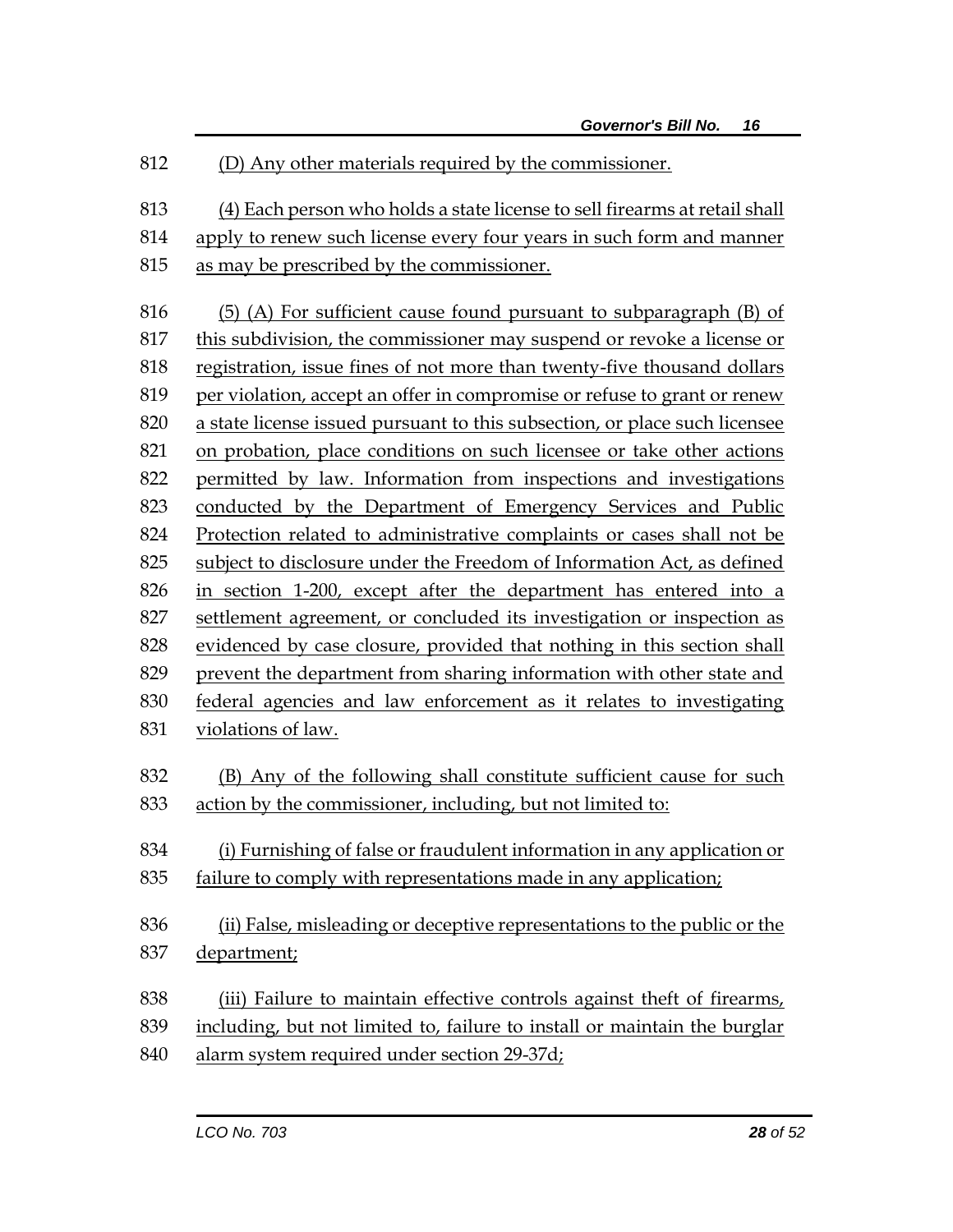| 841 | (iv) An adverse administrative decision or delinquency assessment           |
|-----|-----------------------------------------------------------------------------|
| 842 | from the Department of Revenue Services;                                    |
| 843 | (v) Failure to cooperate or give information to the department, local       |
| 844 | <u>law enforcement authorities or any other enforcement agency upon any</u> |
| 845 | matter arising out of conduct at the premises of the licensee;              |
| 846 | (vi) Revocation, or suspension of the permit to carry a pistol or           |
| 847 | revolver, or federal firearms license required pursuant to subdivision (3)  |
| 848 | of this subsection;                                                         |
| 849 | (vii) Failure to acquire an authorization number for a firearm transfer     |
| 850 | pursuant to sections 29-36l and 29-37a, as amended by this act;             |
| 851 | (viii) Failure to verify that the recipient of a firearm is eligible to     |
| 852 | receive such firearm;                                                       |
| 853 | (ix) Transfer of a firearm to a person ineligible to receive such firearm,  |
| 854 | unless the licensee relied in good faith on the information provided to     |
| 855 | such licensee by the department in verifying the eligibility of such        |
| 856 | ineligible person;                                                          |
| 857 | (x) Evidence that the licensee is not a suitable person to hold a state     |
| 858 | license; and                                                                |
| 859 | (xi) Failure to comply with any other provision of sections 29-28 to        |
| 860 | 29-37s, inclusive, as amended by this act.                                  |
| 861 | (6) State licenses issued pursuant to this subsection may not be            |
| 862 | transferred.                                                                |
| 863 | Sec. 11. Subsection (d) of section 29-28 of the 2022 supplement to the      |
| 864 | general statutes is repealed and the following is substituted in lieu       |
| 865 | thereof ( <i>Effective October 1</i> , 2022):                               |
| 866 | (d) Notwithstanding the provisions of sections 1-210 and 1-211, the         |
| 867 | name and address of a person issued a local permit or state license to      |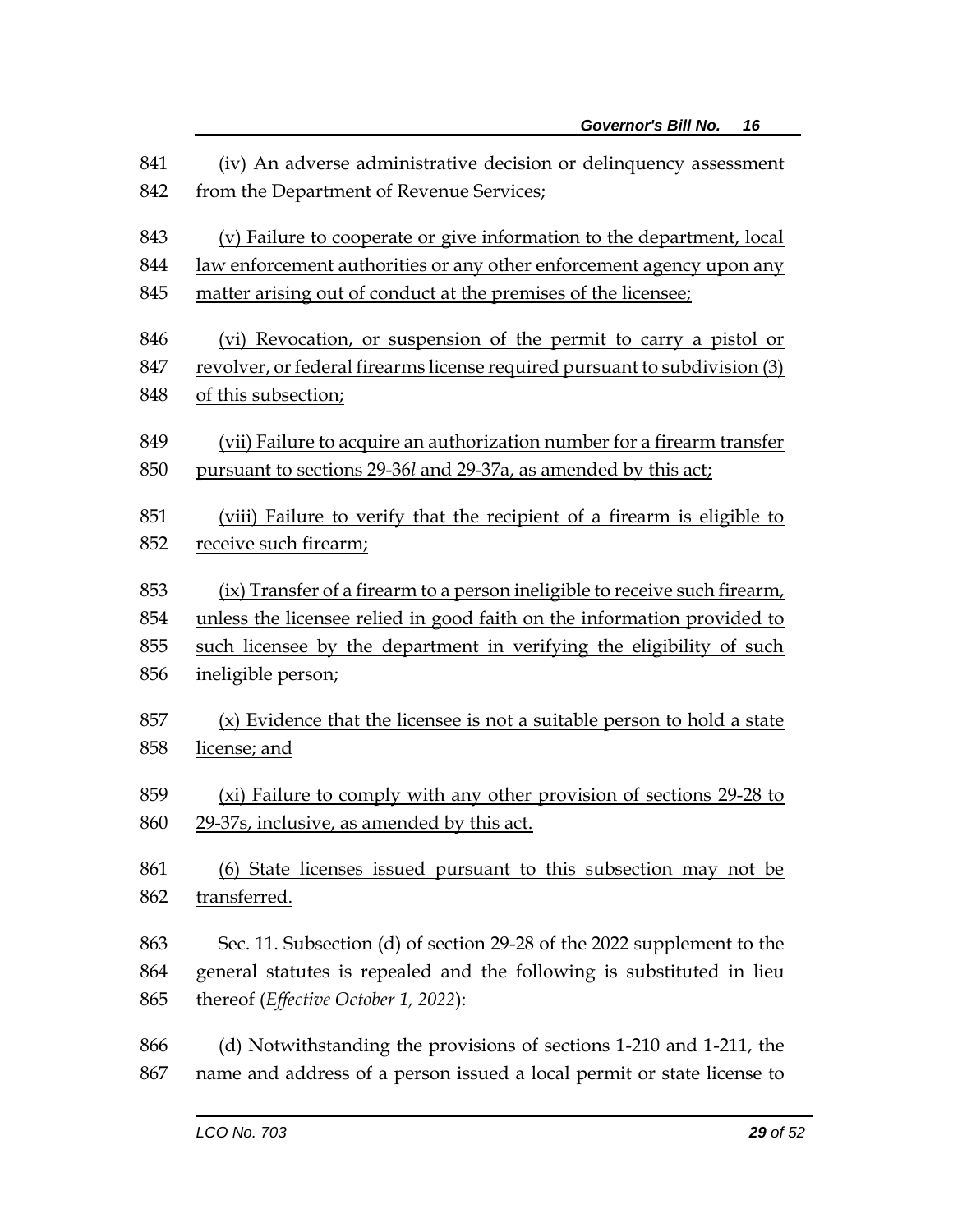sell firearms at retail **[**pistols and revolvers**]** pursuant to subsection (a) of this section or a state or a temporary state permit to carry a pistol or revolver pursuant to subsection (b) of this section, or a local permit to carry pistols and revolvers issued by local authorities prior to October 1, 2001, shall be confidential and shall not be disclosed, except (1) such information may be disclosed to law enforcement officials acting in the performance of their duties, including, but not limited to, employees of the United States Probation Office acting in the performance of their duties and parole officers within the Department of Correction acting in the performance of their duties, (2) the issuing authority may disclose 878 such information to the extent necessary to comply with a request made 879 pursuant to section 29-33, as amended by this act, 29-37a, as amended by this act, or 29-38m, as amended by this act, for verification that such state or temporary state permit is still valid and has not been suspended or revoked, and the local authority may disclose such information to the extent necessary to comply with a request made pursuant to section 29- 33, as amended by this act, 29-37a, as amended by this act, or 29-38m, as amended by this act, for verification that a local permit is still valid and has not been suspended or revoked, and (3) such information may be disclosed to the Commissioner of Mental Health and Addiction Services to carry out the provisions of subsection (c) of section 17a-500.

 Sec. 12. Subsection (a) of section 29-30 of the general statutes is repealed and the following is substituted in lieu thereof (*Effective July 1, 2022*):

 (a) The fee for each local permit originally issued under the provisions of subsection (a) of section 29-28, as amended by this act, for the sale at retail of **[**pistols and revolvers**]** firearms shall be two hundred dollars and for each renewal of such permit two hundred dollars. The fee for each state license originally issued under the provisions of subsection (a) of section 29-28, as amended by this act, shall be two hundred dollars and for each renewal of such license two hundred dollars, except that any person who applies for such state license prior to October 1, 2022, and is in possession of a local permit to sell or deliver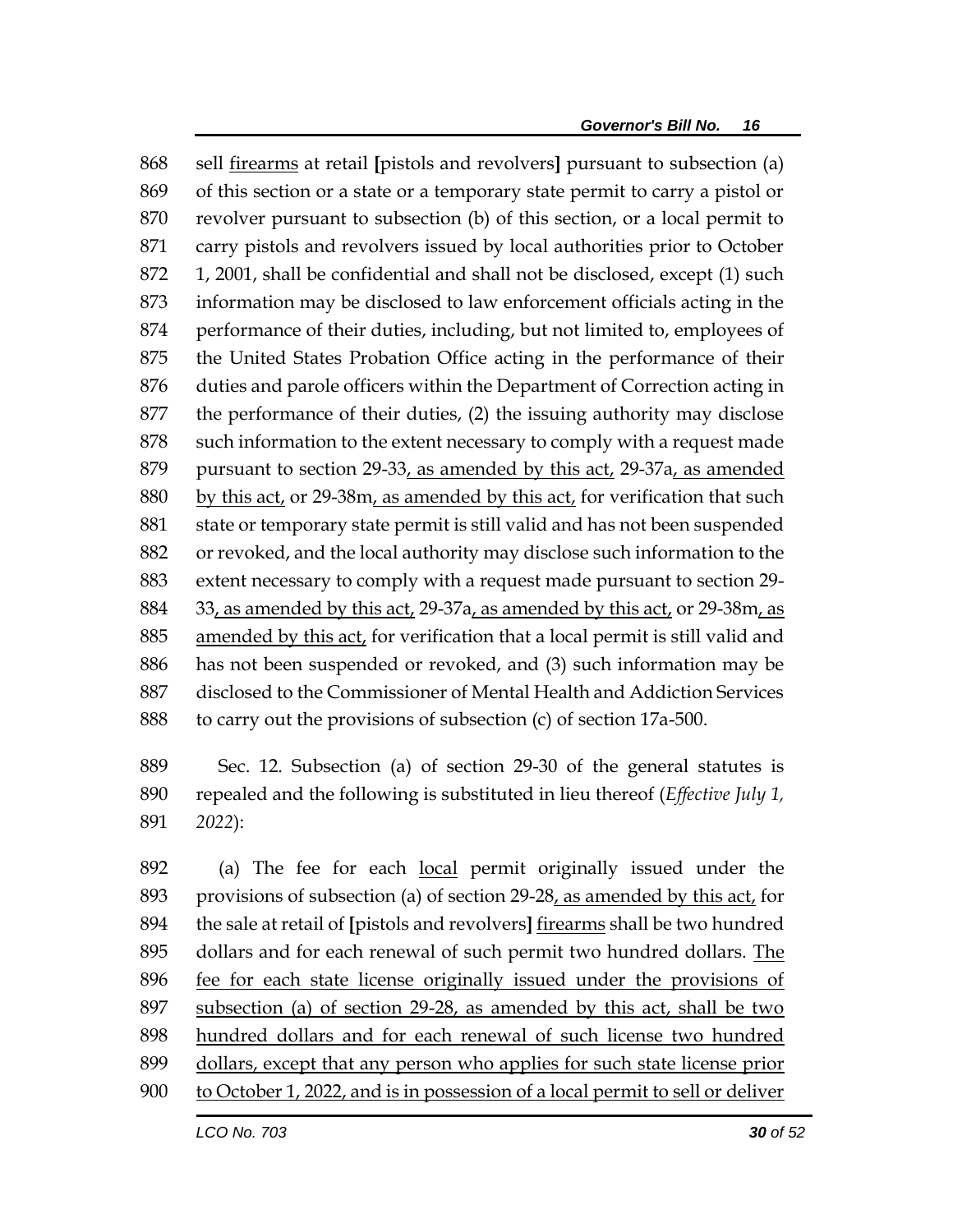pistols or revolvers at retail on the date such person applies shall not be charged any fee for such person's initial application. The fee for each state permit originally issued under the provisions of subsection (b) of 904 section 29-28, as amended by this act, for the carrying of pistols and revolvers shall be one hundred forty dollars plus sufficient funds as required to be transmitted to the Federal Bureau of Investigation to cover the cost of a national criminal history records check. The local authority shall forward sufficient funds for the national criminal history records check to the commissioner no later than five business days after receipt by the local authority of the application for the temporary state permit. Seventy dollars shall be retained by the local authority. Upon approval by the local authority of the application for a temporary state permit, seventy dollars shall be sent to the commissioner. The fee to renew each state permit originally issued under the provisions of 915 subsection (b) of section  $29-28$ , as amended by this act, shall be seventy dollars. Upon deposit of such fees in the General Fund, ten dollars of each fee shall be credited within thirty days to the appropriation for the Department of Emergency Services and Public Protection to a separate nonlapsing account for the purposes of the issuance of permits under 920 subsections (a) and (b) of section  $29-28$ , as amended by this act.

 Sec. 13. Section 29-31 of the general statutes is repealed and the following is substituted in lieu thereof (*Effective October 1, 2022*):

 No sale of any pistol or revolver shall be made except in the room, store or place described in the local permit and state license for the sale of **[**pistols and revolvers**]** firearms, and such permit or a copy thereof certified by the authority issuing the same shall be exposed to view within the room, store or place where pistols or revolvers are sold or offered or exposed for sale. No sale or delivery of any pistol or revolver shall be made unless the purchaser or person to whom the same is to be delivered is personally known to the vendor of such pistol or revolver or the person making delivery thereof or unless the person making such purchase or to whom delivery thereof is to be made provides evidence of his or her identity. The vendor of any pistol or revolver shall keep a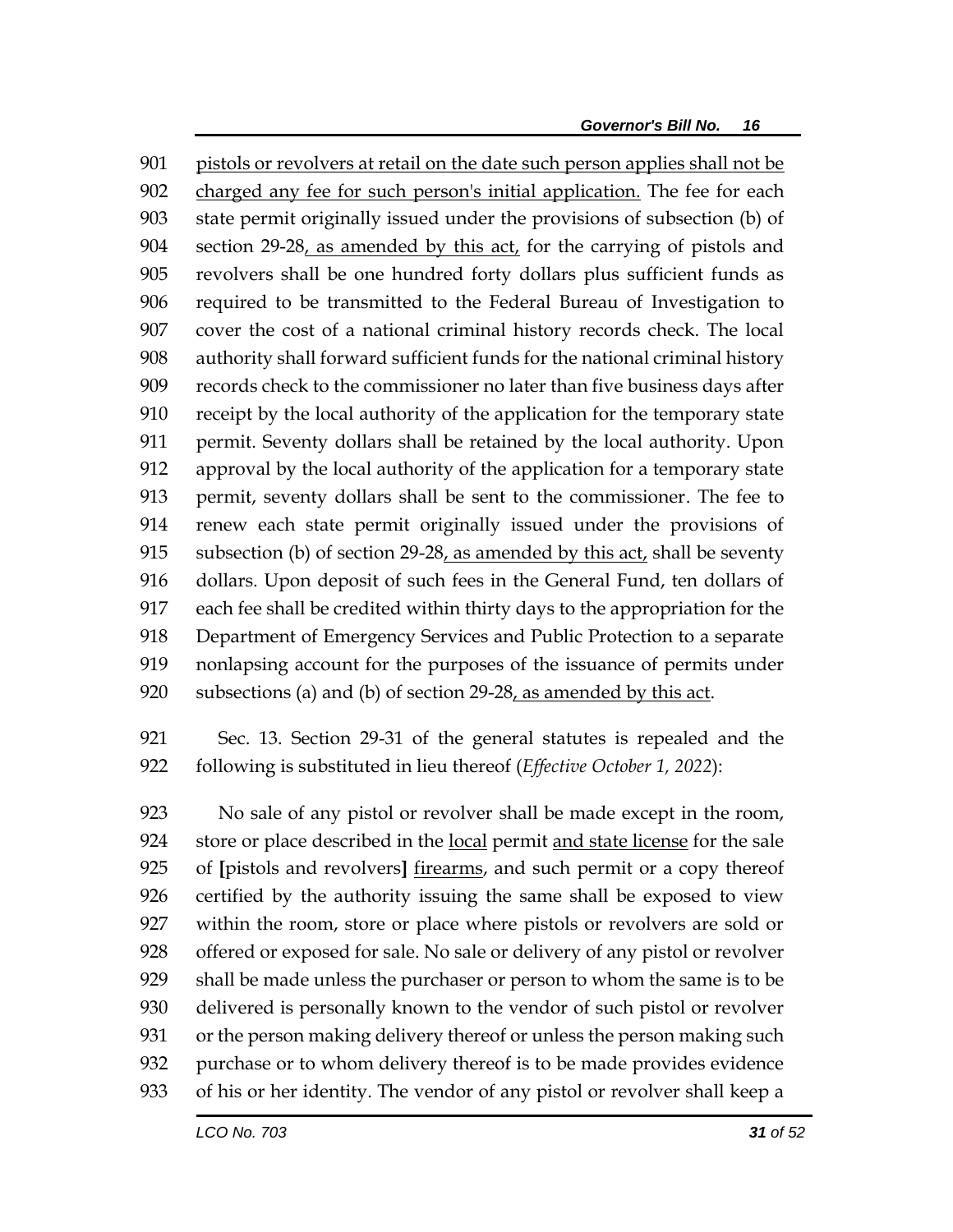record of each pistol or revolver sold in a book kept for that purpose, which record shall be in such form as is prescribed by 27 CFR 478.125. The vendor of any pistol or revolver shall make such record available for inspection upon the request of any sworn member of an organized local police department or the Division of State Police within the Department of Emergency Services and Public Protection or any investigator assigned to the state-wide firearms **[**trafficking**]** crimes and 941 tracing task force established under section 29-38e, as amended by this act.

 Sec. 14. Subsection (b) of section 29-32b of the general statutes is repealed and the following is substituted in lieu thereof (*Effective October 1, 2022*):

 (b) Any person aggrieved by any refusal to issue or renew a license, 947 permit or certificate under the provisions of section 29-28, as amended by this act, 29-36f, as amended by this act, 29-37p, as amended by this act, or 29-38n, or by any limitation or revocation of a license permit or certificate issued under any of said sections, or by a refusal or failure of any issuing authority to furnish an application as provided in section 29-28a, may, within ninety days after receipt of notice of such refusal, limitation or revocation, or refusal or failure to supply an application as provided in section 29-28a, and without prejudice to any other course of action open to such person in law or in equity, appeal to the board. On such appeal the board shall inquire into and determine the facts, de novo, and unless it finds that such a refusal, limitation or revocation, or such refusal or failure to supply an application, as the case may be, would be for just and proper cause, it shall order such license, permit or certificate to be issued, renewed or restored, or the limitation removed or modified, as the case may be. If the refusal was for failure to document compliance with local zoning requirements, under subsection 963 (a) of section 29-28, as amended by this act, the board shall not issue a permit.

Sec. 15. Subsection (b) of section 29-33 of the general statutes is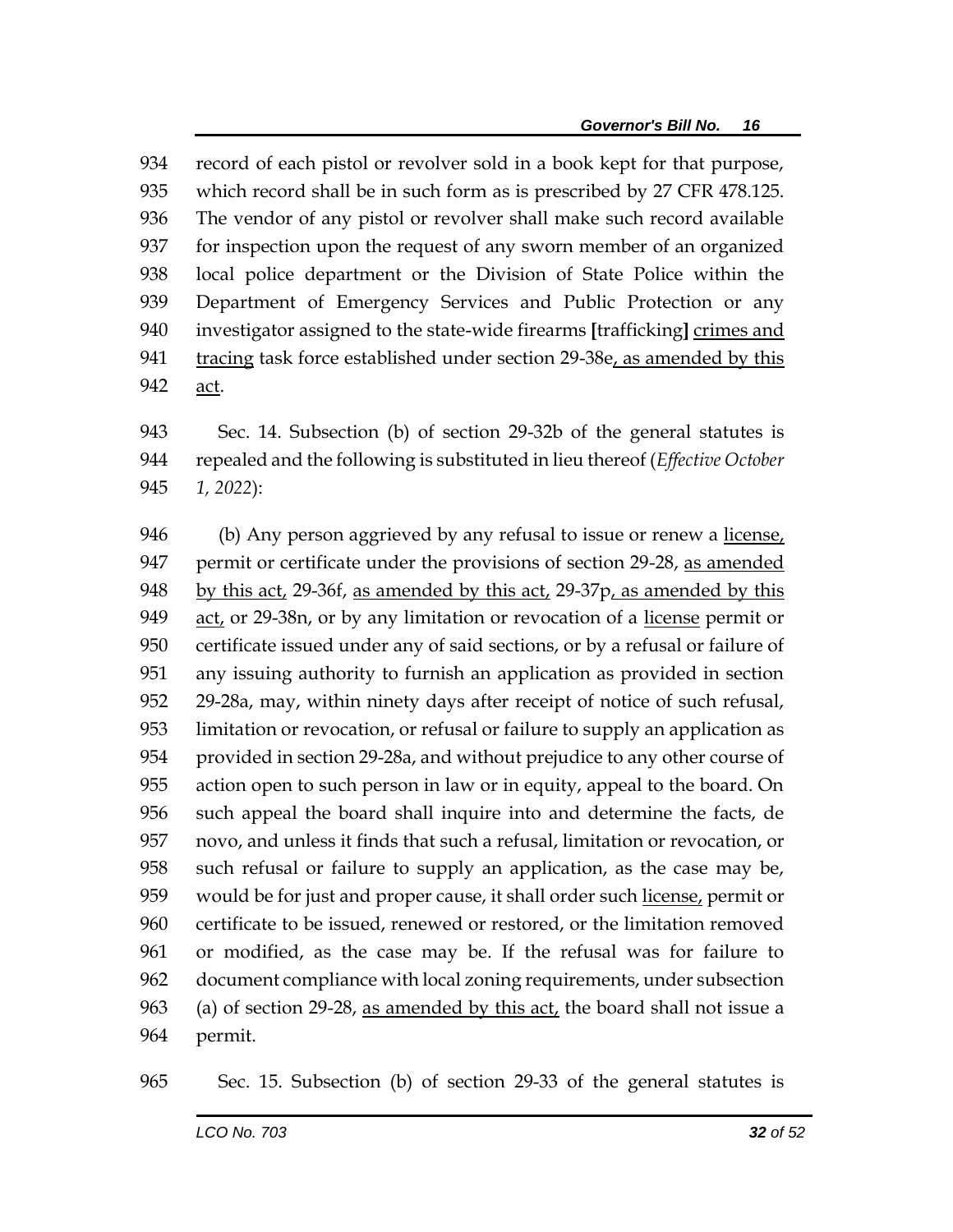repealed and the following is substituted in lieu thereof (*Effective October 1, 2022*):

 (b) On and after October 1, 1995, no person may purchase or receive any pistol or revolver unless such person holds a valid permit to carry a 970 pistol or revolver issued pursuant to subsection (b) of section 29-28, as amended by this act, a valid local permit and state license to sell firearms at retail **[**a pistol or revolver**]** issued pursuant to subsection (a) of section 29-28, as amended by this act, or a valid eligibility certificate for a pistol or revolver issued pursuant to section 29-36f, as amended by this act, or is a federal marshal, parole officer or peace officer.

 Sec. 16. Subsection (e) of section 29-33 of the general statutes is repealed and the following is substituted in lieu thereof (*Effective October 1, 2022*):

 (e) Upon the sale, delivery or other transfer of any pistol or revolver, the person making the purchase or to whom the same is delivered or transferred shall sign a receipt for such pistol or revolver, which shall contain the name and address of such person, the date of sale, the caliber, make, model and manufacturer's number and a general description of such pistol or revolver, the identification number of such person's permit to carry pistols or revolvers, issued pursuant to 986 subsection (b) of section 29-28, as amended by this act, local permit and state license to sell firearms at retail, **[**pistols or revolvers,**]** issued pursuant to subsection (a) of said section, or eligibility certificate for a pistol or revolver, issued pursuant to section 29-36f, as amended by this act, if any, and the authorization number designated for the transfer by the Department of Emergency Services and Public Protection. The person, firm or corporation selling such pistol or revolver or making delivery or transfer thereof shall give one copy of the receipt to the person making the purchase of such pistol or revolver or to whom the same is delivered or transferred, shall retain one copy of the receipt for at least five years, and shall send, by first class mail, or electronically transmit, within forty-eight hours of such sale, delivery or other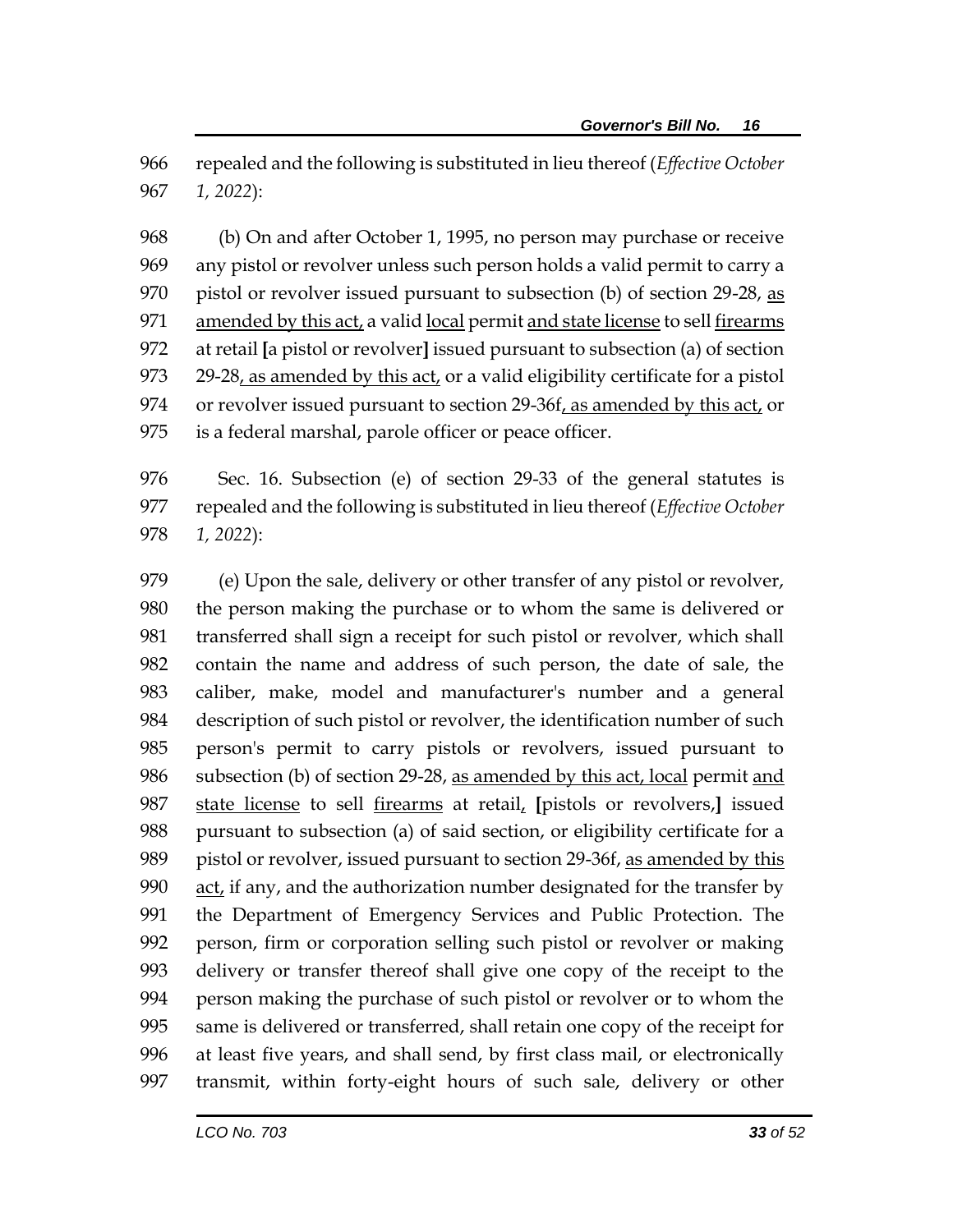transfer, one copy of the receipt to the Commissioner of Emergency Services and Public Protection and one copy of the receipt to the chief of 1000 police or, where there is no chief of police, the warden of the borough or the first selectman of the town, as the case may be, of the town in which the transferee resides. Sec. 17. Subsection (e) of section 29-37a of the general statutes is repealed and the following is substituted in lieu thereof (*Effective October* 

*1, 2022*):

 (e) No sale, delivery or other transfer of any long gun shall be made by a person who **[**is not a federally licensed firearm manufacturer, importer or dealer**]** does not possess a local permit and state license to sell firearms at retail issued pursuant to subsection (a) of section 29-28, as amended by this act, to a person who is not a federally licensed 1011 firearm manufacturer, importer or dealer unless:

 (1) The prospective transferor and prospective transferee comply with the provisions of subsection (d) of this section, **[**and**]** the prospective transferor has obtained an authorization number from the Commissioner of Emergency Services and Public Protection for such 1016 sale, delivery or transfer and the prospective transferor sells ten or fewer firearms in a calendar year and is not a federally licensed firearm dealer; or

 (2) The prospective transferor or prospective transferee requests a federally licensed firearm dealer to contact the Department of Emergency Services and Public Protection on behalf of such prospective transferor or prospective transferee and the federally licensed firearm dealer has obtained an authorization number from the Commissioner of Emergency Services and Public Protection for such sale, delivery or transfer.

 Sec. 18. Section 29-38b of the general statutes is repealed and the following is substituted in lieu thereof (*Effective October 1, 2022*):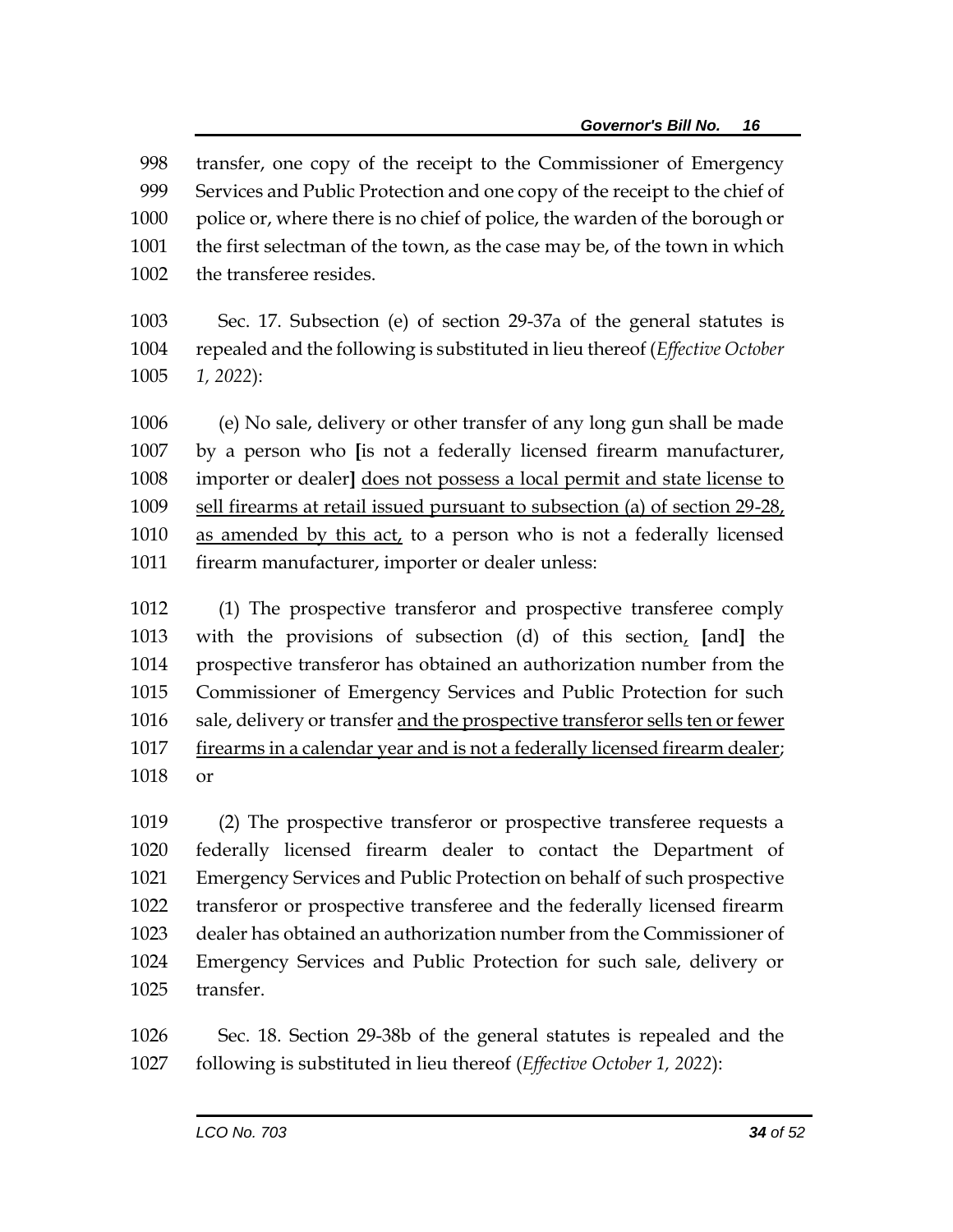(a) The Commissioner of Emergency Services and Public Protection, in fulfilling his obligations under sections 29-28 to 29-38, inclusive, as amended by this act and section 53-202d, as amended by this act, shall verify that any person who, on or after October 1, 1998, applies for or seeks renewal of a **[**permit**]** state license to sell firearms at retail, **[**a pistol or revolver,**]** a permit to carry a pistol or revolver, an eligibility certificate for a pistol or revolver or a certificate of possession for an assault weapon, or who, on or after July 1, 2013, applies for or seeks renewal of a long gun eligibility certificate, has not been confined in a hospital for persons with psychiatric disabilities, as defined in section 17a-495, within the preceding sixty months by order of a probate court or has not been voluntarily admitted to a hospital for persons with psychiatric disabilities, as defined in section 17a-495, within the preceding six months for care and treatment of a psychiatric disability and not solely for being an alcohol-dependent person or a drug- dependent person as those terms are defined in section 17a-680, by making an inquiry to the Department of Mental Health and Addiction Services in such a manner so as to only receive a report on the commitment or admission status of the person with respect to whom the inquiry is made including identifying information in accordance with the provisions of subsection (b) of section 17a-500.

 (b) If the Commissioner of Emergency Services and Public Protection determines pursuant to subsection (a) of this section that a person has been confined in a hospital for persons with psychiatric disabilities, as defined in section 17a-495, within the preceding sixty months by order of a probate court or has been voluntarily admitted to a hospital for persons with psychiatric disabilities, as defined in section 17a-495, within the preceding six months for care and treatment of a psychiatric disability and not solely for being an alcohol-dependent person or a drug-dependent person as those terms are defined in section 17a-680, said commissioner shall report the status of such person's application for or renewal of a **[**permit**]** state license to sell firearms at retail, **[**a pistol or revolver,**]** a permit to carry a pistol or revolver, an eligibility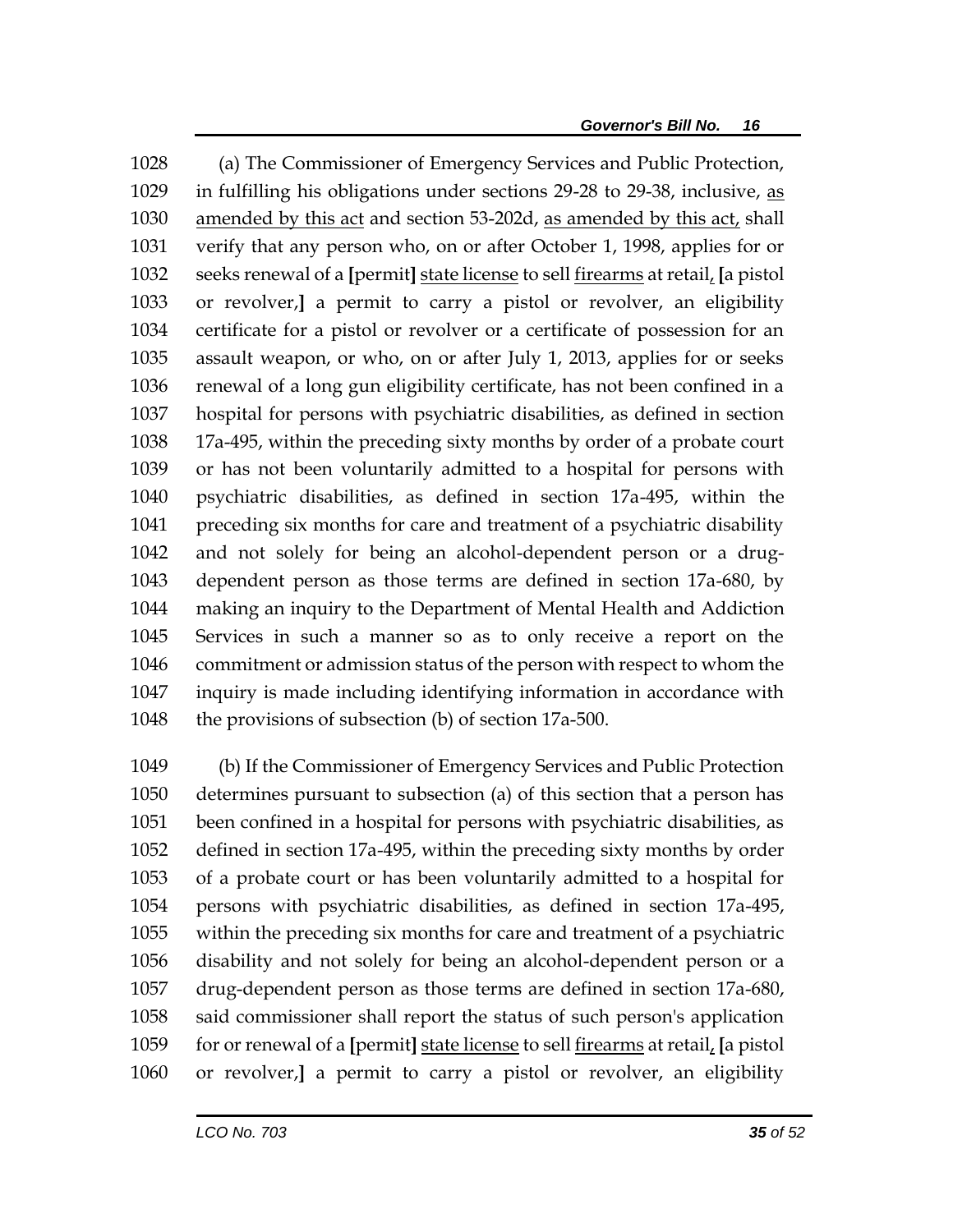certificate for a pistol or revolver, a certificate of possession for an assault weapon or a long gun eligibility certificate to the Commissioner of Mental Health and Addiction Services for the purpose of fulfilling his responsibilities under subsection (c) of section 17a-500.

 Sec. 19. Subsection (c) of section 29-38m of the general statutes is repealed and the following is substituted in lieu thereof (*Effective October 1, 2022*):

 (c) **[**On and after October 1, 2013, no**]** No person, firm or corporation shall sell ammunition or an ammunition magazine to any person unless such person holds a valid permit to carry a pistol or revolver issued pursuant to subsection (b) of section 29-28, as amended by this act, a valid local permit and state license to sell firearms at retail **[**a pistol or revolver**]** issued pursuant to subsection (a) of section 29-28, as amended by this act, a valid eligibility certificate for a pistol or revolver issued pursuant to section 29-36f, as amended by this act, or a valid long gun eligibility certificate issued pursuant to section 29-37p, as amended by this act, and presents to the transferor such permit or certificate, or unless such person holds a valid ammunition certificate issued pursuant to section 29-38n and presents to the transferor such certificate and such person's motor vehicle operator's license, passport or other valid form of identification issued by the federal government or a state or municipal government that contains such person's date of birth and photograph.

 Sec. 20. Subsection (e) of section 53-202d of the general statutes is repealed and the following is substituted in lieu thereof (*Effective October 1, 2022*):

 (e) If an owner of an assault weapon sells or transfers the assault weapon to a licensed gun dealer, such dealer shall, at the time of delivery of the assault weapon, execute a certificate of transfer and cause the certificate of transfer to be mailed or delivered to the Commissioner of Emergency Services and Public Protection. The certificate of transfer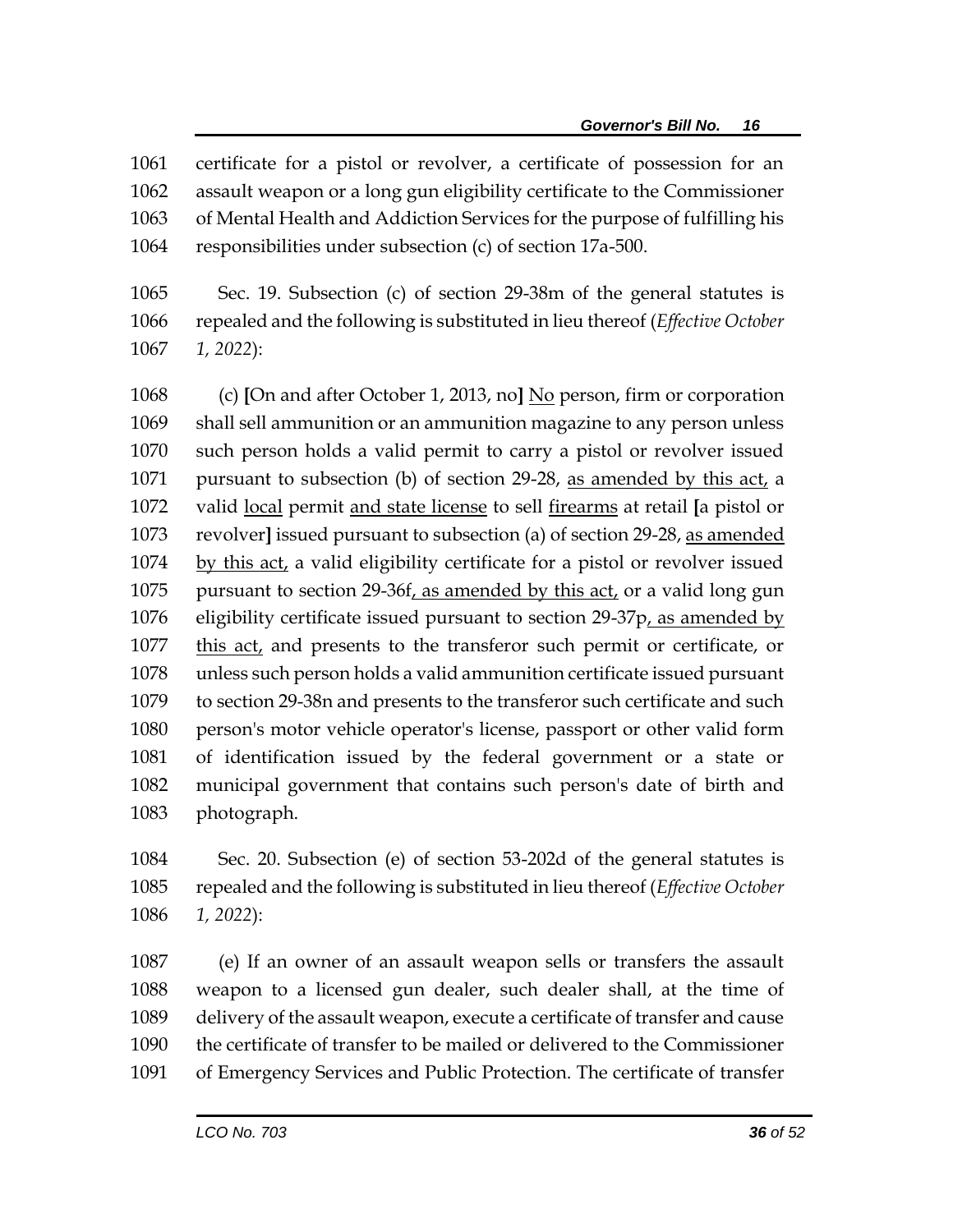shall contain: (1) The date of sale or transfer; (2) the name and address of the seller or transferor and the licensed gun dealer, their Social Security numbers or motor vehicle operator license numbers, if applicable; (3) the licensed gun dealer's federal firearms license number and seller's **[**permit**]** license number; (4) a description of the assault weapon, including the caliber of the assault weapon and its make, model and serial number; and (5) any other information the commissioner prescribes. The licensed gun dealer shall present such dealer's motor vehicle operator's license or Social Security card, federal firearms license and seller's local permit and state license to the seller or transferor for inspection at the time of purchase or transfer. The Commissioner of Emergency Services and Public Protection shall maintain a file of all certificates of transfer at the commissioner's central office.

 Sec. 21. Subsection (f) of section 53-202f of the general statutes is repealed and the following is substituted in lieu thereof (*Effective October 1, 2022*):

 (f) The term "licensed gun dealer", as used in sections 53-202a to 53- 202k, inclusive, as amended by this act, means a person who has a federal firearms license and a local permit and state license to sell 1112 firearms pursuant to section 29-28, as amended by this act.

 Sec. 22. Subsection (a) of section 53-202w of the general statutes is repealed and the following is substituted in lieu thereof (*Effective October 1, 2022*):

 (a) As used in this section and section 53-202x, as amended by this act:

 (1) "Large capacity magazine" means any firearm magazine, belt, drum, feed strip or similar device that has the capacity of, or can be readily restored or converted to accept, more than ten rounds of ammunition, but does not include: (A) A feeding device that has been permanently altered so that it cannot accommodate more than ten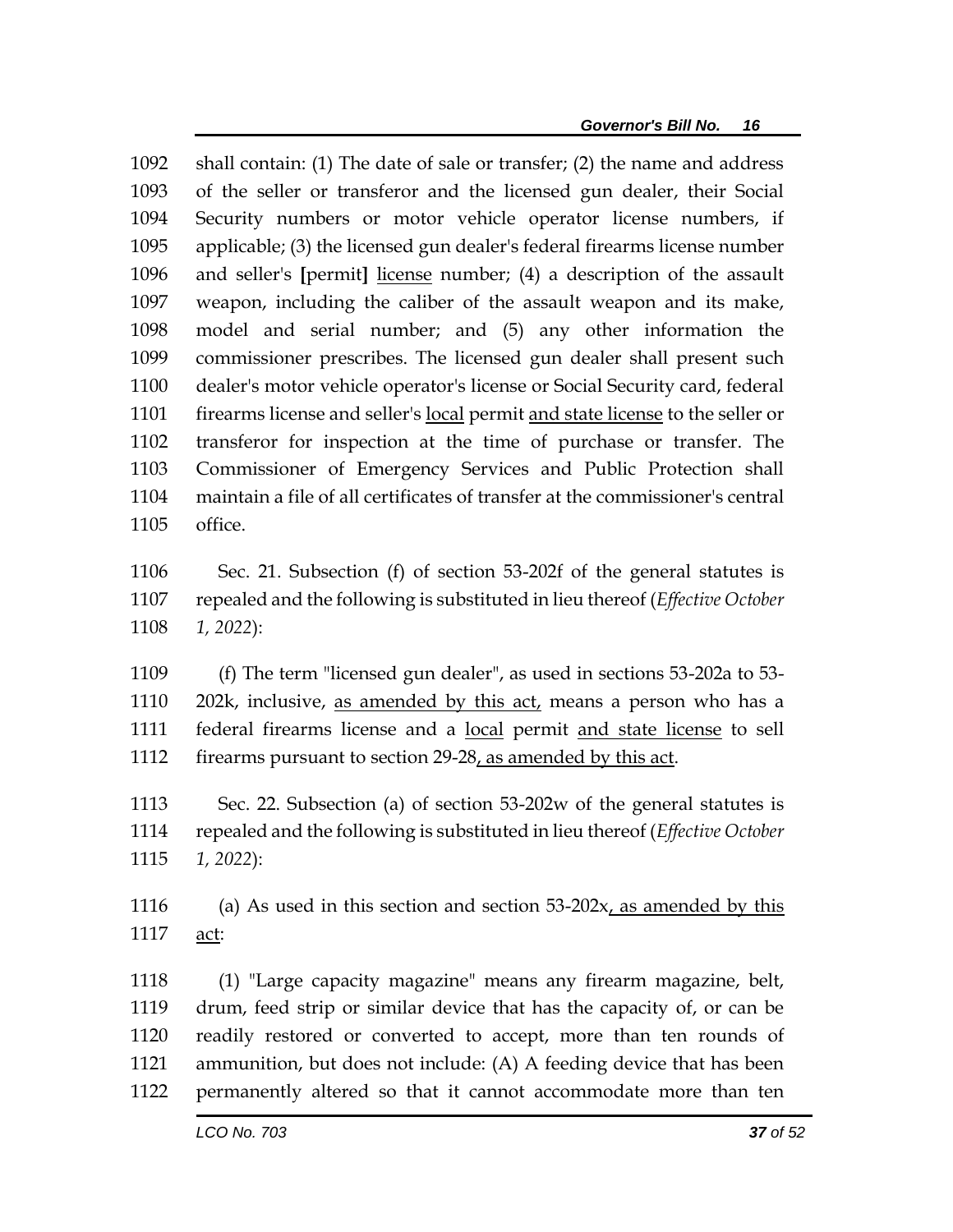rounds of ammunition, (B) a .22 caliber tube ammunition feeding device, (C) a tubular magazine that is contained in a lever-action firearm, or (D) a magazine that is permanently inoperable;

 (2) "Lawfully possesses", with respect to a large capacity magazine, means that a person has (A) actual and lawful possession of the large capacity magazine, (B) constructive possession of the large capacity magazine pursuant to a lawful purchase of a firearm that contains a large capacity magazine that was transacted prior to or on April 4, 2013, regardless of whether the firearm was delivered to the purchaser prior to or on April 4, 2013, which lawful purchase is evidenced by a writing sufficient to indicate that (i) a contract for sale was made between the parties prior to or on April 4, 2013, for the purchase of the firearm, or (ii) full or partial payment for the firearm was made by the purchaser to the seller of the firearm prior to or on April 4, 2013, or (C) actual possession under subparagraph (A) of this subdivision, or constructive possession under subparagraph (B) of this subdivision, as evidenced by a written statement made under penalty of false statement on such form as the Commissioner of Emergency Services and Public Protection prescribes; and

 (3) "Licensed gun dealer" means a person who has a federal firearms license and a local permit and state license to sell firearms pursuant to section 29-28, as amended by this act.

 Sec. 23. Subsection (e) of section 53-202x of the general statutes is repealed and the following is substituted in lieu thereof (*Effective October 1, 2022*):

 (e) (1) If an owner of a large capacity magazine transfers the large capacity magazine to a licensed gun dealer, such dealer shall, at the time of delivery of the large capacity magazine, execute a certificate of transfer. For any transfer prior to January 1, 2014, the dealer shall provide to the Commissioner of Emergency Services and Public Protection monthly reports, on such form as the commissioner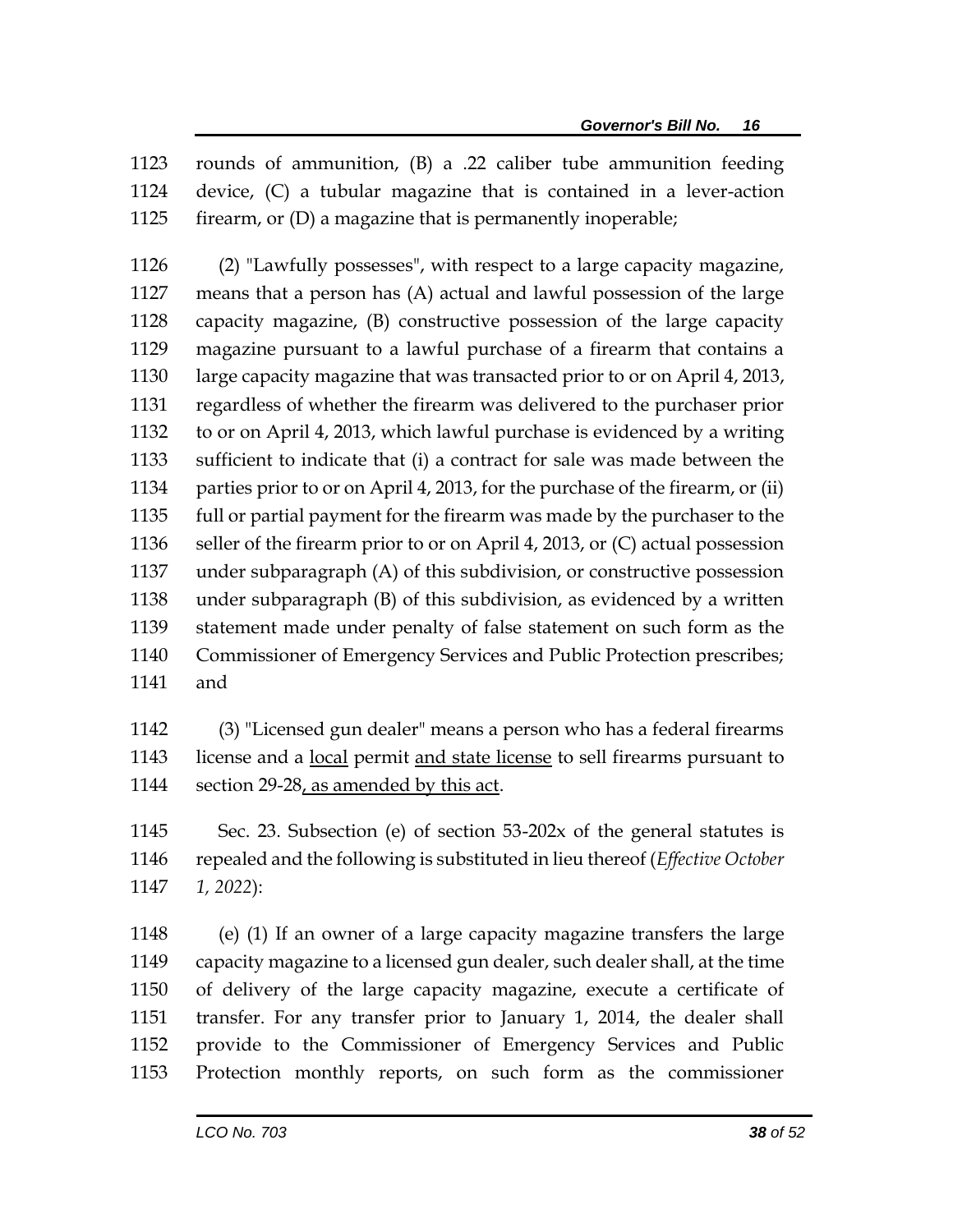prescribes, regarding the number of transfers that the dealer has accepted. For any transfer on or after January 1, 2014, the dealer shall cause the certificate of transfer to be mailed or delivered to the Commissioner of Emergency Services and Public Protection. The certificate of transfer shall contain: (A) The date of sale or transfer; (B) the name and address of the seller or transferor and the licensed gun dealer, and their Social Security numbers or motor vehicle operator license numbers, if applicable; (C) the licensed gun dealer's federal firearms license number; and (D) a description of the large capacity magazine.

 (2) The licensed gun dealer shall present such dealer's federal firearms license and seller's local permit and state license to the seller or transferor for inspection at the time of purchase or transfer.

 (3) The Commissioner of Emergency Services and Public Protection shall maintain a file of all certificates of transfer at the commissioner's central office.

 Sec. 24. Subsection (b) of section 54-36e of the general statutes is repealed and the following is substituted in lieu thereof (*Effective October 1, 2022*):

 (b) Firearms and ammunition turned over to the state police pursuant to subsection (a) of this section which are not destroyed or retained for appropriate use shall be sold at public auctions, conducted by the Commissioner of Administrative Services or said commissioner's designee. Pistols and revolvers, as defined in section 53a-3, which are antiques, as defined in section 29-33, as amended by this act, or curios or relics, as defined in the Code of Federal Regulations, Title 27, Chapter 1, Part 178, or modern pistols and revolvers which have a current retail value of one hundred dollars or more may be sold at such public auctions, provided such pistols and revolvers shall be sold only to persons who have a valid local permit and state license to sell **[**a pistol or revolver**]** firearms at retail, or a valid permit to carry a pistol or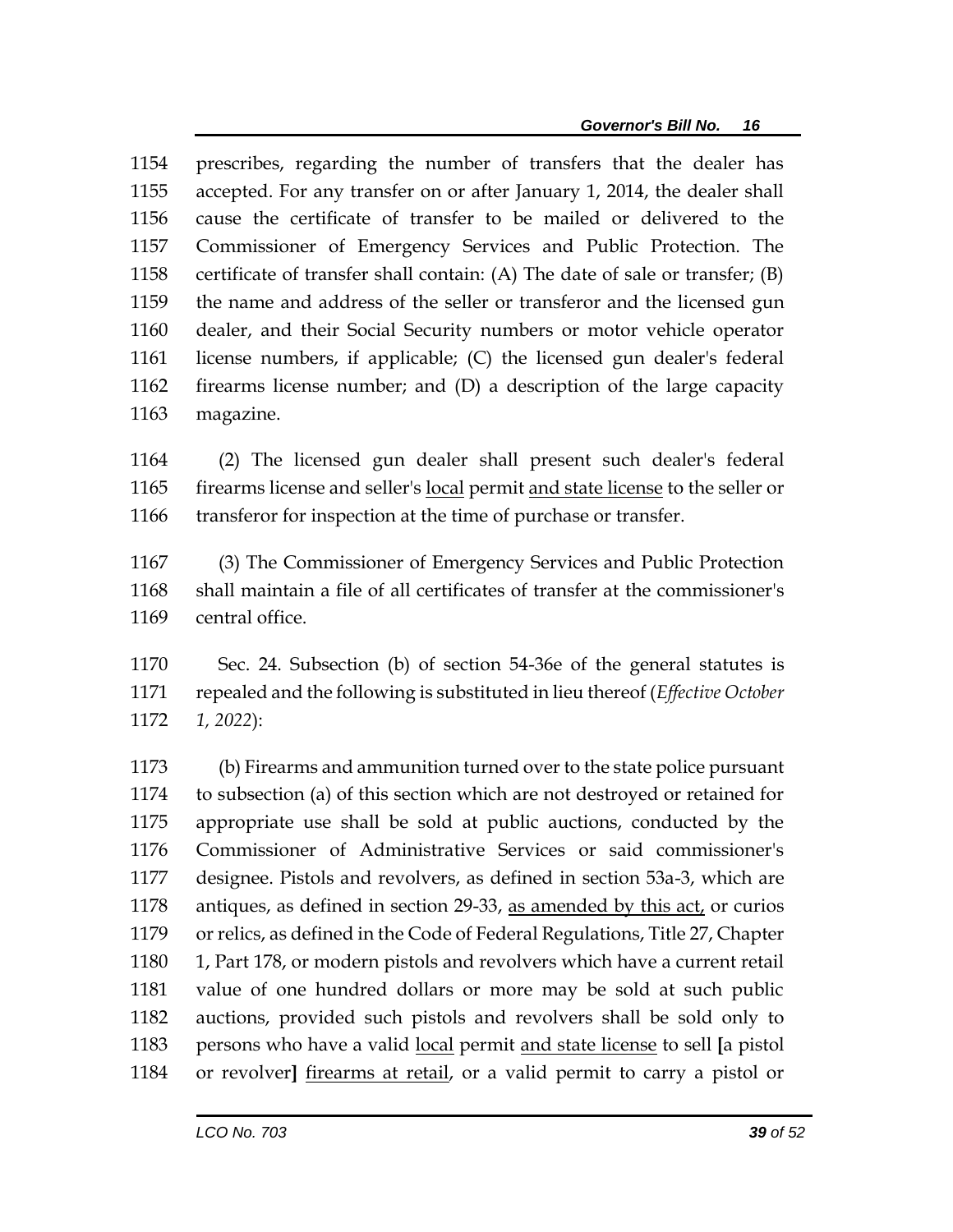revolver, issued pursuant to section 29-28, as amended by this act. Rifles and shotguns, as defined in section 53a-3, shall be sold only to persons qualified under federal law to purchase such rifles and shotguns and who have a valid long gun eligibility certificate issued pursuant to section 29-37p, as amended by this act. The proceeds of any such sale shall be paid to the State Treasurer and deposited by the State Treasurer in the forfeit firearms account within the General Fund.

 Sec. 25. Subsection (b) of section 29-28 of the 2022 supplement to the general statutes, as amended by section 3 of public act 21-67, is repealed and the following is substituted in lieu thereof (*Effective October 1, 2022*):

 (b) Upon the application of any person having a bona fide permanent residence within the jurisdiction of any such authority, such chief of police, warden or selectman may issue a temporary state permit to such person to carry a pistol or revolver within the state, provided such authority shall find that such applicant intends to make no use of any pistol or revolver which such applicant may be permitted to carry under such permit other than a lawful use and that such person is a suitable person to receive such permit. No state or temporary state permit to carry a pistol or revolver shall be issued under this subsection if the applicant (1) has failed to successfully complete a course approved by the Commissioner of Emergency Services and Public Protection in the safety and use of pistols and revolvers including, but not limited to, a safety or training course in the use of pistols and revolvers available to the public offered by a law enforcement agency, a private or public educational institution or a firearms training school, utilizing instructors certified by the National Rifle Association or the Department of Energy and Environmental Protection and a safety or training course in the use of pistols or revolvers conducted by an instructor certified by the state or the National Rifle Association, (2) has been convicted of (A) a felony, **[**or**]** (B) a misdemeanor violation of section 21a-279 on or after October 1, 2015, **[**or**]** (C) a misdemeanor violation of section 53a-58, 53a-61, 53a- 61a, 53a-62, 53a-63, 53a-96, 53a-175, 53a-176, 53a-178 or 53a-181d, or (D) a felony or misdemeanor violation of any law of this state that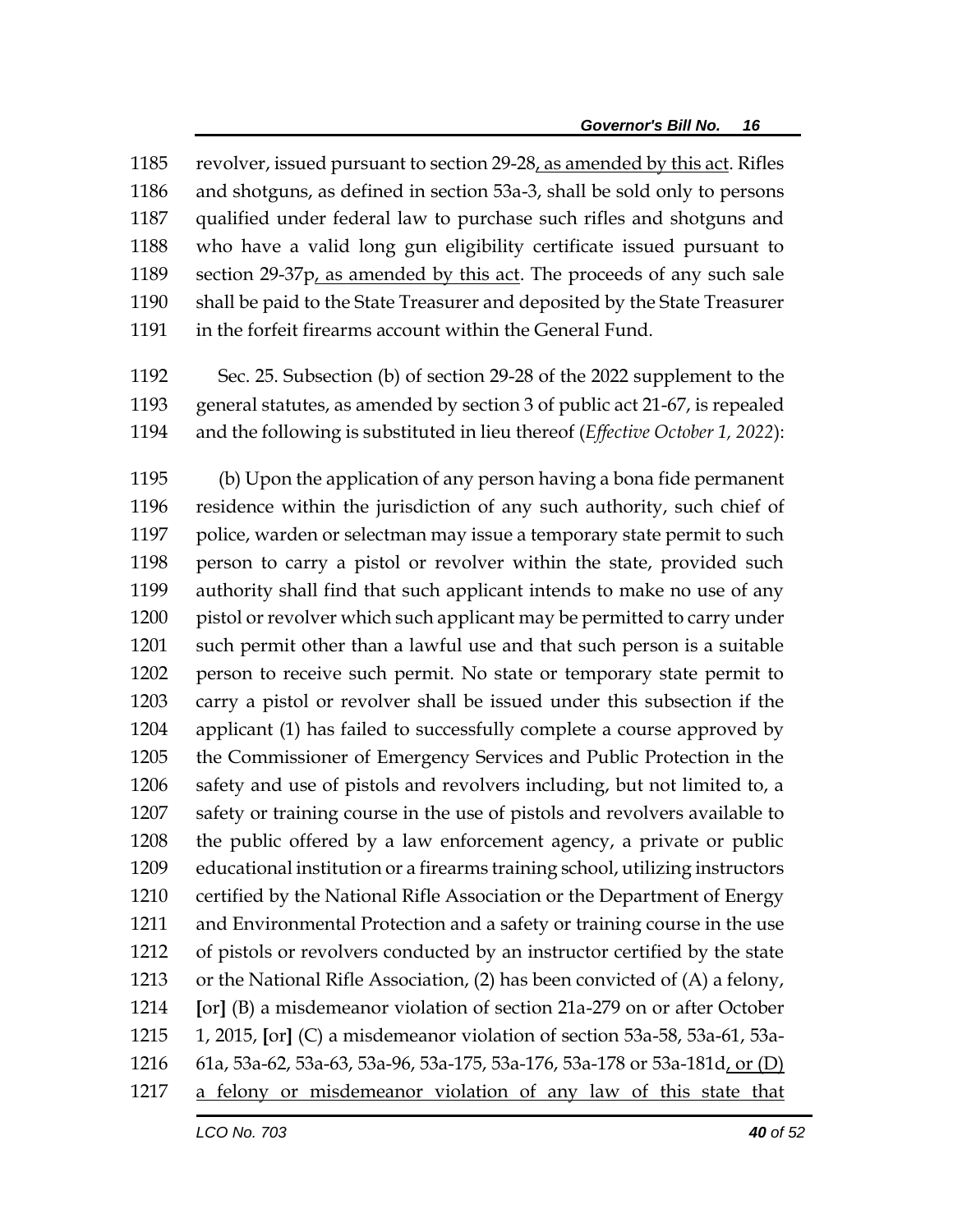constitutes a family violence crime, as defined in section 46b-38a, during the preceding twenty years, (3) has been convicted as delinquent for the commission of a serious juvenile offense, as defined in section 46b-120, 1221 as amended by this act, (4) has been discharged from custody within the preceding twenty years after having been found not guilty of a crime by reason of mental disease or defect pursuant to section 53a-13, (5) (A) has been confined in a hospital for persons with psychiatric disabilities, as defined in section 17a-495, within the preceding sixty months by order of a probate court, or (B) has been voluntarily admitted on or after October 1, 2013, to a hospital for persons with psychiatric disabilities, as defined in section 17a-495, within the preceding six months for care and treatment of a psychiatric disability and not solely for being an alcohol- dependent person or a drug-dependent person as those terms are defined in section 17a-680, (6) is subject to a restraining or protective order issued by a court in a case involving the use, attempted use or threatened use of physical force against another person, including an ex 1234 parte order issued pursuant to section 46b-15 or 46b-16a, (7) is subject to a firearms seizure order issued prior to June 1, 2022, pursuant to section 29-38c after notice and hearing, or a risk protection order or risk protection investigation order issued on or after June 1, 2022, pursuant to section 29-38c, (8) is prohibited from shipping, transporting, possessing or receiving a firearm pursuant to **[**18 USC 922(g)(4)**]** 18 USC  $\frac{922(g)(2)}{(g)(4)}$  or  $(g)(9)$ , (9) is an alien illegally or unlawfully in the United States, or (10) is less than twenty-one years of age. Nothing in this section shall require any person who holds a valid permit to carry a pistol or revolver on October 1, 1994, to participate in any additional training in the safety and use of pistols and revolvers. No person may apply for a temporary state permit to carry a pistol or revolver more than once within any twelve-month period, and no temporary state 1247 permit to carry a pistol or revolver shall be issued to any person who has applied for such permit more than once within the preceding twelve months. Any person who applies for a temporary state permit to carry a pistol or revolver shall indicate in writing on the application, under penalty of false statement in such manner as the issuing authority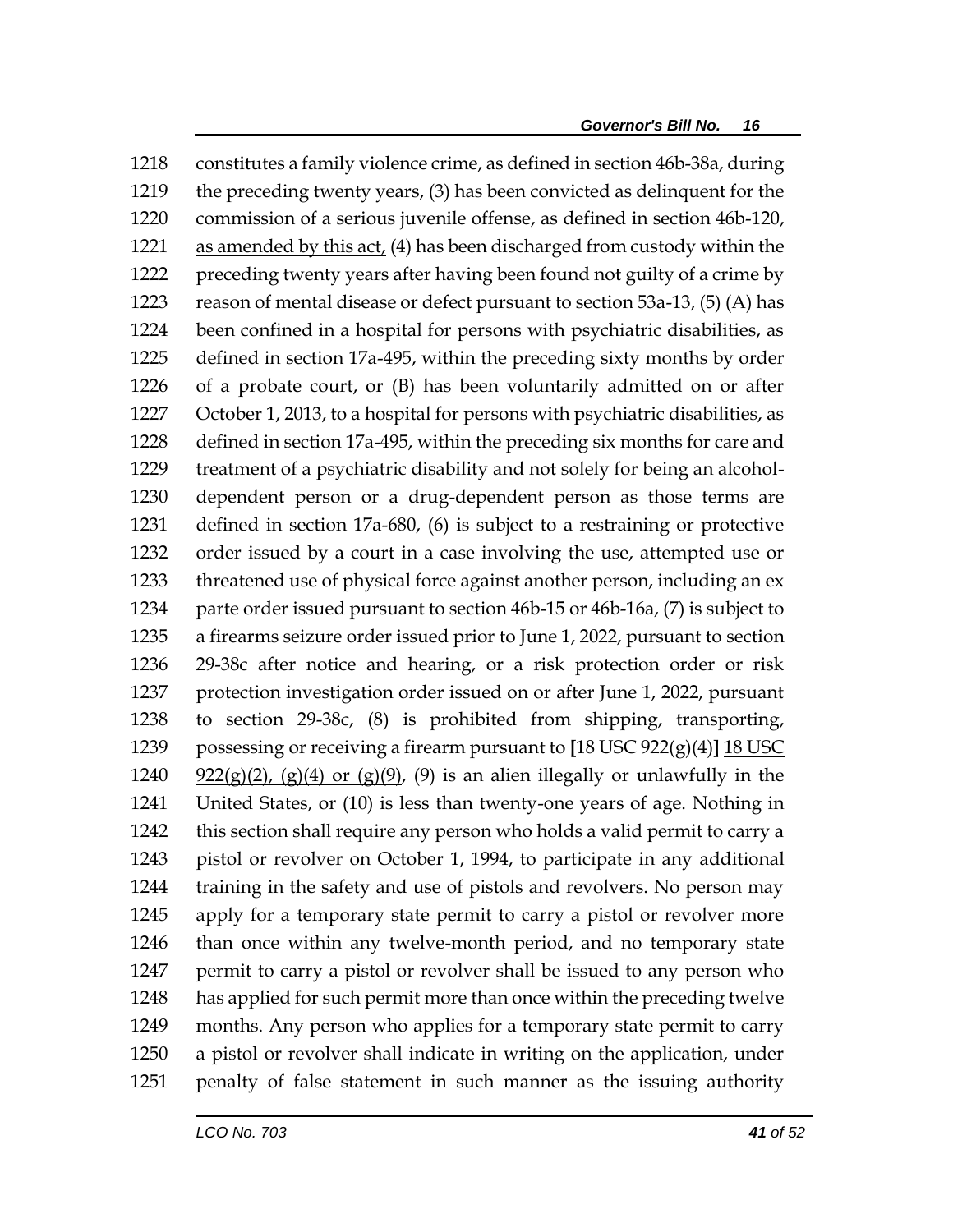prescribes, that such person has not applied for a temporary state permit to carry a pistol or revolver within the past twelve months. Upon issuance of a temporary state permit to carry a pistol or revolver to the applicant, the local authority shall forward the original application to the commissioner. Not later than sixty days after receiving a temporary state permit, an applicant shall appear at a location designated by the commissioner to receive the state permit. The commissioner may then issue, to any holder of any temporary state permit, a state permit to carry a pistol or revolver within the state. Upon issuance of the state permit, the commissioner shall make available to the permit holder a copy of the law regarding the permit holder's responsibility to report the loss or theft of a firearm and the penalties associated with the failure to comply with such law. Upon issuance of the state permit, the commissioner shall forward a record of such permit to the local authority issuing the temporary state permit. The commissioner shall retain records of all applications, whether approved or denied. The copy of the state permit delivered to the permittee shall be laminated and shall contain a full- face photograph of such permittee. A person holding a state permit issued pursuant to this subsection shall notify the issuing authority within two business days of any change of such person's address. The notification shall include the old address and the new address of such person.

 Sec. 26. Subsection (b) of section 29-36f of the 2022 supplement to the general statutes, as amended by section 4 of public act 21-67, is repealed and the following is substituted in lieu thereof (*Effective October 1, 2022*):

 (b) The Commissioner of Emergency Services and Public Protection shall issue an eligibility certificate unless said commissioner finds that the applicant: (1) Has failed to successfully complete a course approved by the Commissioner of Emergency Services and Public Protection in the safety and use of pistols and revolvers including, but not limited to, a safety or training course in the use of pistols and revolvers available to the public offered by a law enforcement agency, a private or public educational institution or a firearms training school, utilizing instructors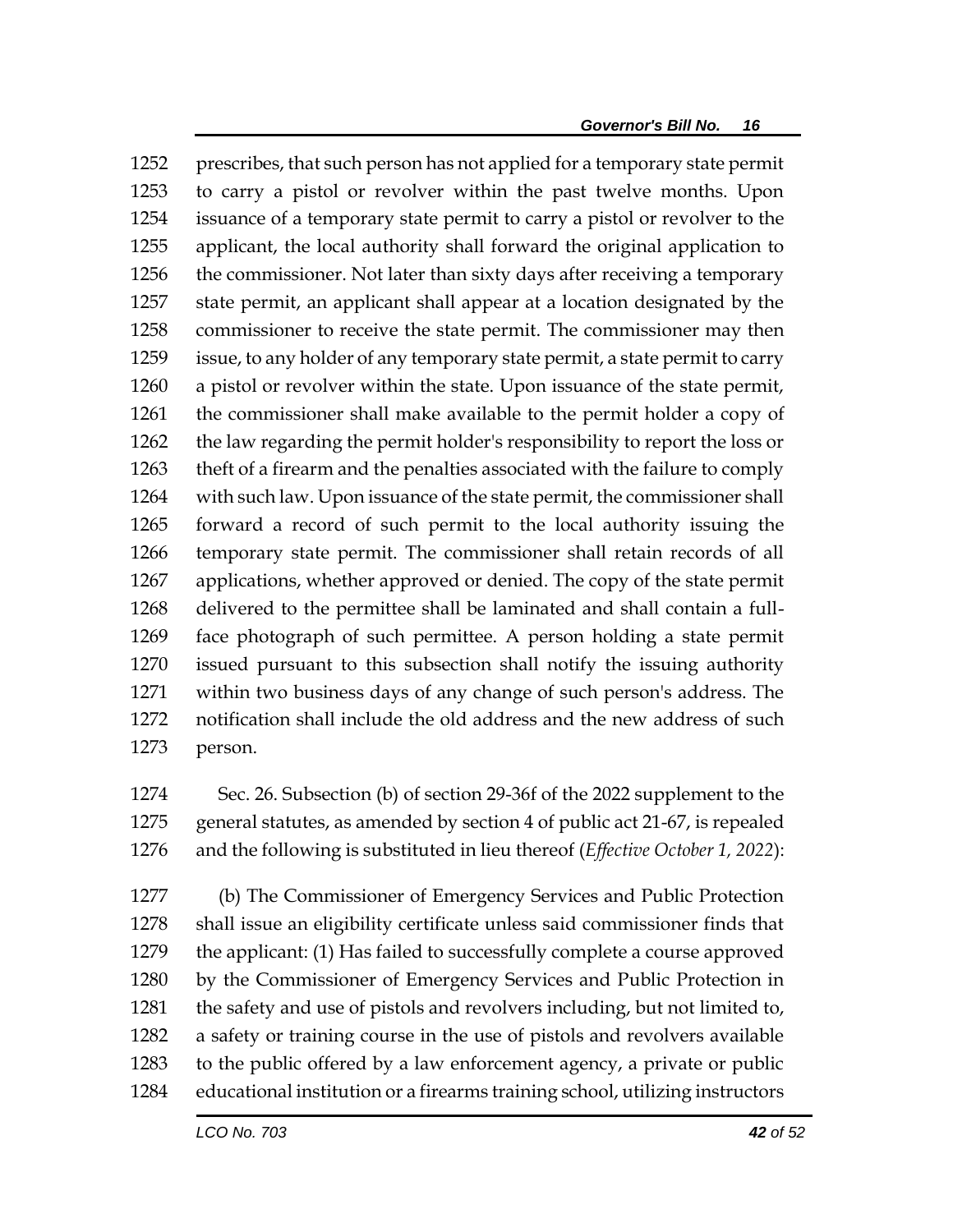certified by the National Rifle Association or the Department of Energy and Environmental Protection and a safety or training course in the use of pistols or revolvers conducted by an instructor certified by the state or the National Rifle Association; (2) has been convicted of (A) a felony, (B) a misdemeanor violation of section 21a-279 on or after October 1, 2015, **[**or**]** (C) a misdemeanor violation of section 53a-58, 53a-61, 53a-61a, 53a-62, 53a-63, 53a-96, 53a-175, 53a-176, 53a-178 or 53a-181d, or (D) a felony or misdemeanor violation of any law of this state that constitutes a family violence crime, as defined in section 46b-38a, during the preceding twenty years; (3) has been convicted as delinquent for the commission of a serious juvenile offense, as defined in section 46b-120, 1296 as amended by this act; (4) has been discharged from custody within the preceding twenty years after having been found not guilty of a crime by reason of mental disease or defect pursuant to section 53a-13; (5) (A) has been confined in a hospital for persons with psychiatric disabilities, as defined in section 17a-495, within the preceding sixty months by order of a probate court; or (B) has been voluntarily admitted on or after October 1, 2013, to a hospital for persons with psychiatric disabilities, as defined in section 17a-495, within the preceding six months for care and treatment of a psychiatric disability and not solely for being an alcohol- dependent person or a drug-dependent person as those terms are defined in section 17a-680; (6) is subject to a restraining or protective order issued by a court in a case involving the use, attempted use or threatened use of physical force against another person, including an ex parte order issued pursuant to section 46b-15 or section 46b-16a; (7) is subject to a firearms seizure order issued prior to June 1, 2022, pursuant to section 29-38c after notice and hearing, or a risk protection order or risk protection investigation order issued on or after June 1, 2022, pursuant to section 29-38c; (8) is prohibited from shipping, transporting, possessing or receiving a firearm pursuant to **[**18 USC 922(g)(4)**]** 18 USC 1315 922(g)(2), (g)(4) or (g)(9); or (9) is an alien illegally or unlawfully in the United States.

Sec. 27. Subsection (b) of section 29-37p of the 2022 supplement to the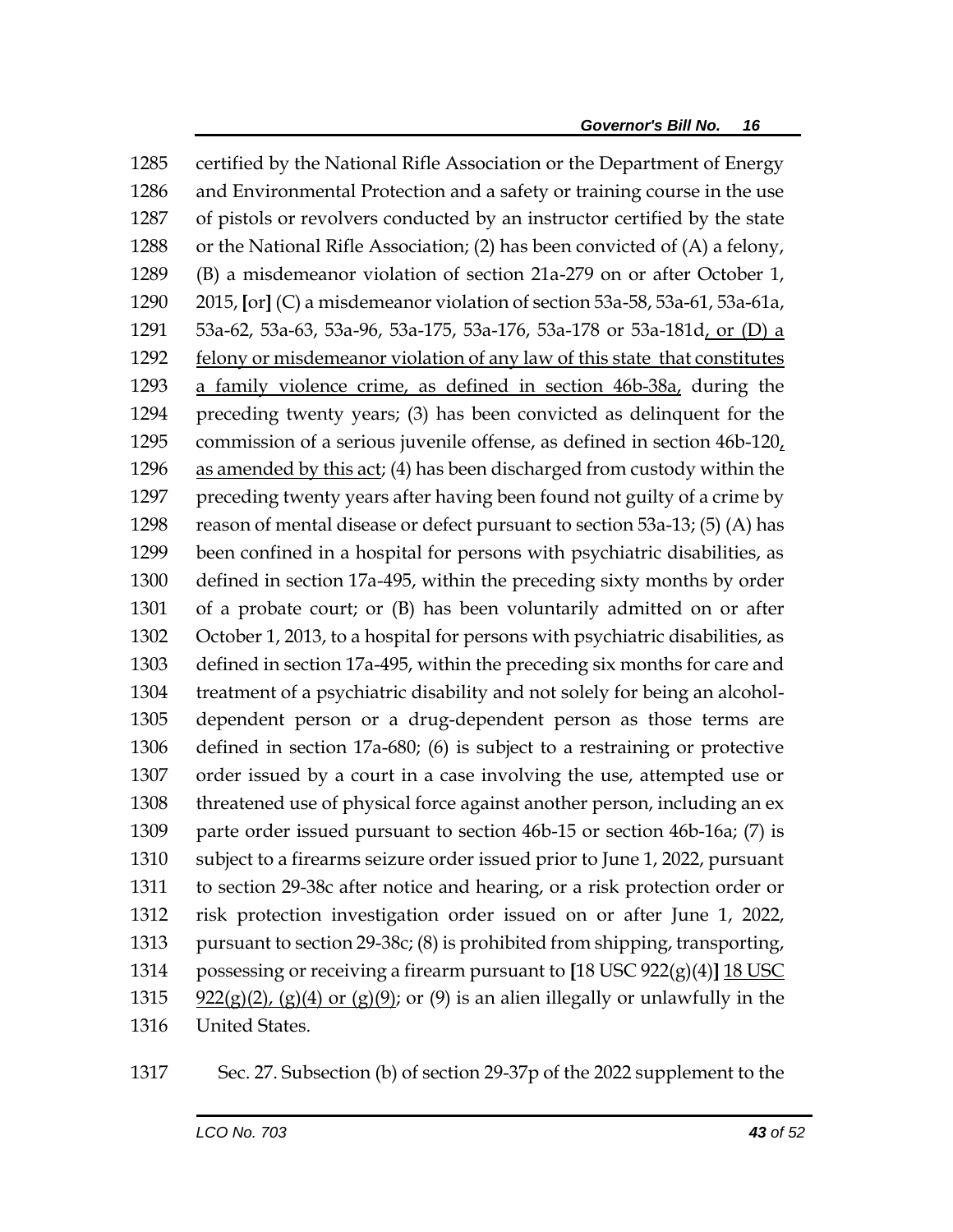general statutes, as amended by section 5 of public act 21-67, is repealed and the following is substituted in lieu thereof (*Effective October 1, 2022*):

 (b) The Commissioner of Emergency Services and Public Protection shall issue a long gun eligibility certificate unless said commissioner finds that the applicant: (1) Has failed to successfully complete a course approved by the Commissioner of Emergency Services and Public Protection in the safety and use of firearms including, but not limited to, a safety or training course in the use of firearms available to the public offered by a law enforcement agency, a private or public educational institution or a firearms training school, utilizing instructors certified by the National Rifle Association or the Department of Energy and Environmental Protection and a safety or training course in the use of firearms conducted by an instructor certified by the state or the National Rifle Association; (2) has been convicted of (A) a felony, (B) a misdemeanor violation of section 21a-279 on or after October 1, 2015, **[**or**]** (C) a misdemeanor violation of section 53a-58, 53a-61, 53a-61a, 53a- 62, 53a-63, 53a-96, 53a-175, 53a-176, 53a-178 or 53a-181d, or (D) a felony or misdemeanor violation of any law of this state that constitutes a family violence crime, as defined in section 46b-38a, during the preceding twenty years; (3) has been convicted as delinquent for the commission of a serious juvenile offense, as defined in section 46b-120, as amended by this act; (4) has been discharged from custody within the preceding twenty years after having been found not guilty of a crime by reason of mental disease or defect pursuant to section 53a-13; (5) has been confined in a hospital for persons with psychiatric disabilities, as defined in section 17a-495, within the preceding sixty months by order of a probate court; (6) has been voluntarily admitted to a hospital for persons with psychiatric disabilities, as defined in section 17a-495, within the preceding six months for care and treatment of a psychiatric disability and not solely for being an alcohol-dependent person or a drug-dependent person as those terms are defined in section 17a-680; (7) is subject to a restraining or protective order issued by a court in a case involving the use, attempted use or threatened use of physical force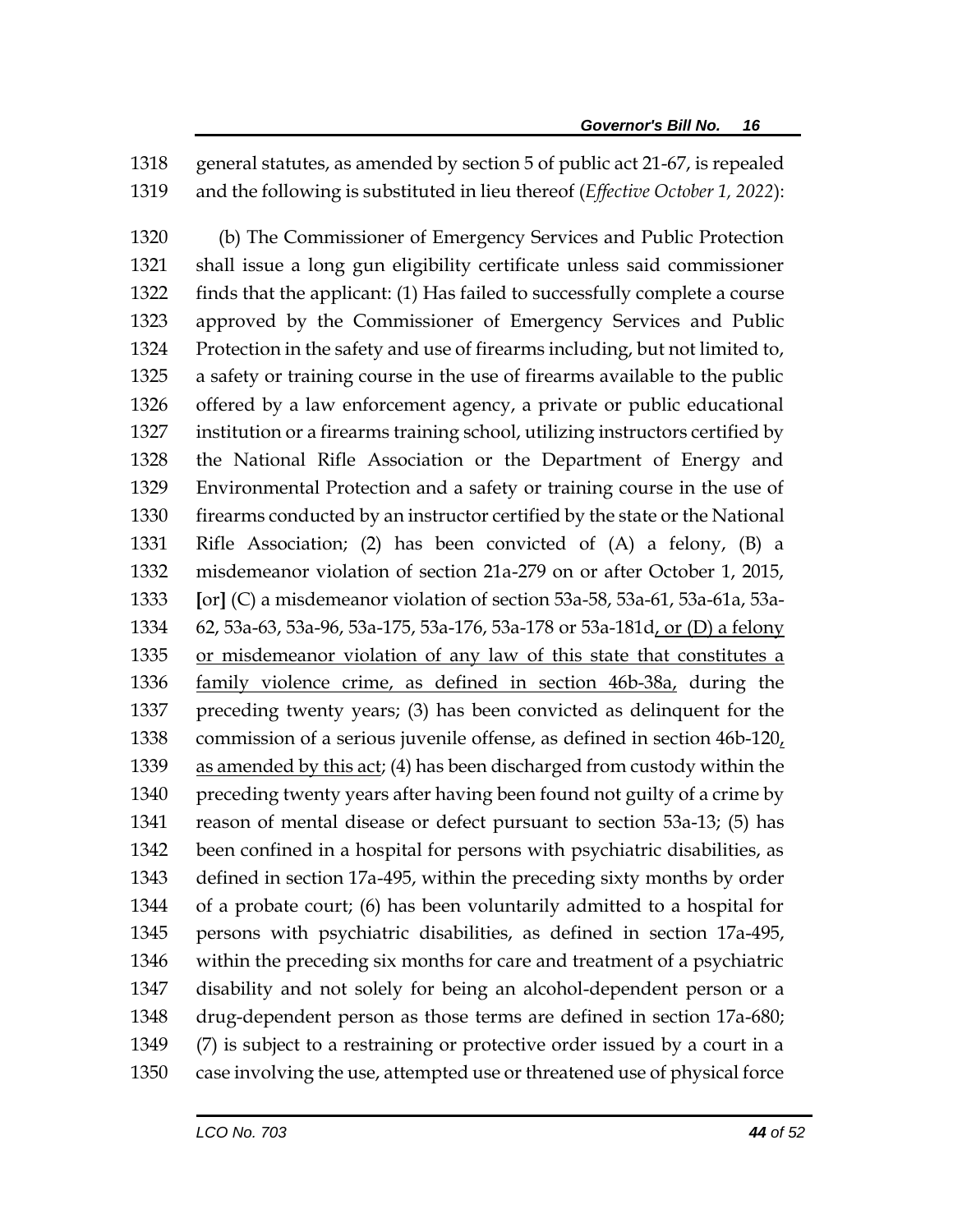against another person, including an ex parte order issued pursuant to section 46b-15 or 46b-16a; (8) is subject to a firearms seizure order issued 1353 prior to June 1, 2022, pursuant to section 29-38c after notice and hearing, or a risk protection order or risk protection investigation order issued on or after June 1, 2022, pursuant to section 29-38c; (9) is prohibited from shipping, transporting, possessing or receiving a firearm pursuant to **[**18 USC 922(g)(4)**]** 18 USC 922(g)(2), (g)(4) or (g)(9); or (10) is an alien illegally or unlawfully in the United States.

 Sec. 28. Subsection (a) of section 29-37b of the general statutes is repealed and the following is substituted in lieu thereof (*Effective October 1, 2022*):

 (a) Each person, firm or corporation which engages in the retail sale of any **[**pistol or revolver**]** firearm, at the time of sale of any such **[**pistol or revolver**]** firearm, shall (1) equip such **[**pistol or revolver**]** firearm with a reusable trigger lock, gun lock or gun locking device appropriate for such firearm, which lock or device shall be constructed of material sufficiently strong to prevent it from being easily disabled and have a locking mechanism accessible by key or by electronic or other mechanical accessory specific to such lock or device to prevent unauthorized removal, and (2) provide to the purchaser thereof a written warning which shall state in block letters not less than one inch in height: "UNLAWFUL STORAGE OF A LOADED FIREARM MAY RESULT IN IMPRISONMENT OR FINE."

 Sec. 29. Subsection (e) of section 46b-133 of the 2022 supplement to the general statutes is repealed and the following is substituted in lieu thereof (*Effective October 1, 2022*):

 (e) When a child is arrested for the commission of a delinquent act and is placed in a juvenile residential center pursuant to subsection (c) of this section, such child may be detained pending a hearing which shall be held on the business day next following the child's arrest. No child may be detained after such hearing unless the court determines,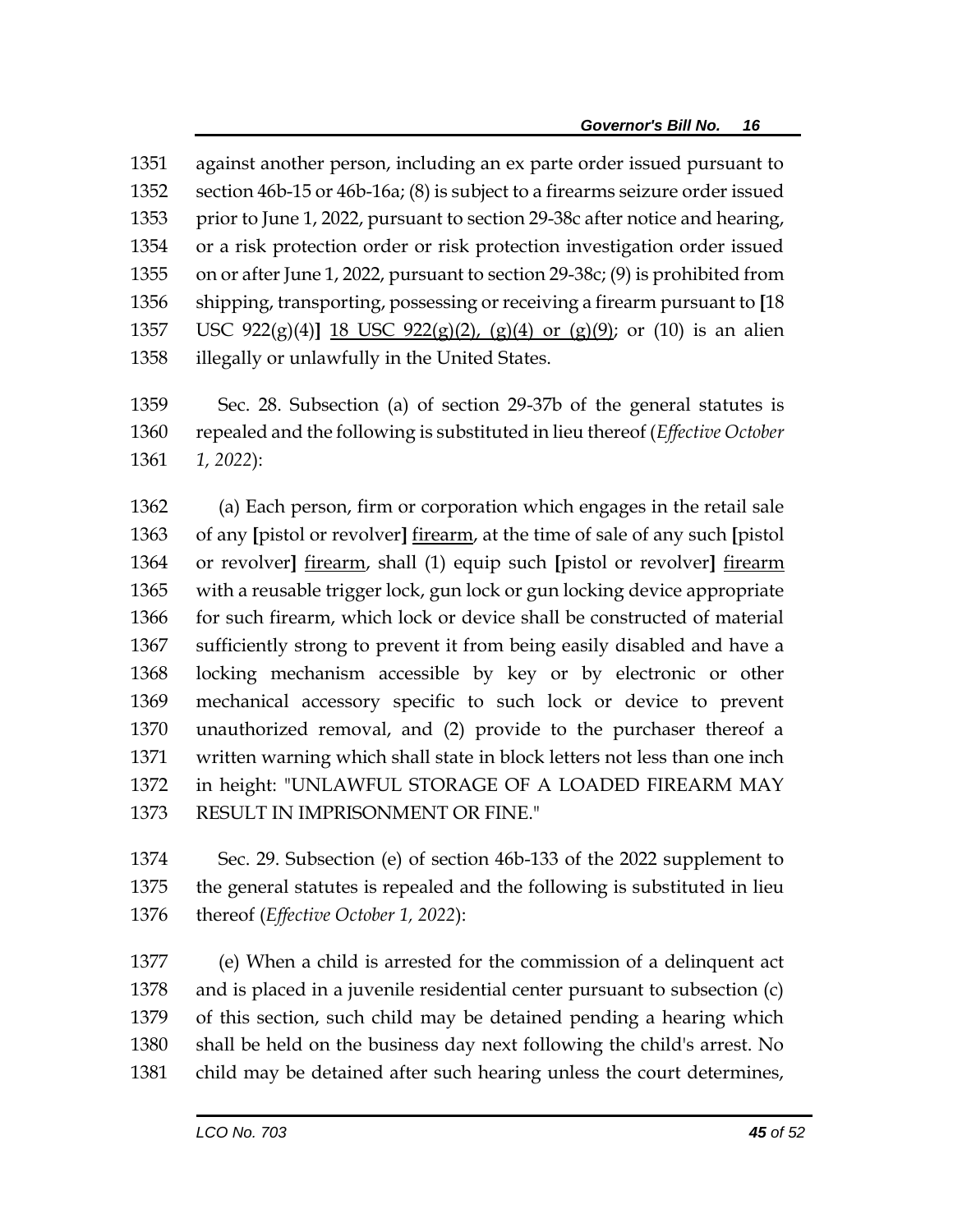based on the available facts, that (1) there is probable cause to believe that the child has committed the acts alleged, (2) there is no less restrictive alternative available, and (3) through the use of the detention risk screening instrument developed pursuant to section 46b-133g, that 1386 there is (A) probable cause to believe that the level of risk the child poses to public safety if released to the community prior to the court hearing or disposition cannot be managed in a less restrictive setting; (B) a need to hold the child in order to ensure the child's appearance before the court or compliance with court process, as demonstrated by the child's previous failure to respond to the court process, or (C) a need to hold the child for another jurisdiction. Such probable cause may be shown by sworn affidavit in lieu of testimony. No child shall be released from a juvenile residential center who is alleged to have committed a serious juvenile offense except by order of a judge of the Superior Court. The court may, in its discretion, consider as an alternative to detention a suspended detention order with graduated sanctions to be imposed based on the detention risk screening for such child, using the instrument developed pursuant to section 46b-133g. Any child confined in a community correctional center or lockup shall be held in an area separate and apart from any adult detainee, except in the case of a nursing infant, and no child shall at any time be held in solitary confinement or held for a period that exceeds six hours, except that if an officer has submitted an application for an order of detention and the judge has not yet ruled on such application, or if such officer has been unable to contact such child's parent or guardian, such child may be held for a period not exceeding eight hours. When a female child is held in custody, she shall, as far as possible, be in the charge of a woman attendant.

 Sec. 30. Subsection (d) of section 46b-124 of the 2022 supplement to the general statutes is repealed and the following is substituted in lieu thereof (*Effective October 1, 2022*):

 (d) Records of cases of juvenile matters involving delinquency proceedings shall be available to (1) Judicial Branch employees who, in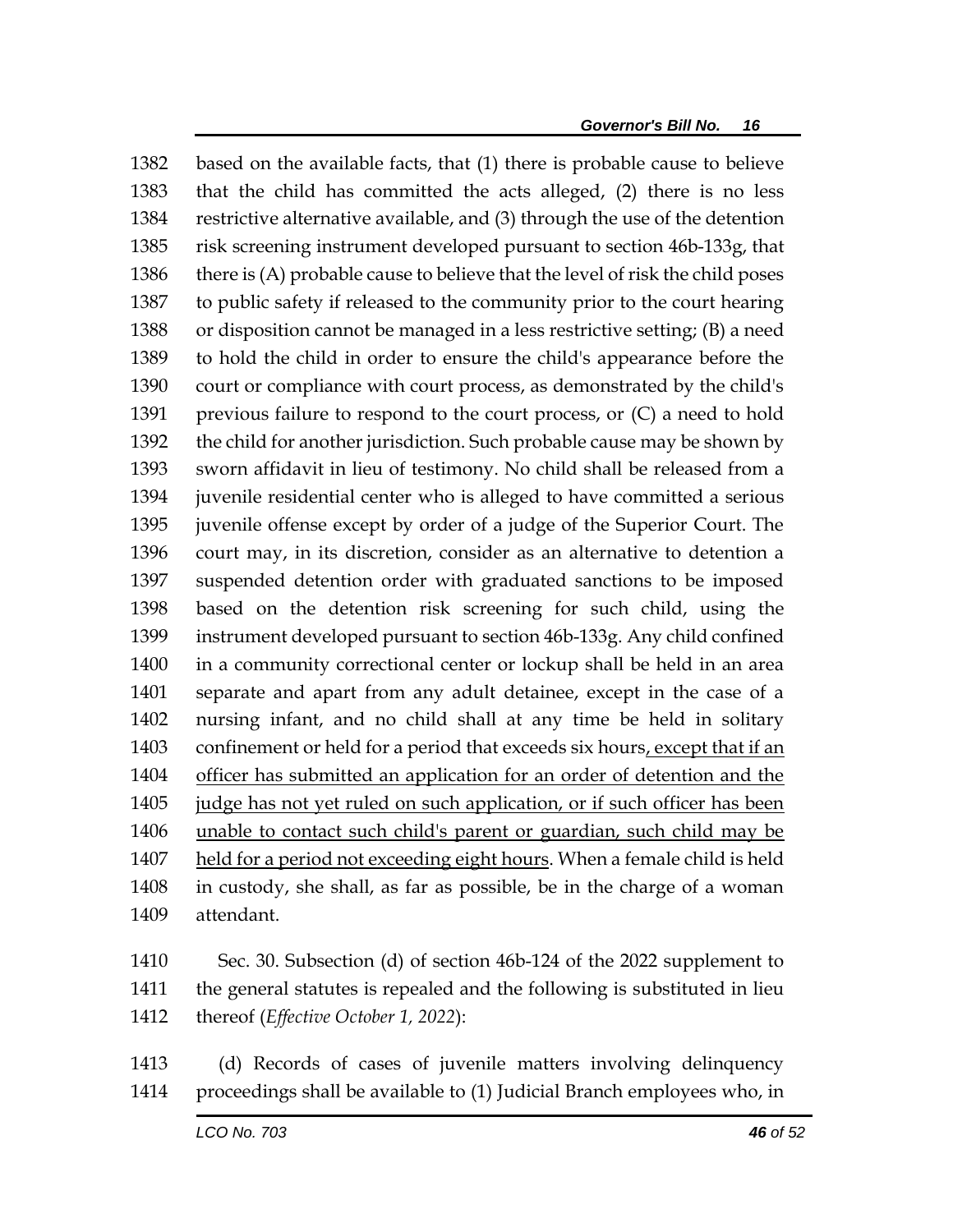the performance of their duties, require access to such records, (2) judges and employees of the Probate Court who, in the performance of their duties, require access to such records, and (3) employees and authorized agents of municipal, state or federal agencies involved in (A) the delinquency proceedings, (B) the provision of services directly to the child, or (C) the delivery of court diversionary programs. Such employees and authorized agents include, but are not limited to, law enforcement officials, community-based youth service bureau officials, state and federal prosecutorial officials, school officials in accordance with section 10-233h, court officials including officials of both the regular criminal docket and the docket for juvenile matters and officials of the Division of Criminal Justice, the Division of Public Defender Services, the Department of Children and Families, if the child is committed pursuant to section 46b-129, provided such disclosure shall be limited to (i) information that identifies the child as the subject of the delinquency petition, or (ii) the records of the delinquency proceedings, when the juvenile court orders the department to provide services to said child, the Court Support Services Division and agencies under contract with the Judicial Branch. Such records shall also be available to (I) the attorney representing the child, including the Division of Public Defender Services, in any proceeding in which such records are relevant, (II) the parents or guardian of the child, until such time as the subject of the record reaches the age of majority, (III) the subject of the record, upon submission of satisfactory proof of the subject's identity, pursuant to guidelines prescribed by the Office of the Chief Court Administrator, provided the subject has reached the age of majority, (IV) law enforcement officials and prosecutorial officials conducting legitimate criminal investigations, (V) a state or federal agency providing services related to the collection of moneys due or funding to support the service needs of eligible juveniles, provided such disclosure shall be limited to that information necessary for the collection of and application for such moneys, (VI) members and employees of the Board of Pardons and Paroles and employees of the Department of Correction who, in the performance of their duties, require access to such records,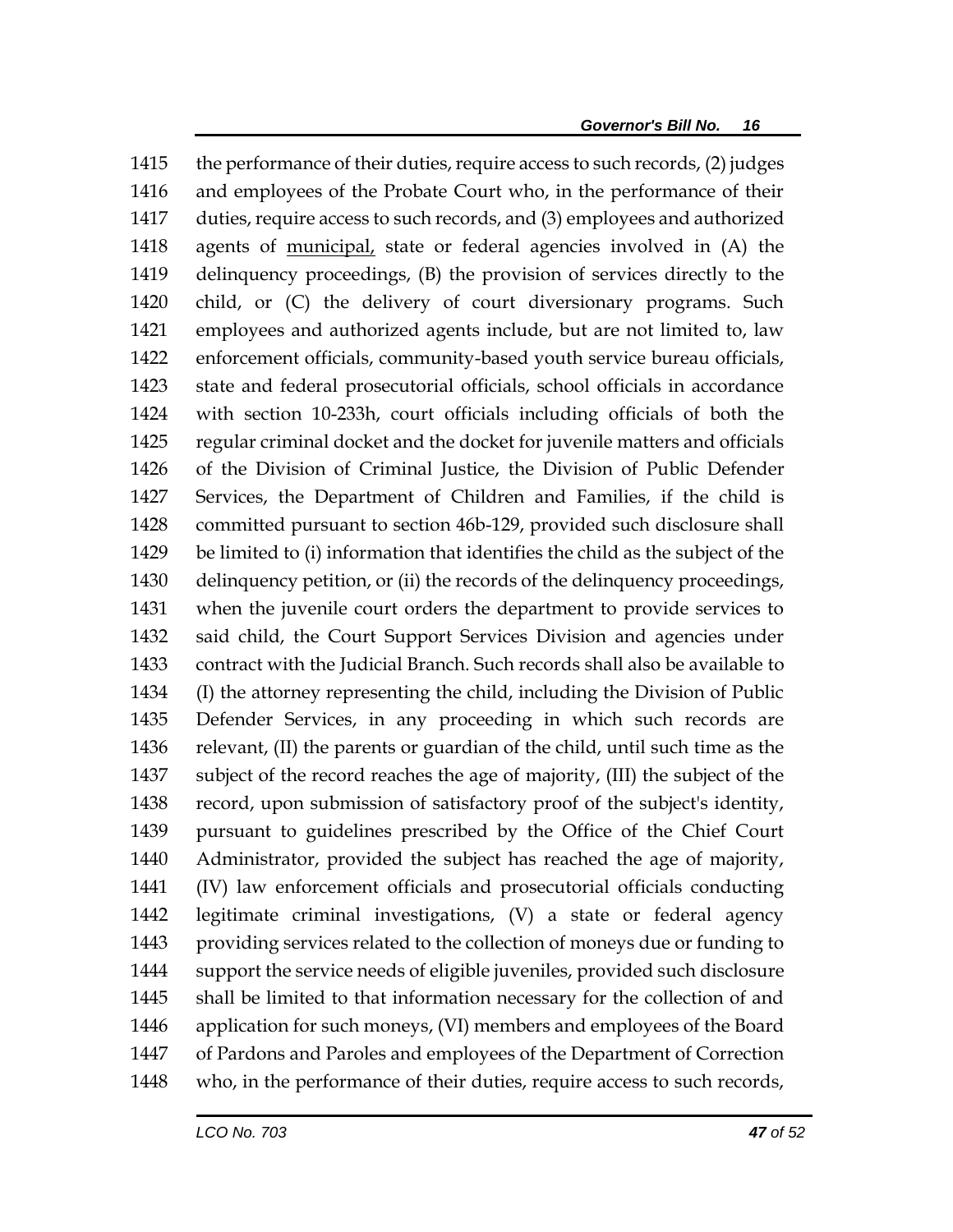provided the subject of the record has been convicted of a crime in the regular criminal docket of the Superior Court and such records are relevant to the performance of a risk and needs assessment of such person while such person is incarcerated, the determination of such person's suitability for release from incarceration or for a pardon, or the determination of the supervision and treatment needs of such person while on parole or other supervised release, and (VII) members and employees of the Judicial Review Council who, in the performance of their duties related to said council, require access to such records. Records disclosed pursuant to this subsection shall not be further disclosed, except that information contained in such records may be disclosed in connection with bail or sentencing reports in open court during criminal proceedings involving the subject of such information, or as otherwise provided by law. Records of cases of juvenile matters involving delinquency proceedings, including arrest records, in the past ninety days shall be available via direct electronic means to state and municipal law enforcement officials conducting criminal investigations.

 Sec. 31. Subdivision (8) of section 46b-120 of the 2022 supplement to the general statutes is repealed and the following is substituted in lieu thereof (*Effective October 1, 2022*):

 (8) "Serious juvenile offense" means (A) the violation of, including 1470 attempt or conspiracy to violate, subsection (b) of section 14-223, subsection (a) of section 14-224, subdivision (1) of subsection (b) of section 14-224, section 21a-277, 21a-278, 29-33, as amended by this act, 29-34, 29-35, as amended by this act, subdivision (2) or (3) of subsection (a) of section 53-21, 53-80a, 53-202b, 53-202c, as amended by this act, 53- 390 to 53-392, inclusive, 53a-54a to 53a-57, inclusive, 53a-59 to 53a-60c, inclusive, 53a-64aa, 53a-64bb, 53a-70 to 53a-71, inclusive, 53a-72b, 53a- 86, 53a-92 to 53a-94a, inclusive, 53a-95, 53a-100aa, 53a-101, 53a-102, 53a- 102a, 53a-103a or 53a-111 to 53a-113, inclusive, subdivision (1) of subsection (a) of section 53a-122, subdivision (3) of subsection (a) of section 53a-123, section 53a-134, 53a-135, 53a-136a or 53a-167c, subsection (a) of section 53a-174, or section 53a-196a, 53a-211, 53a-212,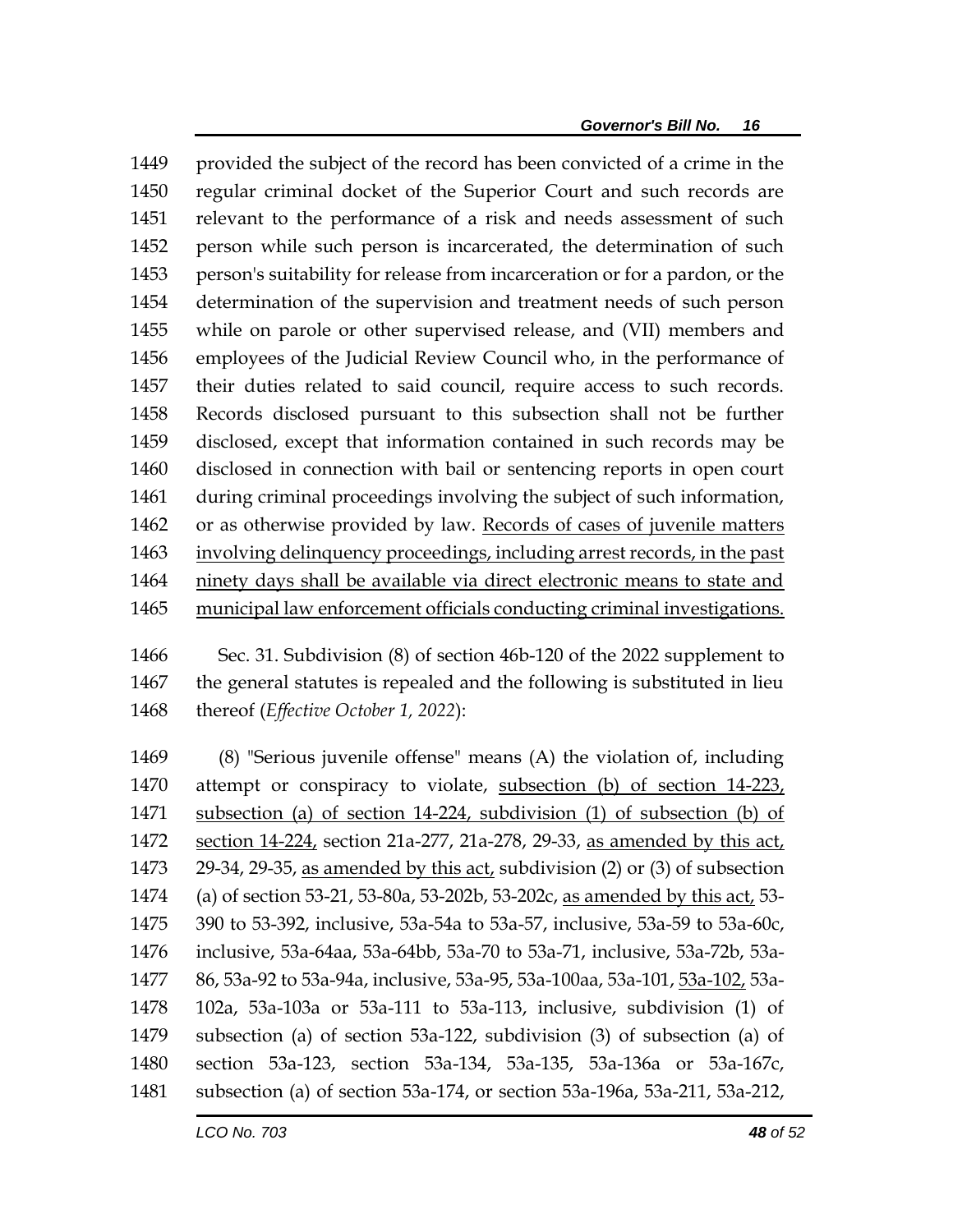| 1482 | 53a-216 or 53a-217b, (B) a second violation of, including attempt or         |
|------|------------------------------------------------------------------------------|
| 1483 | conspiracy to violate, subdivision (3) of subsection (a) of section 53a-122, |
| 1484 | subdivision (1) of subsection (a) of section 53a-123 or subdivision (1) of   |
| 1485 | subsection (a) of section $53a-124$ , or $[(B)]$ (C) absconding, escaping or |
| 1486 | running away, without just cause, from any secure residential facility in    |
| 1487 | which the child has been placed by the court as a delinquent child;          |
| 1488 | Sec. 32. Section 46b-133 of the 2022 supplement to the general statutes      |
| 1489 | is amended by adding subsection (l) as follows (Effective October 1, 2022):  |
| 1490 | (NEW) (I) The court shall order that any child (1) who is released on        |
| 1491 | a suspended detention order after being charged with a delinquency           |
| 1492 | offense involving a motor vehicle, as defined in section 46b-133j, or a      |
| 1493 | violation of subsection (b) of section 14-223, subsection (a) of section 14- |
| 1494 | 224 or subdivision (1) of subsection (b) of section 14-224, for which such   |
| 1495 | child is not yet adjudicated as delinquent, (2) who has been previously      |
| 1496 | adjudicated delinquent for an offense involving a motor vehicle or a         |
| 1497 | violation of subsection (b) of section 14-223, subsection (a) of section 14- |
| 1498 | 224 or subdivision (1) of subsection (b) of section 14-224, and (3) whose    |
| 1499 | suspended detention order includes a requirement that such child             |
| 1500 | remain in a given location at any time or refrain from being in a given      |
| 1501 | location at any time, be subject to electronic monitoring under the same     |
| 1502 | conditions as the electronic monitoring program established under            |
| 1503 | subsection (f) of section 46b-38c.                                           |
| 1504 | Sec. 33. Section 19a-4i of the general statutes is repealed and the          |

following is substituted in lieu thereof (*Effective October 1, 2022*):

 There shall be, within the Department of Public Health, an Office of Injury Prevention, whose purpose shall be to coordinate and expand prevention and control activities related to intentional and unintentional injuries. The duties of said office shall include, but are not limited to, the following: (1) To serve as a data coordinator and analysis source of mortality and injury statistics for other state agencies; (2) to integrate an injury and violence prevention focus within the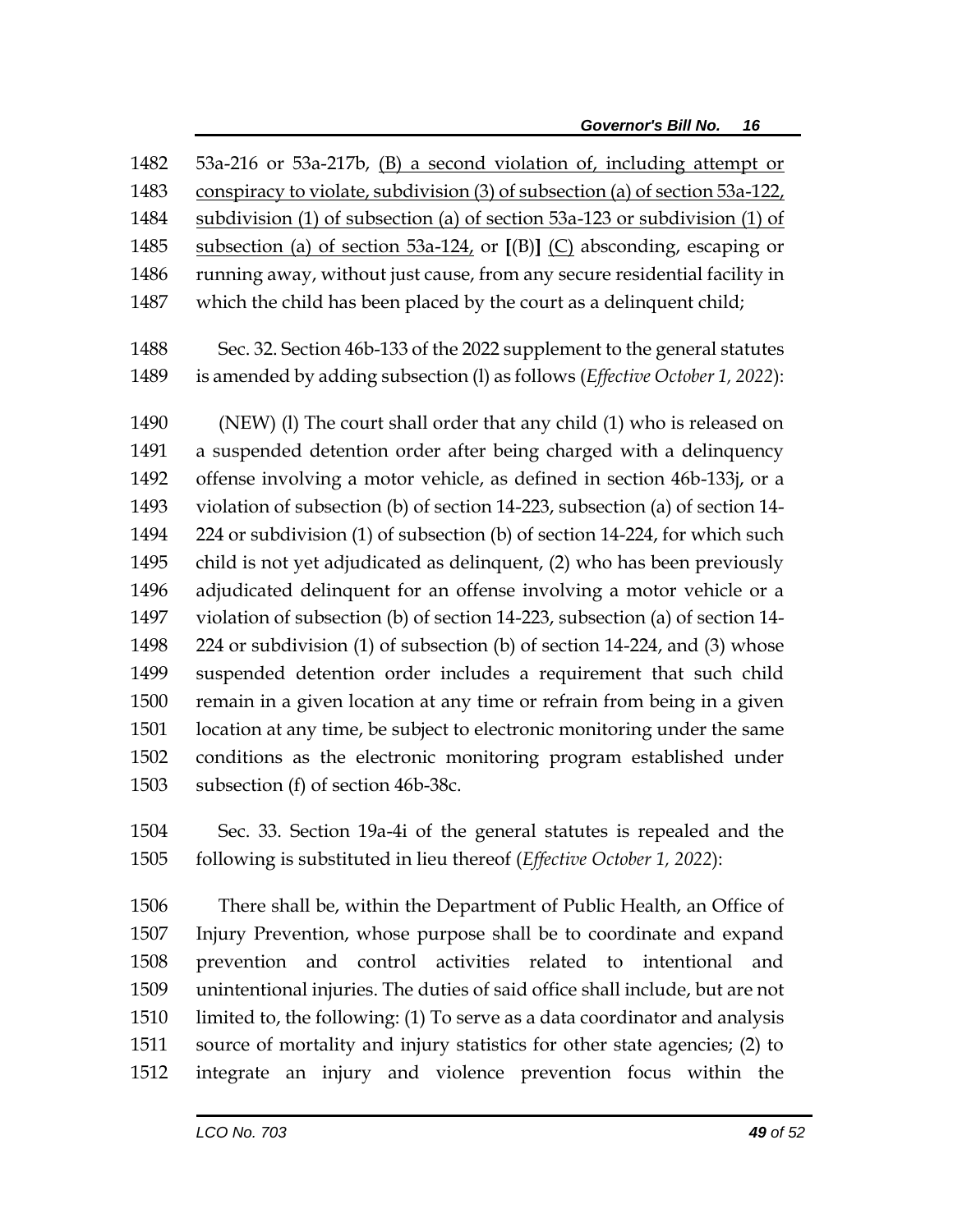Department of Public Health; (3) to develop collaborative relationships with other state agencies and private and community organizations to establish programs promoting injury prevention, awareness and education to reduce automobile, motorcycle and bicycle injuries and interpersonal violence, including homicide, child abuse, youth violence, domestic violence, sexual assault and elderly abuse; (4) to support the development of comprehensive community-based injury and violence prevention initiatives within cities and towns of the state; **[**and**]** (5) to develop sources of funding to establish and continue programs to promote prevention of intentional and unintentional injuries; and (6) within available appropriations, to establish a gun violence intervention and prevention program to (A) fund and support the growth of evidence-informed community violence and gun violence prevention and intervention programs in the state, (B) strengthen partnerships within the community, state and federal agencies involved in community violence prevention and intervention, (C) collect timely data on firearm and stabbing-involved injuries and deaths, and (D) evaluate effectiveness of strategies implemented under the program.

 Sec. 34. Subsection (b) of section 29-36n of the general statutes is repealed and the following is substituted in lieu thereof (*Effective July 1, 2022*):

 (b) The Commissioner of Emergency Services and Public Protection, in conjunction with the Chief State's Attorney and the Connecticut Police Chiefs Association, shall update the protocol developed pursuant to subsection (a) of this section to reflect the provisions of sections 29- 7h, 29-28, as amended by this act, 29-28a, 29-29, 29-30, as amended by this act,29-32 and 29-35, as amended by this act, subsections (b) and (h) of section 46b-15, subsections (c) and (d) of section 46b-38c and sections 53-202a, as amended by this act, 53-202*l* **[**, 53-202m**]** and 53a-217 and shall include in such protocol specific instructions for the transfer, delivery or surrender of pistols and revolvers and other firearms and ammunition when the assistance of more than one law enforcement agency is necessary to effect the requirements of section 29-36k.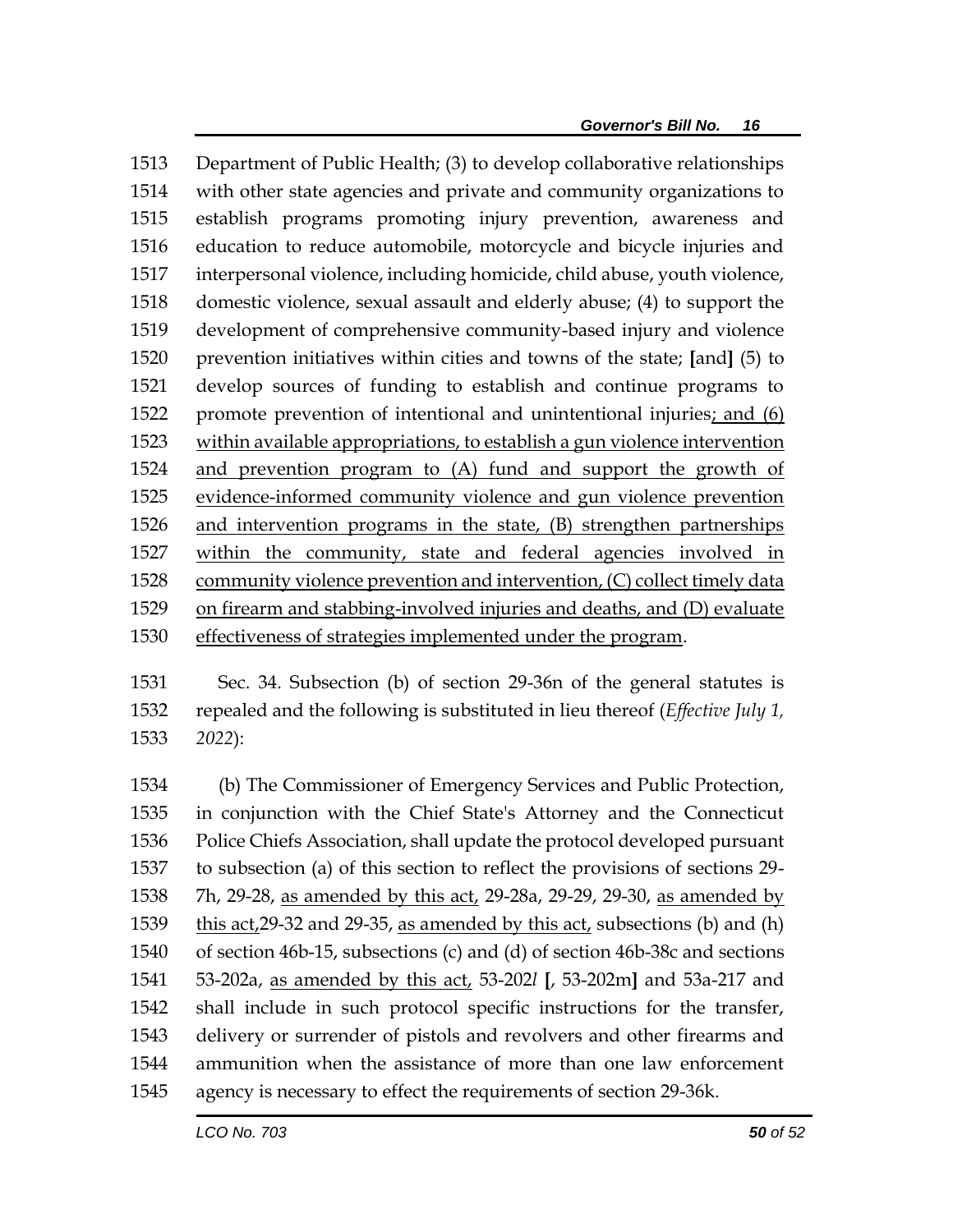1546 Sec. 35. Section 53-202m of the general statutes is repealed. (*Effective*  1547 *July 1, 2022*)

| This act shall take effect as follows and shall amend the following |                 |                         |
|---------------------------------------------------------------------|-----------------|-------------------------|
| sections:                                                           |                 |                         |
|                                                                     |                 |                         |
| Section 1                                                           | July 1, 2022    | 29-38e                  |
| Sec. 2                                                              | from passage    | 29-36a                  |
| Sec. 3                                                              | October 1, 2022 | 29-35                   |
| Sec. 4                                                              | from passage    | $53 - 202a(1)$          |
| Sec. 5                                                              | from passage    | $53 - 202a(7)$          |
| Sec. 6                                                              | from passage    | $53 - 202a$             |
| Sec. 7                                                              | from passage    | $53 - 202c$             |
| Sec. 8                                                              | July 1, 2022    | 53-202 $d(a)$ and $(b)$ |
| Sec. 9                                                              | July 1, 2022    | $53-205(a)$             |
| Sec. 10                                                             | July 1, 2022    | $29-28(a)$              |
| Sec. 11                                                             | October 1, 2022 | $29-28(d)$              |
| Sec. 12                                                             | July 1, 2022    | $29-30(a)$              |
| Sec. 13                                                             | October 1, 2022 | 29-31                   |
| Sec. 14                                                             | October 1, 2022 | $29 - 32b(b)$           |
| Sec. 15                                                             | October 1, 2022 | $29-33(b)$              |
| Sec. 16                                                             | October 1, 2022 | $29-33(e)$              |
| Sec. 17                                                             | October 1, 2022 | $29-37a(e)$             |
| Sec. 18                                                             | October 1, 2022 | 29-38b                  |
| Sec. 19                                                             | October 1, 2022 | $29-38m(c)$             |
| Sec. 20                                                             | October 1, 2022 | $53-202d(e)$            |
| Sec. 21                                                             | October 1, 2022 | $53-202f(f)$            |
| Sec. 22                                                             | October 1, 2022 | $53-202w(a)$            |
| Sec. 23                                                             | October 1, 2022 | $53-202x(e)$            |
| Sec. 24                                                             | October 1, 2022 | $54-36e(b)$             |
| Sec. 25                                                             | October 1, 2022 | $29-28(b)$              |
| Sec. 26                                                             | October 1, 2022 | $29-36f(b)$             |
| Sec. 27                                                             | October 1, 2022 | $29-37p(b)$             |
| Sec. 28                                                             | October 1, 2022 | $29-37b(a)$             |
| Sec. 29                                                             | October 1, 2022 | $46b-133(e)$            |
| Sec. 30                                                             | October 1, 2022 | $46b-124(d)$            |
| Sec. 31                                                             | October 1, 2022 | $46b-120(8)$            |
| Sec. 32                                                             | October 1, 2022 | 46b-133                 |
| Sec. 33                                                             | October 1, 2022 | $19a-4i$                |